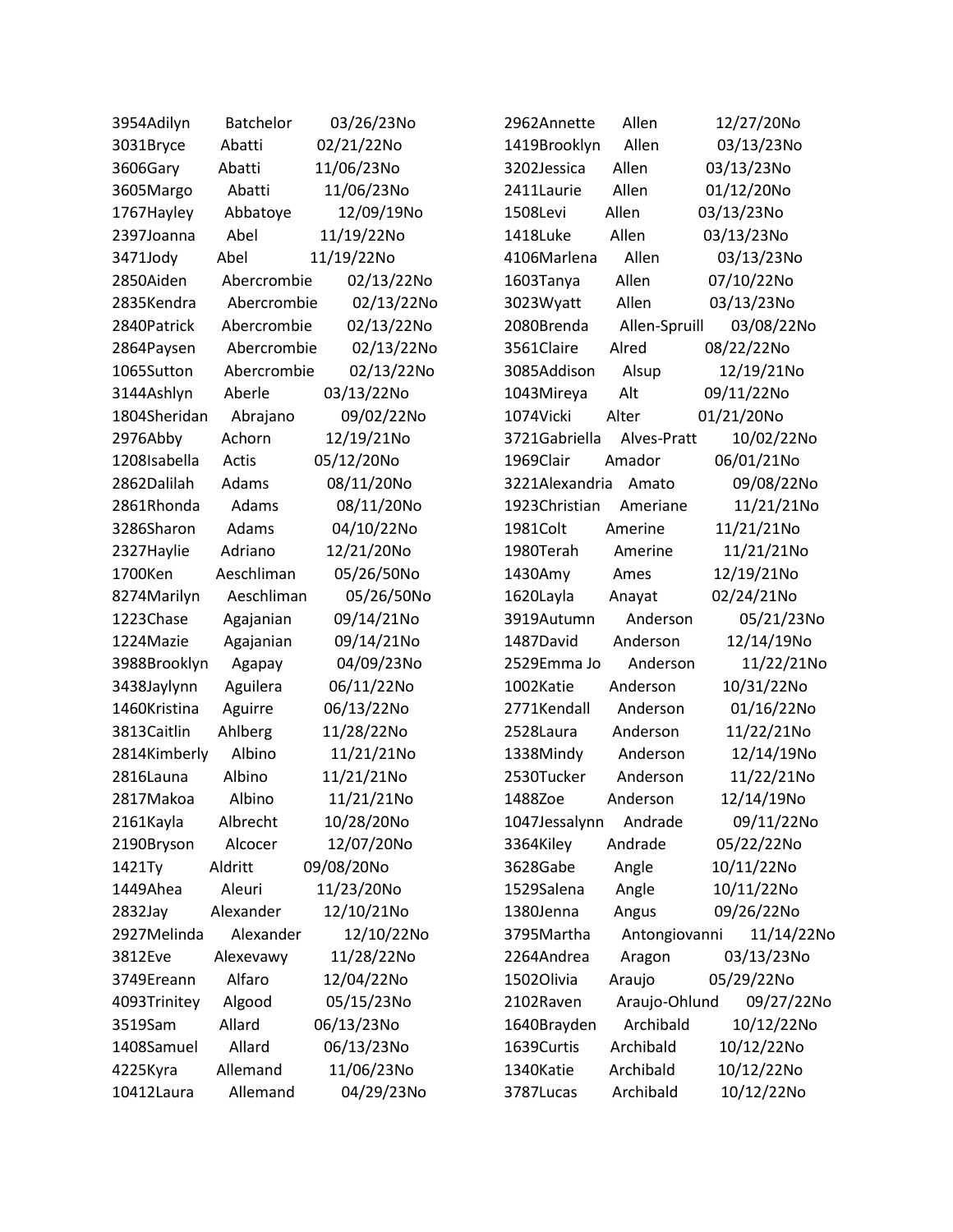| 3783Kaydence  | Arisman       | 10/30/22No | 2940Casey     | <b>Bailey</b>    | 04/23/23No |
|---------------|---------------|------------|---------------|------------------|------------|
| 1283Sophie    | Arkell        | 09/09/20No | 2601Colby     | <b>Bailey</b>    | 09/08/21No |
| 3941Sydney    | Armacost      | 02/20/23No | 1457Rory      | <b>Bailey</b>    | 09/11/22No |
| 4065Ezra      | Armbuster     | 04/09/23No | 3142Audrey    | <b>Baker</b>     | 05/07/23No |
| 4064Sloan     | Armbuster     | 04/09/23No | 2167Bryce     | <b>Baker</b>     | 07/13/20No |
| 3685Audrey    | Armstrong     | 10/02/22No | 2239Jennifer  | <b>Baker</b>     | 01/03/22No |
| 5353Melissa   | Armstrong     | 01/12/03No | 3975Kaylie    | <b>Baker</b>     | 05/07/23No |
| 4074Audrey    | Arteaga       | 04/30/23No | 2992Mackenzie | <b>Baker</b>     | 02/13/22No |
| 4075Kelsey    | Arteaga       | 04/30/23No | 2566Paul      | <b>Baker</b>     | 10/28/19No |
| 1081Sky       | Arvin         | 05/31/21No | 3216Rosie     | <b>Baker</b>     | 05/07/23No |
| 1079Kailey    | Ash           | 09/08/20No | 3211Ryan      | <b>Baker</b>     | 05/07/23No |
| 1396Kathryn   | Ashby         | 06/24/23No | 3467Scarlet   | <b>Baker</b>     | 05/07/23No |
| 1323Sarah     | Ashenfelder   | 08/11/20No | 1130Sheila    | <b>Baker</b>     | 09/08/21No |
| 2583Karli     | Askew         | 04/10/22No | 2270Tiffany   | <b>Baker</b>     | 10/28/19No |
| 1628Payton    | <b>Askins</b> | 06/02/20No | 3896Trevor    | <b>Baker</b>     | 09/18/22No |
| 3489Genevieve | Atwell        | 07/17/22No | 1978Jamie     | <b>Baldwin</b>   | 12/04/22No |
| 3204Mandi     | Aubert        | 04/06/22No | 1023Brianna   | Ball             | 10/02/22No |
| 1034Sarah     | Auch          | 07/18/21No | 2391Carter    | <b>Ballard</b>   | 02/15/21No |
| 3238Catherine | Aur           | 04/11/22No | 1044Presley   | Ballengee        | 02/22/21No |
| 1073Maya      | Avancena      | 09/05/21No | 2539Hope      | <b>Balog</b>     | 05/11/20No |
| 3913Jose      | Avila         | 11/08/22No | 2538Juliane   | <b>Balog</b>     | 05/11/20No |
| 1018Sasha     | Avila         | 11/08/22No | 1482Ashlynn   | Balogh           | 10/01/22No |
| 3394Destiny   | Avilla        | 04/18/22No | 3918Ava       | <b>Baltierra</b> | 02/05/23No |
| 3399Nellie    | Avilla        | 04/18/22No | 2366Taylor    | <b>Balz</b>      | 10/05/20No |
| 3397River     | Avilla        | 04/18/22No | 1636John      | <b>Banks</b>     | 09/19/21No |
| 3398Sawyer    | Avilla        | 04/18/22No | 2509Kaelyn    | <b>Banks</b>     | 12/09/22No |
| 3400William   | Avilla        | 04/18/22No | 1637Shannon   | <b>Banks</b>     | 09/19/21No |
| 1033Amanda    | Avina         | 09/14/22No | 1706Katlyn    | <b>Barath</b>    | 06/02/20No |
| 3693Avelin    | Ayala         | 09/25/22No | 1671Chris     | <b>Barber</b>    | 09/23/21No |
| 1108Fabiola   | Ayala         | 01/01/23No | 2684Colt      | <b>Barber</b>    | 09/23/21No |
| 2122Loxie     | Ayala         | 11/09/20No | 1918Raylynn   | Barber           | 09/23/21No |
| 1965Rocio     | Ayala         | 01/01/23No | 1056Tisha     | <b>Barber</b>    | 09/23/21No |
| 2478Sandro    | Ayala         | 01/01/23No | 2385Danial    | <b>Barbin</b>    | 11/13/20No |
| 3262Arianna   | Ayala-Johnson | 10/28/21No | 2426Victoria  | <b>Barich</b>    | 06/22/20No |
| 3263Brianna   | Ayala-Johnson | 10/28/21No | 3987Nicole    | <b>Barker</b>    | 04/09/23No |
| 3847Gerelee   | Azevedo       | 11/07/22No | 3947Ethan     | Barmettler       | 03/03/20No |
| 1054Mia       | Azevedo       | 11/21/21No | 3946Jaeden    | Barmettler       | 04/30/23No |
| 1159Kaitlyn   | <b>Babel</b>  | 01/05/21No | 3945Joleen    | Barmettler       | 11/06/23No |
| 1567Dave      | <b>Bach</b>   | 12/07/20No | 3948Lance     | Barmettler       | 11/06/23No |
| 1792Savanna   | <b>Bach</b>   | 12/07/20No | 4166Chloe     | <b>Barnard</b>   | 06/23/20No |
| 1791Tammy     | <b>Bach</b>   | 12/07/20No | 3878Kylie     | <b>Barnard</b>   | 01/18/23No |
| 1725Megan     | Bachetti      | 10/11/21No | 4163Randy     | Barnard          | 06/23/20No |
| 6898Jan       | Bacon         | 04/27/22No | 2584Chris     | <b>Barnes</b>    | 02/17/23No |
| 1630Naya      | <b>Bagby</b>  | 09/29/22No | 2582Lisette   | <b>Barnes</b>    | 02/17/23No |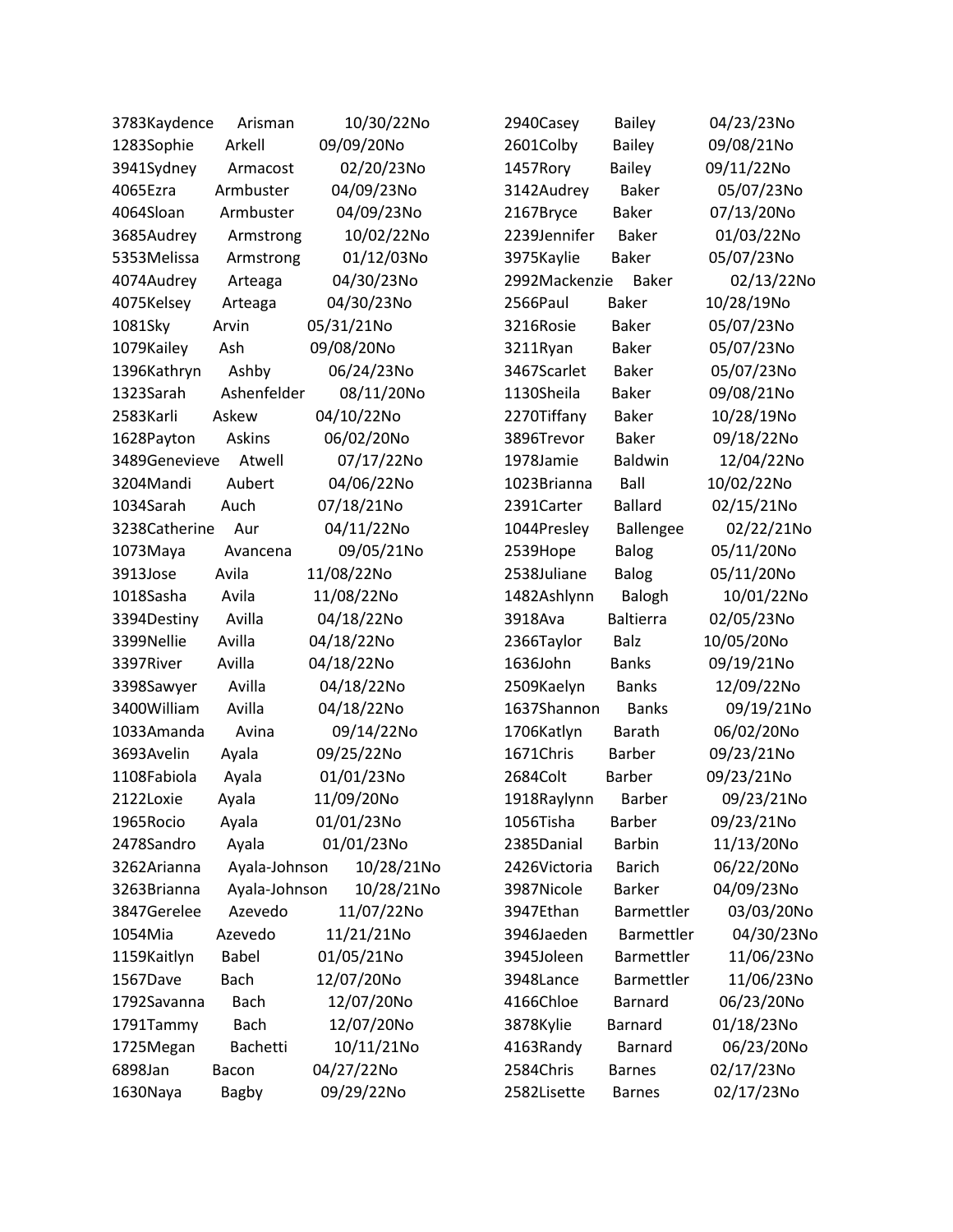| 1304Valarie   | <b>Barnes</b>     | 02/17/23No | 1644 Natalie  | Bell             | 12/19/22No |
|---------------|-------------------|------------|---------------|------------------|------------|
| 3247Morwenna  | <b>Barnett</b>    | 12/11/22No | 1049Renee'    | Bell             | 02/10/20No |
| 3378Talor     | <b>Barnett</b>    | 07/31/22No | 3266Ryan      | Bell             | 12/19/22No |
| 3784Kyra      | Barnhardt         | 10/30/22No | 2368Rylynn    | Bell             | 01/13/21No |
| 3289Avery     | <b>Barr</b>       | 04/11/22No | 3267Shamus    | Bell             | 12/19/22No |
| 1069Paige     | Barr              | 09/14/20No | 1707Katie     | Bellone          | 10/10/21No |
| 2612Ginger    | Barry             | 10/24/22No | 2493Ashley    | Belmessieri      | 01/11/21No |
| 2200Bo        | <b>Bartlett</b>   | 05/15/23No | 3521Ashlynn   | Belo             | 07/10/22No |
| 2085Braelynn  | <b>Bartow</b>     | 12/14/22No | 1825Zoe       | <b>Bennett</b>   | 08/31/21No |
| 2084Sue       | <b>Bartow</b>     | 12/14/22No | 3234Christine | Benton           | 02/01/23No |
| 1039Shannon   | <b>Basco</b>      | 07/18/21No | 3490Emily Jo  | Benton           | 07/16/22No |
| 3137Madisyn   | <b>Baskin</b>     | 02/27/22No | 3434Lindsey   | Benton           | 07/16/22No |
| 2695Anastasia | <b>Bassett</b>    | 11/10/19No | 1613Luke      | Benton           | 02/01/23No |
| 3644Sage      | Bassi             | 09/11/22No | 3435Madeline  | Benton           | 07/16/22No |
| 3877Molly     | <b>Basurto</b>    | 01/19/23No | 3436Samuel    | Benton           | 07/16/22No |
| 1195Allie     | <b>Battistone</b> | 10/01/19No | 2967Todd      | Benton           | 02/01/23No |
| 3924Heather   | <b>Baugh</b>      | 02/01/23No | 3028Mackenzie | Berg             | 04/10/23No |
| 3926William   | <b>Baugh</b>      | 02/01/23No | 2680Kelsea    | Bergerson        | 01/10/20No |
| 3718Kendall   | Bayer             | 10/02/22No | 3468Sophia    | Bergerson        | 05/02/22No |
| 1890Payton    | <b>Beasley</b>    | 11/21/22No | 2618Hailey    | Bergounous       | 10/26/21No |
| 2896Rachel    | Beasley           | 11/21/22No | 2617Siena     | Bergounous       | 10/26/21No |
| 3095Angie     | <b>Beath</b>      | 02/13/23No | 2482Abigail   | Bergrson         | 02/21/20No |
| 3740Sydney    | Beauchamp         | 11/06/22No | 1104Cannon    | <b>Berkfield</b> | 01/28/21No |
| 2335Katelyn   | <b>Becerra</b>    | 07/09/23No | 3576Brody     | <b>Bernardis</b> | 10/09/22No |
| 3294Grace     | <b>Becker</b>     | 10/24/19No | 3574Khloe     | <b>Bernardis</b> | 10/09/22No |
| 1307Kaylee    | <b>Becker</b>     | 02/09/21No | 3573Madison   | <b>Bernardis</b> | 10/09/22No |
| 3293Madison   | <b>Becker</b>     | 10/24/19No | 1684Denaia    | Bernardone       | 09/29/19No |
| 3275Abigail   | <b>Beckett</b>    | 02/11/23No | 1226Annika    | Bernfeld         | 06/29/20No |
| 3419Natasha   | <b>Beckett</b>    | 02/11/23No | 1161Karina    | Bernfeld         | 07/25/21No |
| 3223Sophia    | <b>Beckett</b>    | 02/11/23No | 1229Angelina  | Berry            | 03/08/21No |
| 1106Grace     | Beckmann          | 04/14/21No | 3356Mara      | Bertoli          | 06/02/22No |
| 3555Samuel    | Bedgood           | 08/28/22No | 2384Taylor    | <b>Best</b>      | 04/09/23No |
| 3224Jayme     | <b>Bednarek</b>   | 03/13/22No | 1985Carol     | <b>Bewick</b>    | 09/07/21No |
| 3225Layken    | <b>Bednarek</b>   | 03/13/22No | 1535Julie     | Bey              | 05/11/21No |
| 3226William   | <b>Bednarek</b>   | 03/13/22No | 2608Andrea    | Bianchi          | 10/09/22No |
| 1013Dallas    | Bedrosian         | 02/08/21No | 2032Josie     | Bianchi          | 09/14/22No |
| 1012Tracy     | Bedrosian         | 02/08/21No | 2033Natalie   | Bianchi          | 09/14/22No |
| 3004Ashley    | Beesmer           | 02/27/22No | 1008Mary      | <b>Bigger</b>    | 06/28/21No |
| 2103Presley   | <b>Beesmer</b>    | 02/27/22No | 1431Renee     | Birdsong         | 06/29/20No |
| 2934Kyla      | <b>Begley</b>     | 10/10/21No | 3842Finley    | <b>Black</b>     | 01/08/23No |
| 2061April     | Behzadian         | 09/28/20No | 2810Logan     | Blackburn        | 02/21/22No |
| 1425Kenadee   | Belden            | 06/13/21No | 2972Ryder     | Blackburn        | 12/15/22No |
| 1116Misty     | Belden            | 07/25/21No | 3039Aylee     | Blackford        | 12/13/22No |
| 1714Jade      | Bell              | 09/28/20No | 3037Brittney  | Blackford        | 12/13/22No |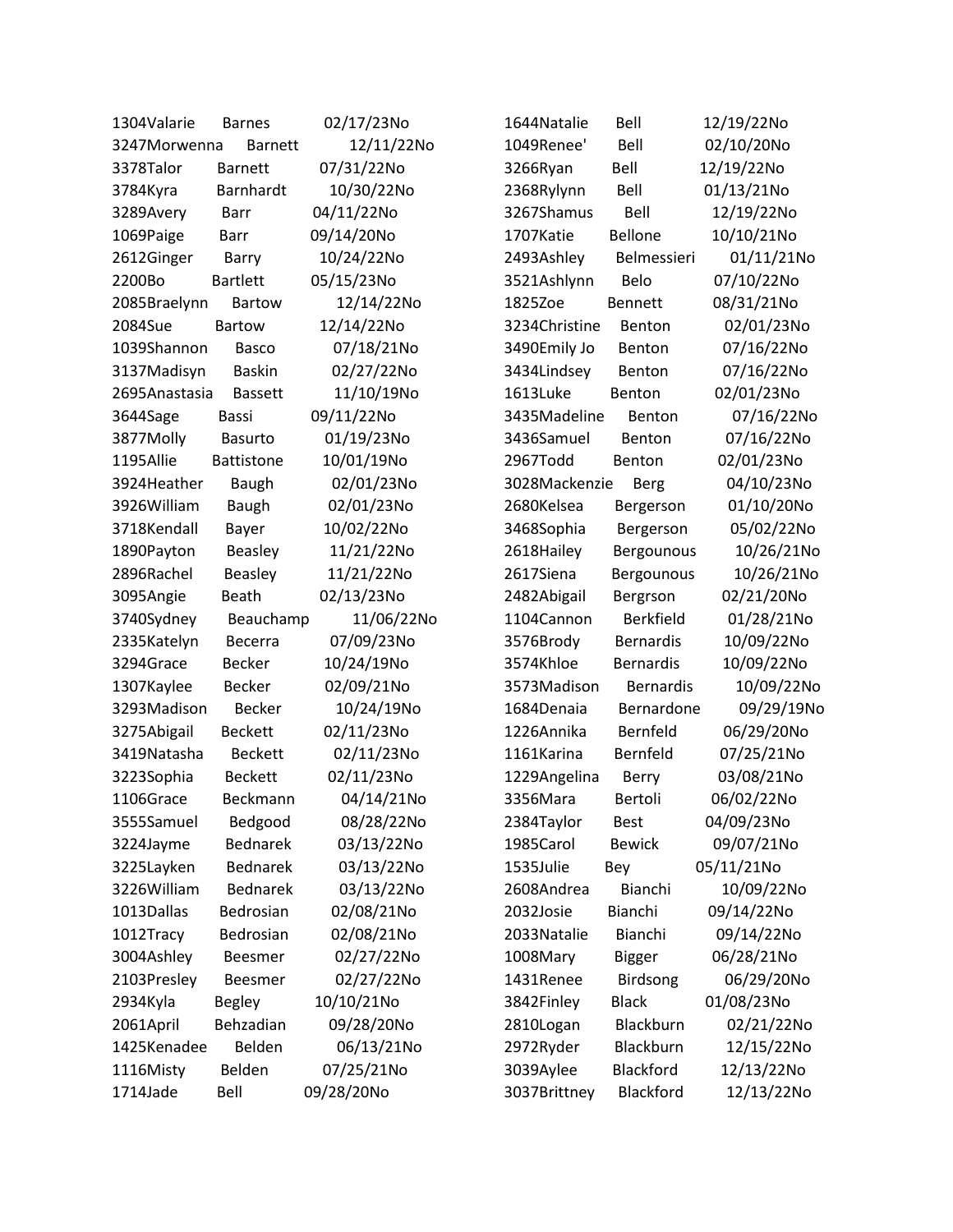| 1189Madisson  | <b>Blair</b>     | 10/07/22No | 2543Morgan    | Bowen               | 02/05/23No |
|---------------|------------------|------------|---------------|---------------------|------------|
| 2867Elizabeth | <b>Blake</b>     | 01/15/23No | 2542Mychon    | Bowen               | 02/05/23No |
| 2383Juliet    | <b>Blake</b>     | 01/11/21No | 1898Tiffany   | Bowen-Sadano        | 07/14/20No |
| 3964Kennedy   | <b>Blake</b>     | 09/25/22No | 2978Joy       | <b>Bowler</b>       | 12/30/50No |
| 1751Cindy     | Blankenship      | 01/09/23No | 2977Ted       | <b>Bowler</b>       | 12/30/50No |
| 2483 Cassie   | <b>Blevins</b>   | 10/17/21No | 3615Riley     | Boyce               | 10/03/22No |
| 3440Meghan    | <b>Bliss</b>     | 04/24/23No | 1517Jamie     | Boyd                | 02/16/20No |
| 2915Hannah    | <b>Bluhm</b>     | 02/13/22No | 1298Rick      | Boyd                | 09/22/20No |
| 3643Charlotte | Blunt            | 09/11/22No | 2501Jessica   | Boyd-VanTilborg     | 02/02/20No |
| 3201Kamryn    | Bly              | 04/17/22No | 2503Kimberlie | Boyd-VanTilborg     | 02/02/20No |
| 3530Jeanne    | <b>Bocchino</b>  | 07/24/22No | 2502Natalie   | Boyd-VanTilborg     | 02/02/20No |
| 1699Emma      | Bockman          | 02/04/21No | 2946Madelyn   | Boyer               | 11/17/21No |
| 1292Karen     | Boersma          | 12/12/21No | 1255Tanner    | Boyer               | 07/16/22No |
| 3556Tammy     | <b>Bogardus</b>  | 08/21/22No | 3488Trinity   | Boyer               | 07/16/22No |
| 3237Makana    | <b>Boger</b>     | 02/11/21No | 2639Alexis    | Bozarth             | 01/06/22No |
| 3557Amy       | <b>Bogordus</b>  | 08/21/22No | 1394Lisa      | Braden Robinson     | 10/12/20No |
| 1733Megan     | Bohn             | 06/24/20No | 1771Victoria  | <b>Bradley</b>      | 05/06/23No |
| 2388Sophia    | <b>Boizot</b>    | 10/13/19No | 1689Lisa      | <b>Bragg</b>        | 06/18/23No |
| 2328Deberah   | Bolender         | 10/16/20No | 3584Malinda   | Bragg-Stewart       | 11/21/21No |
| 2965Velouria  | <b>Bolle</b>     | 01/16/22No | 3684Malia     | <b>Brame</b>        | 10/05/22No |
| 1028John      | <b>Bolles</b>    | 10/17/21No | 3103Madison   | <b>Brandt</b>       | 03/13/22No |
| 1027Misty     | <b>Bolles</b>    | 10/17/21No | 3752Kelly     | <b>Bransfield</b>   | 11/13/22No |
| 3805Ryleigh   | Bolton           | 12/04/22No | 3774Melanie   | <b>Branson</b>      | 10/16/22No |
| 1053Allee     | Bomhard          | 11/21/21No | 1017Ashlan    | <b>Brantley</b>     | 09/01/20No |
| 3079Echo      | <b>Bongaurts</b> | 05/05/20No | 2638Whitney   | <b>Brantner</b>     | 05/14/23No |
| 3080Serene    | <b>Bongaurts</b> | 05/05/20No | 3554 Isaiah   | <b>Brauner</b>      | 08/28/22No |
| 1740Michelle  | <b>Boole</b>     | 09/24/19No | 3333Beau      | Brechbuehl          | 04/23/22No |
| 1499Lela      | <b>Borba</b>     | 03/13/22No | 1987Brynn     | Brechbuehl          | 04/23/22No |
| 1004Cierra    | Borden           | 05/29/22No | 2158Carmen    | Breese-Kauth        | 10/09/22No |
| 3860Miranda   | <b>Borer</b>     | 12/04/22No | 2157Jennifer  | Breese-Kauth        | 10/09/22No |
| 1484Bailey    | <b>Borges</b>    | 04/06/20No | 1112Kelsey    | <b>Brewer</b>       | 09/19/21No |
| 1618Heidi     | <b>Borges</b>    | 04/17/22No | 1477Lewis     | <b>Brewer</b>       | 08/16/21No |
| 1064Kerry     | <b>Borges</b>    | 06/05/21No | 2066Sanora    | <b>Brewer</b>       | 08/16/21No |
| 2647Kianah    | <b>Borges</b>    | 04/17/22No | 3011Loni      | <b>Brewster</b>     | 03/13/22No |
| 2481Shayna    | <b>Borges</b>    | 10/17/21No | 3279Jimmy     | <b>Briggs</b>       | 05/03/20No |
| 1605Zoe       | Borja            | 03/14/21No | 4021Lynn      | <b>Briggs</b>       | 04/30/23No |
| 2641Delaney   | Borneman         | 01/11/21No | 2506Nixin     | <b>Brillhart</b>    | 01/23/22No |
| 3708Farrah    | <b>Botto</b>     | 10/09/22No | 2505Presley   | <b>Brillhart</b>    | 12/21/20No |
| 3543Ryann     | Bouquet          | 09/12/22No | 2737Tonia     | <b>Brinsley</b>     | 05/07/22No |
| 2193Kailey    | Bourdeau         | 08/18/22No | 2710Lily      | <b>Brister</b>      | 10/27/20No |
| 3272Heather   | Bowden           | 09/04/20No | 1514Emerie    | <b>Brittenhouse</b> | 06/29/20No |
| 3274Hunter    | Bowden           | 09/04/20No | 2552Camielle  | <b>Broby</b>        | 01/05/20No |
| 1075Larry     | Bowden           | 09/04/20No | 2555Mempohis  | Broby               | 01/05/20No |
| 3273Piper     | Bowden           | 09/04/20No | 2553Payton    | <b>Broby</b>        | 01/05/20No |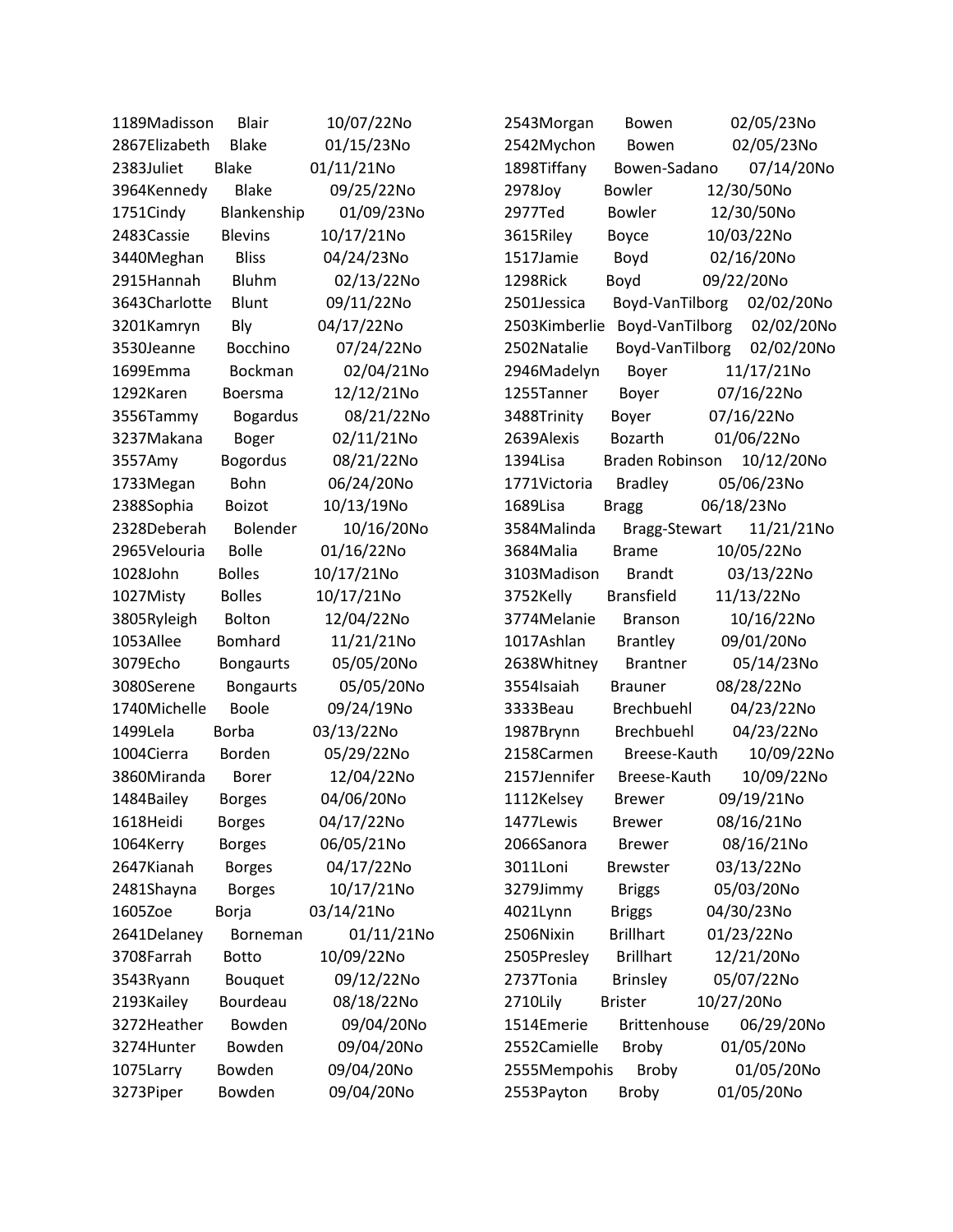| 1399Jenni    | <b>Brochu</b>   | 10/12/20No | 1743Eleanor            | <b>Bush</b>     | 06/08/22No |
|--------------|-----------------|------------|------------------------|-----------------|------------|
| 4094Aria     | <b>Brooks</b>   | 07/16/22No | 1532Grace              | <b>Busjahn</b>  | 09/27/19No |
| 1014Susan    | <b>Brooks</b>   | 06/28/21No | 1531Sherrie            | <b>Busjahn</b>  | 09/27/19No |
| 1252Kate     | <b>Brost</b>    | 04/14/20No | 2549Lilian             | <b>Busnardo</b> | 07/04/21No |
| 3728Audrey   | <b>Brown</b>    | 10/16/22No | 1516Deb                | <b>Butcher</b>  | 10/27/20No |
| 1931Darrell  | <b>Brown</b>    | 10/10/22No | 1696Madasyn            | <b>Butler</b>   | 11/06/23No |
| 1932Logan    | <b>Brown</b>    | 10/10/22No | 1006Emily              | <b>Butner</b>   | 02/20/22No |
| 3695Roxanne  | <b>Brown</b>    | 09/25/22No | 1900Debra              | <b>Butts</b>    | 01/03/50No |
| 2459Sharon   | <b>Brown</b>    | 10/17/21No | 854Ron                 | <b>Butts</b>    | 01/03/50No |
| 1328Summer   | <b>Brown</b>    | 10/10/22No | 1527Tina               | <b>Buzzell</b>  | 09/28/20No |
| 3696Tessa    | <b>Brown</b>    | 09/25/22No | 3018Hailey             | Byars-Paganini  | 04/26/21No |
| 3779Becky    | <b>Browning</b> | 04/23/23No | 2072 Hailey            | Byrd            | 09/23/19No |
| 3171Taylor   | <b>Browning</b> | 04/23/23No | 3402Jennifer           | <b>Byrd</b>     | 10/26/22No |
| 1016Brian    | Broxterman      | 02/11/21No | 2031Kaitlyn            | Byrd            | 09/23/19No |
| 3054Anna     | <b>Bruchez</b>  | 02/02/22No | 2082Kassidy            | Byrd            | 09/23/19No |
| 1024Emersyn  | <b>Brummitt</b> | 04/22/20No | 1742Danielle           | <b>Byrkit</b>   | 12/06/21No |
| 2416Erin     | <b>Brummitt</b> | 04/22/20No | 1536David              | <b>Byrkit</b>   | 09/23/19No |
| 2417Lillian  | <b>Brummitt</b> | 04/22/20No | 1537Jennifer           | <b>Byrkit</b>   | 09/23/19No |
| 2415Mark     | <b>Brummitt</b> | 04/22/20No | 1847Kacey              | <b>Byrkit</b>   | 09/23/19No |
| 2418Marky    | <b>Brummitt</b> | 04/22/20No | 2071Logen              | Caddy           | 04/13/20No |
| 3917Saige    | <b>Bryan</b>    | 02/20/23No | 3357Kari               | Cagle           | 09/11/22No |
| 3081Keyana   | <b>Bryant</b>   | 11/21/21No | 2195Dolly Ray          | Cain            | 08/18/22No |
| 5978Ashley   | <b>Bryning</b>  | 10/26/20No | 3352Stephen            | Cain            | 08/18/22No |
| 3310Aubrie   | <b>Buck</b>     | 02/14/23No | 2520Natalia            | Calderon        | 09/15/20No |
| 3311Colton   | <b>Buck</b>     | 02/14/23No | 3713Joni               | Caldwell        | 05/07/22No |
| 1166Daphney  | <b>Buck</b>     | 02/14/23No | 3338Rylee              | Caldwell        | 05/07/22No |
| 2794Harlee   | <b>Buck</b>     | 02/23/22No | 1720Chloe              | Calhoun         | 02/09/21No |
| 2795Ronin    | <b>Buck</b>     | 02/23/22No | 1059Samantha           | Caliandro       | 02/01/23No |
| 1548Samantha | <b>Buck</b>     | 12/12/22No | 2808Brie               | Callarman       | 09/07/21No |
| 2793Sevana   | <b>Buck</b>     | 02/23/22No | 3215Kora               | Camacho         | 01/16/22No |
| 3385Ida      | <b>Bunar</b>    | 07/21/22No | 1100Lin                | Campbell        | 06/23/20No |
| 1040Paisley  | <b>Bunn</b>     | 10/20/19No | 3599Talena             | Campbell        | 10/17/22No |
| 2446Shelby   | <b>Burchell</b> | 09/08/20No | 2231Katy               | Canales         | 11/09/20No |
| 3617Gena     | <b>Burgess</b>  | 09/24/22No | 2030Lily               | Candy           | 03/16/21No |
| 3473Raegan   | <b>Burgess</b>  | 05/08/22No | 2298Erika              | Canedo          | 09/25/22No |
| 2048Violet   | <b>Burke</b>    | 09/28/20No | 2152Laura              | Canedo          | 09/25/22No |
| 2403Maddison | <b>Burkhart</b> | 10/17/21No | 4111Melanie            | Canepa          | 06/04/23No |
| 1528Danielle | <b>Burnett</b>  | 02/16/20No | 4114Riley              | Canepa          | 06/04/23No |
| 3657Brittney | <b>Burns</b>    | 11/06/23No | 4113Roscoe             | Canepa          | 06/04/23No |
| 1141Hudson   | <b>Burns</b>    | 11/06/23No | 2144Sandra             | Canfield        | 01/03/22No |
| 1137Kayden   | <b>Burns</b>    | 11/06/23No | 2413Andy               | Cannon          | 09/27/22No |
| 2280Jordin   | Burrascano      | 04/03/22No | 1834Christopher Cannon |                 | 09/27/22No |
| 2652Cathey   | <b>Burtt</b>    | 07/18/22No | 1835Cody               | Cannon          | 09/27/22No |
| 1345Haley    | <b>Busbea</b>   | 10/30/22No | 2274Shannon            | Cannon          | 09/27/22No |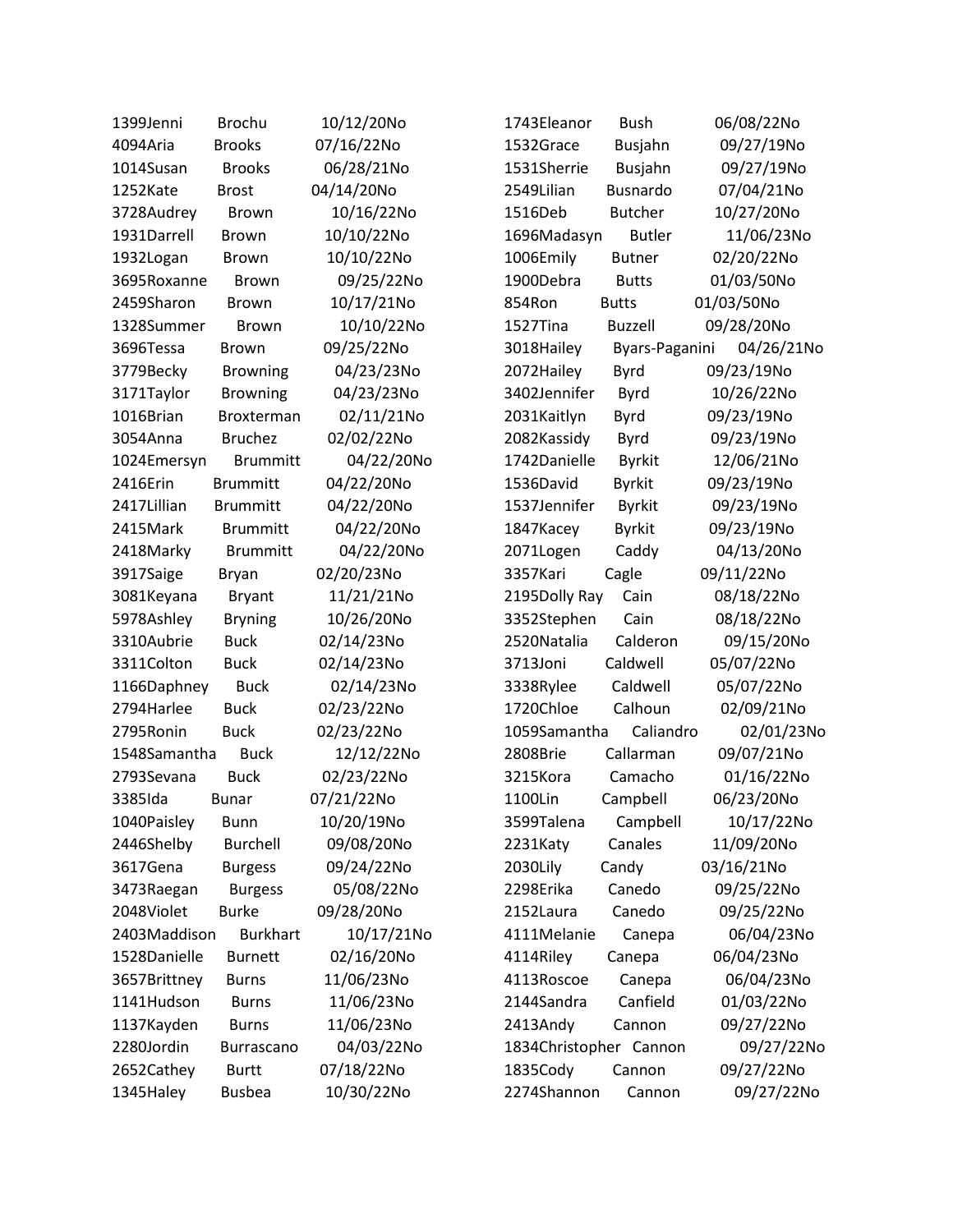| 3915Nina     | Canova     | 02/05/23No | 3477Audrey    | Castillo        | 05/02/22No |
|--------------|------------|------------|---------------|-----------------|------------|
| 2614Jordyn   | Capizzi    | 10/24/21No | 3596Riley     | Castillo        | 09/25/22No |
| 3634Joe      | Capra      | 09/19/22No | 2266Kyndal    | Castle          | 04/28/20No |
| 1082Corinne  | Cardoso    | 11/16/20No | 2912Karen     | Casto           | 11/22/21No |
| 1560John     | Cardoza    | 10/03/21No | 2897Cali      | Castro          | 02/13/22No |
| 1327Joshua   | Cardoza    | 03/24/23No | 2898Cammi     | Castro          | 02/13/22No |
| 1326Kayla    | Cardoza    | 03/24/23No | 2516Allison   | Cave            | 11/08/22No |
| 1520Kenzie   | Cardoza    | 03/24/23No | 2500Carrie    | Cave            | 11/08/22No |
| 1325Steven   | Cardoza    | 03/24/23No | 4060Heather   | Cecola          | 04/09/23No |
| 1938Jamie    | Carey      | 01/16/23No | 3383Chris     | Centeno         | 02/20/22No |
| 3809Taytum   | Carlson    | 12/04/22No | 3384Jennifer  | Centeno         | 02/20/22No |
| 3413Kalyn    | Carmichel  | 04/24/22No | 1945MacKenzie | Centeno         | 04/09/23No |
| 2706Scarlett | Carney     | 05/14/23No | 1729Kathryn   | Center          | 10/11/21No |
| 2987Willa    | Carney     | 02/01/22No | 2533Esperanza | Chacon          | 10/10/21No |
| 1727Lyndie   | Caron      | 10/11/21No | 1170Adriana   | Chaffin         | 09/19/21No |
| 4008Sharlyn  | Carpentar  | 04/23/23No | 1490Alida     | Chaffin         | 10/17/21No |
| 3149Dani     | Carr       | 06/15/20No | 2386Gina      | Chalk           | 10/17/21No |
| 5278Ellen    | Carr       | 05/07/22No | 3614Marianna  | Chalukian       | 10/02/22No |
| 4237Jeff     | Carr       | 05/07/22No | 1115Austin    | Chance          | 02/14/22No |
| 1765Denise   | Carreon    | 10/10/22No | 1731Linnea    | Chang           | 02/24/21No |
| 3472Angelina | Carrion    | 05/02/22No | 3179Riata     | Chappell        | 02/20/22No |
| 3452Becky    | Carroll    | 04/10/22No | 1779Samantha  | Chavez          | 03/23/22No |
| 3239Gail     | Carroll    | 06/08/23No | 2028Tina      | Chechourka      | 07/06/20No |
| 3723Hannah   | Carroll    | 10/12/22No | 1333Alaina    | Check           | 10/02/22No |
| 1650Makenna  | Carroll    | 04/06/20No | 2181David     | Chenal          | 09/09/22No |
| 3071Hannah   | Carruthers | 02/02/22No | 2118Jennifer  | Chenal          | 09/09/22No |
| 3069Heather  | Carruthers | 02/02/22No | 2114Jordyn    | Chenal          | 09/09/22No |
| 3074John     | Carruthers | 02/02/22No | 2115Mackenzie | Chenal          | 09/09/22No |
| 3070Mark     | Carruthers | 02/02/22No | 2116Rylee     | Chenal          | 09/09/22No |
| 3073Matthew  | Carruthers | 02/02/22No | 2554Maddison  | Cherry          | 10/18/21No |
| 3072Sarah    | Carruthers | 02/02/22No | 3844Jaelyn    | Chieze          | 01/08/23No |
| 3856Jack     | Carson     | 12/18/22No | 3061Kaydence  | Chitwood        | 03/07/22No |
| 3231Katie    | Carson     | 04/18/22No | 1842 Cassie   | Chojnacki       | 11/21/21No |
| 2440Kay      | Carson     | 08/21/22No | 1933Chloe     | Christensen     | 06/27/22No |
| 3314Alythea  | Carter     | 05/05/20No | 1565Jennifer  | Christensen     | 09/19/21No |
| 3313Aryha    | Carter     | 05/05/20No | 1173Makenzie  | Christensen     | 09/19/21No |
| 1303Rebecca  | Carter     | 08/08/21No | 3439Alainy    | Christiansen    | 11/14/21No |
| 3808Samantha | Carter     | 01/04/23No | 1688Gianna    | Cianfichi       | 06/29/20No |
| 1899Juliana  | Cartwright | 04/17/22No | 4107Alais     | Ciastkowski     | 06/04/23No |
| 2229Jennifer | Caruso     | 10/31/22No | 3259Josie     | Cisneros        | 04/03/22No |
| 3319Colten   | Carvalho   | 04/17/22No | 3985Mackenzie | Clancy          | 04/10/23No |
| 3320Paisley  | Carvalho   | 04/17/22No | 3246Tommy     | Clarckson-Gould | 04/17/22No |
| 3318Rebekah  | Carvalho   | 04/17/22No | 4034Ashley    | Clark           | 05/14/23No |
| 3342Julianna | Casey      | 06/05/22No | 2419Debbie    | Clark           | 10/22/21No |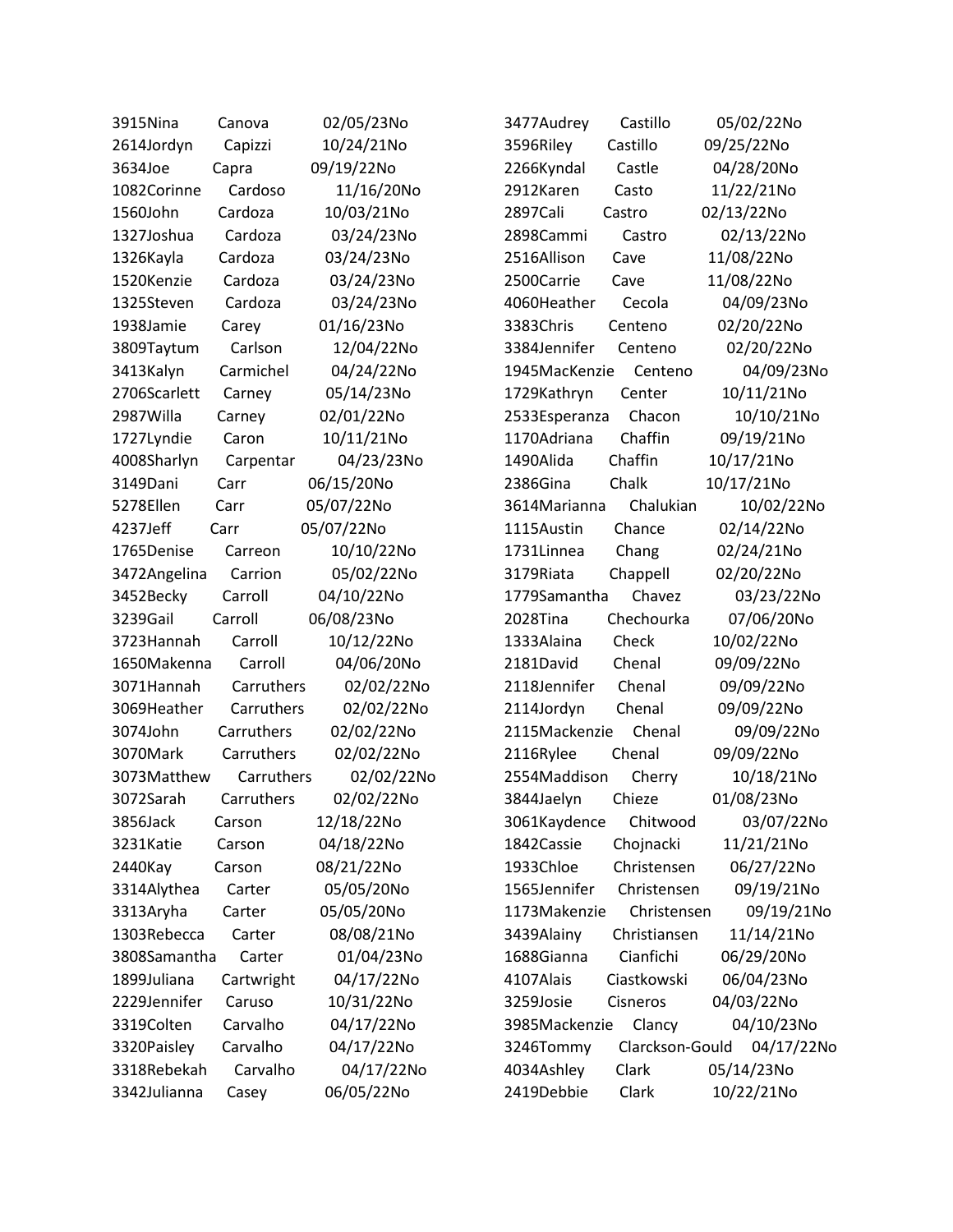| 3245Elizabeth  | Clark         | 04/17/22No | 3193Sierra    | Conder      | 02/19/23No                     |
|----------------|---------------|------------|---------------|-------------|--------------------------------|
| 1087Janice     | Clark         | 10/12/20No | 3914Bethany   | Condon      | 02/05/23No                     |
| 2924McKayla    | Clark         | 10/16/22No | 2620Emma      | Conover     | 10/24/22No                     |
| 3058Dylan      | Clarkson      | 01/10/23No | 2580Exavier   | Contreras   | 11/06/23No                     |
| 3056Madeline   | Clarkson      | 04/10/23No | 2581Frankie   | Contreras   | 11/06/23No                     |
| 3057Marley     | Clarkson      | 01/10/23No | 3637Khloe     | Contreras   | 09/18/22No                     |
| 2919Kamryn     | Clayton       | 02/13/22No | 1128Aiyanna   | Cook        | 02/01/21No                     |
| 1942Liz        | Clements      | 01/02/22No | 1924Alli      | Cook        | 06/20/21No                     |
| 2674Paige      | Cleveland     | 02/26/23No | 2557Gracee    | Cook        | 10/01/19No                     |
| 3241Amber      | Clift         | 03/13/22No | 2556Jen       | Cook        | 10/01/19No                     |
| 2371Flannagain | Clift-Conklin | 03/13/22No | 1853Joey      | Cook        | 12/30/50No                     |
| 2739Jo         | Cloud         | 10/09/22No | 2560Kyler     | Cook        | 10/01/19No                     |
| 3059Lily       | Coble         | 02/06/22No | 3943Melissa   | Cook        | 03/08/23No                     |
| 1582Candee     | Coffee        | 03/08/21No | 1125Mikhala   | Cook        | 04/10/23No                     |
| 1315Cole       | Coffee        | 03/08/21No | 1124Shawnee   | Cook        | 03/06/22No                     |
| 3518Rodney     | Coffee        | 07/04/22No | 1133Peggy     | Cooley      | 07/14/22No                     |
| 3516Savanna    | Coffee        | 07/04/22No | 3453Natalie   | Cooney      | 04/11/22No                     |
| 3515Tim        | Coffee        | 07/04/22No | 1869Ashley    | Cooper      | 02/23/20No                     |
| 3517Weston     | Coffee        | 07/04/22No | 2168Dallas    | Cooper      | 10/28/20No                     |
| 1092Laurie     | Coffey        | 04/17/22No | 1614Presley   | Cooper      | 03/17/20No                     |
| 2621Paul       | Coffey        | 04/17/22No | 3182Sabrina   | Cooper      | 12/11/22No                     |
| 3178Kris       | Coffman       | 11/12/22No | 3971Shaylee   | Cooper      | 04/02/23No                     |
| 1440Aubrie     | Cohen         | 09/23/19No | 1496Casey     | Cordon      | 10/12/20No                     |
| 2600Karan      | Cole          | 09/08/21No | 2201Janet     | Cormack     | 02/27/23No                     |
| 3343Tonya      | Coleman       | 11/21/21No | 3967Olivander | Cormack     | 03/19/23No                     |
| 2160Abby       | Coles         | 05/25/23No | 3965Peter     | Cormack     | 03/19/23No                     |
| 2189Kevin      | Coles         | 05/25/23No | 3966Shelly    | Cormack     | 03/19/23No                     |
| 6907Mariah     | Coles         | 05/25/23No | 3968Siersha   | Cormack     | 03/19/23No                     |
| 2963Marianne   | Colin         | 01/16/23No | 3240Tom       | Cormack     | 02/27/23No                     |
| 2637Lane       | Collier       | 10/09/22No | 3697Nyana     | Corona      | 09/25/22No                     |
| 2473Alyssa     | Collins       | 02/23/21No | 3404Emily     | Cortez      | 02/10/20No                     |
| 2433Aubrie     | Collins       | 04/20/20No | 3509Valentina | Cortez      | 06/26/22No                     |
| 2069Jani       | Collins       | 06/05/22No | 1134Chloe     | Costales    | 02/01/21No                     |
| 2472Jennifer   | Collins       | 02/23/21No | 3928Josephine | Costantino  | 02/05/23No                     |
| 2432Macie      | Collins       | 04/20/20No | 4047Lynn      |             | Countrymann Dunivan 05/14/23No |
| 1676Madelyn    | Collins       | 10/24/21No | 1336Emily     | Courpet     | 11/12/21No                     |
| 1739Madison    | Collins       | 11/13/22No | 1392Susie     | Courpet     | 12/08/21No                     |
| 2474Mekenna    | Collins       | 02/23/21No | 3868Peyton    | Coursey     | 01/09/23No                     |
| 2438Sarah      | Collins       | 04/20/20No | 2723David     | Covarrubias | 08/04/22No                     |
| 1515Wendy      | Collins       | 11/07/21No | 3838Carmen    | Covarubbias | 01/07/23No                     |
| 1748Brenna     | Colyn         | 07/14/22No | 1045Chloe     | Covello     | 10/09/22No                     |
| 1388Emily      | Colyn         | 07/14/22No | 1993Elaina    | Cowan       | 09/23/22No                     |
| 2448 Cassie    | Comella       | 09/08/20No | 1591Bettie    | Cox         | 10/10/21No                     |
| 1862Rylee      | Conder        | 02/19/23No | 1020Cheyanne  | Cox         | 02/02/20No                     |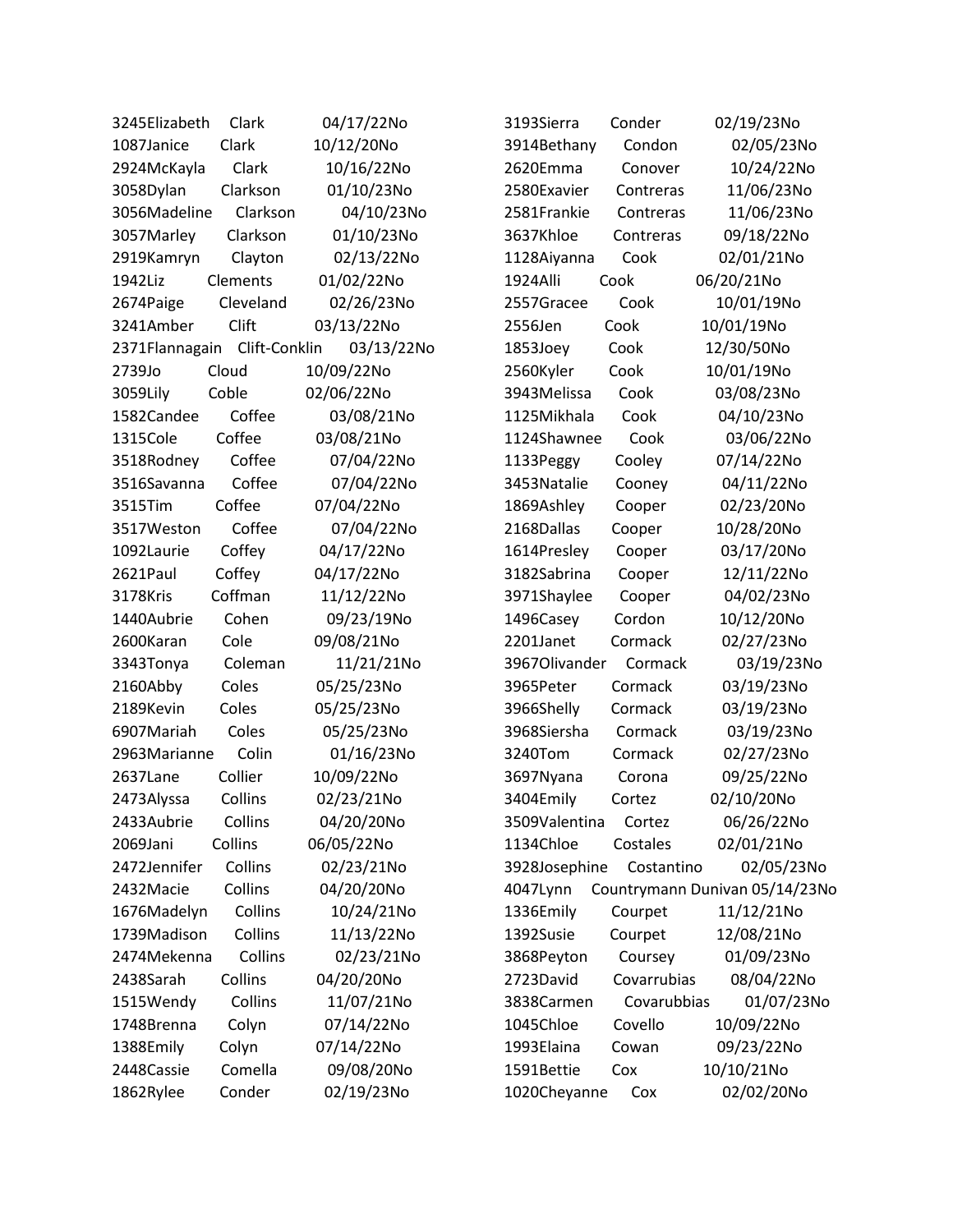| 3486Edith                  | Cox        | 10/09/23No | 1796Isabella              | D'Amato    | 09/25/22No |
|----------------------------|------------|------------|---------------------------|------------|------------|
| 1085Kylee                  | Cox        | 10/09/23No | 3613Danika                | D'Amiko    | 10/02/22No |
| 1086LaRissa                | Cox        | 10/09/23No | 2068Sallie                | D'Anna     | 09/28/20No |
| 1264Reagan                 | Cox        | 04/30/20No | 2949Avery                 | Dailey     | 03/06/23No |
| 1179Dawna                  | Crabb      | 01/14/22No | 1746Chloe                 | Dalley     | 05/11/20No |
| 3768Kouba                  | Craig      | 10/09/22No | 1745Karlee                | Dalley     | 05/11/20No |
| 1753Nadya                  | Crain      | 10/11/21No | 2894Aimee                 | Dambacher  | 10/13/20No |
| 1744Mariah                 | Cramer     | 06/06/21No | 2893Davette               | Dambacher  | 10/13/20No |
| 2568Chris                  | Crane      | 10/02/22No | 2899Jesse James Dambacher |            | 10/13/20No |
| 2648Trinity                | Crane      | 04/17/22No | 2521Brian                 | Damkroger  | 12/26/20No |
| 2302Bob                    | Cranor     | 12/09/23No | 1971Julienne              | Damm       | 10/09/22No |
| 2301Charla                 | Cranor     | 12/09/23No | 3814Beau                  | Damon      | 11/28/22No |
| 1132Robert (LT) Cranor III |            | 01/14/20No | 3815Suzanne               | Damon      | 11/28/22No |
| 2895Amber                  | Crawford   | 02/06/22No | 3927Deborah               | Damonte    | 10/10/21No |
| 5857Crystal                | Crawford   | 02/06/22No | 1493Chelsey               | Dana       | 07/18/22No |
| 3197James                  | Crawford   | 02/06/22No | 1030Morgan                | Danfelt    | 01/26/20No |
| 2000Kai                    | Crawford   | 11/16/20No | 3248Robin                 | Danfelt    | 02/10/20No |
| 2303Mackenzie              | Crawford   | 02/06/22No | 1760Lexi                  | Danielson  | 10/11/22No |
| 1299Linda                  | Creviston  | 09/22/20No | 2666Taylor                | Darby      | 10/26/20No |
| 1654Trinity                | Crews      | 03/14/21No | 4043Aniya                 | Davenport  | 04/30/23No |
| 3323Rebekah                | Crill      | 05/11/23No | 4042Ayva                  | Davenport  | 04/30/23No |
| 3478Raechel                | Crites     | 05/02/22No | 4041Shaina                | Davenport  | 04/30/23No |
| 2147Renee                  | Croog      | 10/08/21No | 1259Leslie                | David      | 12/08/21No |
| 2341Aviana                 | Crosby     | 08/18/22No | 2623Rylee                 | Davidhizar | 10/24/21No |
| 3803Ellina                 | Crosby     | 08/18/22No | 3798McKenzie              | Davidson   | 11/20/22No |
| 1907Victoria               | Crouch     | 10/13/20No | 3886Ashley                | Davis      | 08/09/21No |
| 3758Ella                   | Croudy     | 02/20/23No | 2731Bianca                | Davis      | 12/12/22No |
| 1060Layla                  | Croudy     | 02/20/23No | 3897Blake                 | Davis      | 09/18/22No |
| 1061Shara                  | Croudy     | 02/20/23No | 3893Brian                 | Davis      | 09/18/22No |
| 4749Lillian                | Crummey    | 09/26/19No | 1937Cherie                | Davis      | 11/12/19No |
| 1769Steven                 | Crummey    | 09/26/19No | 3629Clarissa              | Davis      | 09/11/22No |
| 3295Kiyara                 | Cruz       | 01/09/22No | 3122Felicity              | Davis      | 04/30/23No |
| 3553Liana                  | Cruz       | 08/28/22No | 3895Karley                | Davis      | 09/18/22No |
| 3501Isabella               | Cuesta     | 06/19/22No | 3955Karrah                | Davis      | 02/19/23No |
| 2859Shannen                | Cullinan   | 04/09/23No | 2761Kaylee                | Davis      | 10/08/22No |
| 3009Amber                  | Cunningham | 10/09/22No | 2248Kimber                | Davis      | 09/07/20No |
| 3007Corrie                 | Cunningham | 10/09/22No | 1741Kloe                  | Davis      | 11/12/19No |
| 3008Hannah                 | Cunningham | 10/09/22No | 1324Laramie               | Davis      | 03/27/22No |
| 3010Jackie                 | Cunningham | 10/09/22No | 3662Marisol               | Davis      | 11/19/22No |
| 2064Maddie                 | Cunningham | 01/08/23No | 1076Tammy                 | Davis      | 08/22/20No |
| 1295Jordyn                 | Curtis     | 11/13/22No | 1497Riley                 | Day        | 10/12/20No |
| 2755Lexie                  | Curtis     | 11/21/21No | 1127Audrey                | Dean       | 09/14/20No |
| 2753Lilly                  | Curtis     | 11/21/21No | 2107Jocelyn               | Decker     | 09/22/20No |
| 2754Rosalie                | Curtis     | 11/21/21No | 3285Diamond               | DeHaro     | 04/11/23No |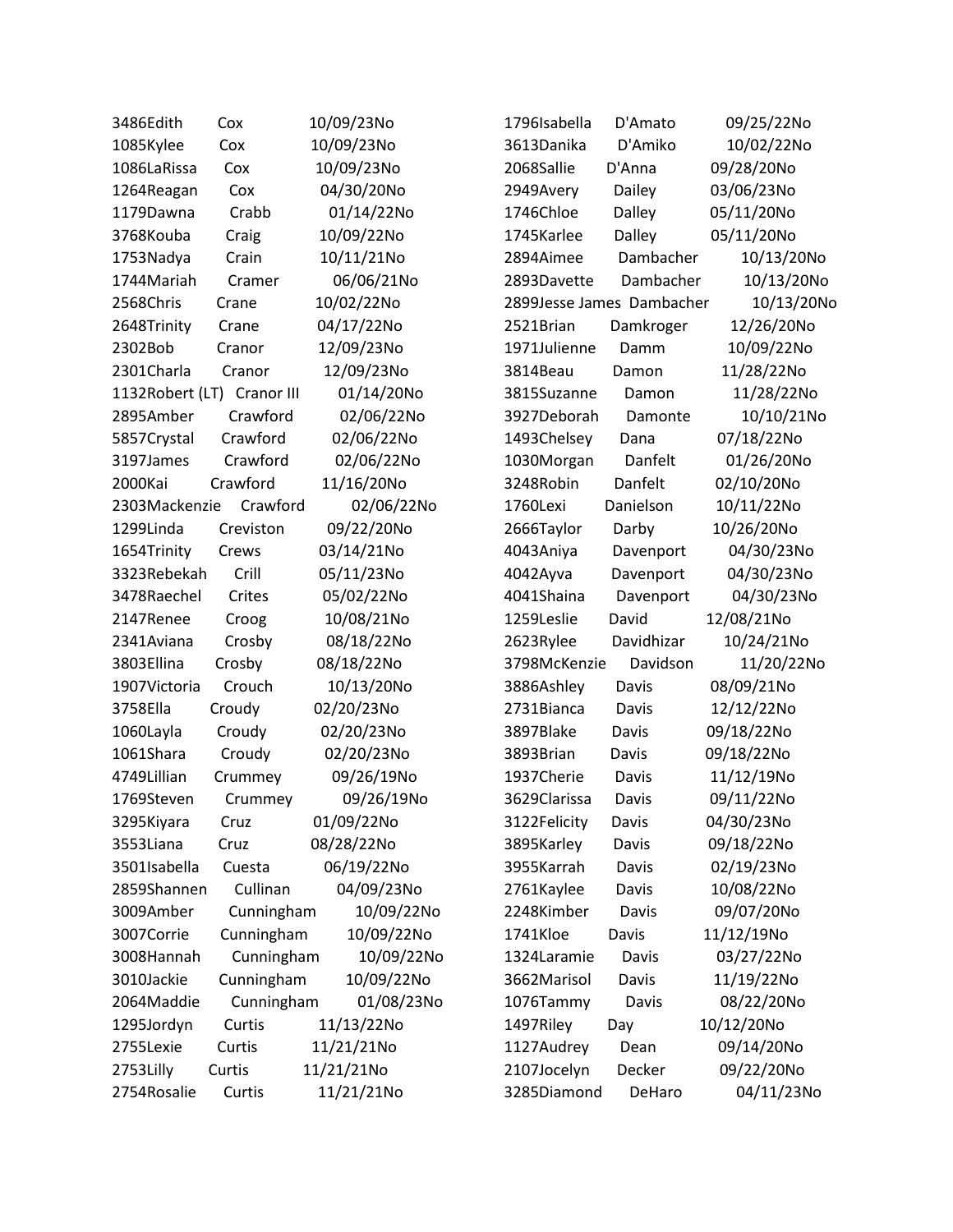| 3281Greyson             | DeHaro         | 04/11/23No | 1580Kimberly | Dillard         | 10/26/20No |
|-------------------------|----------------|------------|--------------|-----------------|------------|
| 3283Kase                | DeHaro         | 04/11/23No | 1581Kylie    | Dillard         | 10/26/20No |
| 3280Ramon               | DeHaro         | 04/11/23No | 2986Amerlia  | Dinatale        | 02/14/22No |
| 3282Tristan             | DeHaro         | 04/11/23No | 2412Michelle | <b>DiPeso</b>   | 01/19/21No |
| 3862Payton              | DeHerrera      | 08/23/22No | 3077Kaitlyn  | Dixon           | 03/20/22No |
| 3867Scott               | DeHerrera      | 08/23/22No | 3463Kayleen  | Dixon           | 06/05/22No |
| 3861Toni                | DeHerrera      | 08/23/22No | 3903Morrigan | Dixon           | 01/15/23No |
| 1928Alarisa             | Deidda         | 02/11/21No | 3464Taylin   | Dixon           | 06/05/22No |
| 2722Alicia              | Deitz          | 12/02/19No | 1412Olivia   | Dober           | 06/07/20No |
| 1747Jackie              | Deitz          | 10/06/19No | 1080Sophia   | Doeve           | 03/09/20No |
| 3256Sylvette            | Del Llano      | 10/11/22No | 3076Jamie    | Donati          | 03/10/23No |
| 3036Amy                 | Del Sarto      | 04/30/23No | 1353Jamie    | Donato          | 08/08/21No |
| 3425Jozie               | DeLaCruz       | 03/20/22No | 1242Nicole   | Donley          | 11/10/20No |
| 3773Dakota              | Delte          | 10/16/22No | 1139Miley    | Donohue         | 06/23/20No |
| 3388Hannah              | <b>DeMaris</b> | 04/17/22No | 1448Jennifer | Doolittle       | 05/05/22No |
| 3391Isaac               | <b>DeMaris</b> | 04/17/22No | 2868Bella    | Dorado          | 03/12/23No |
| 3387Melanie             | <b>DeMaris</b> | 04/17/22No | 3090Colin    | Dorrell         | 10/30/22No |
| 3389Rebekha             | DeMaris        | 04/17/22No | 3525Edna     | Dorst           | 07/15/22No |
| 3390Ruth                | <b>DeMaris</b> | 04/17/22No | 1958Emma     | <b>Doss</b>     | 12/01/19No |
| 3392Samuel              | <b>DeMaris</b> | 04/17/22No | 2991Alyssa   | Doty            | 02/13/22No |
| 1162Ashley              | DeMichele      | 09/14/21No | 1358Lily     | Doty            | 08/08/21No |
| 2349Cody                | deMontigny     | 05/14/23No | 1450Emma     | Doud            | 11/10/22No |
| 4178Heather             | deMontigny     | 05/14/23No | 3290Jill     | Dow             | 03/22/20No |
| 2358Karsyn              | deMontigny     | 05/14/23No | 1648Luca     | Downie          | 09/28/21No |
| 6903Lea                 | DeMontigny     | 07/31/22No | 2275Bev      | Downs           | 10/20/19No |
| 3083Brook               | Dempsey        | 12/19/21No | 3641Kimberly | Downs           | 09/18/22No |
| 3084Trinity             | Dempsey        | 12/19/21No | 1165Calie    | Doyle           | 11/16/20No |
| 3904Emma                | Denno          | 01/15/23No | 1164Riley    | Doyle           | 11/16/20No |
| 3910Kelly               | Denno          | 01/16/23No | 1163Malone   | Draper          | 02/12/23No |
| 2936Danna               | <b>Derrick</b> | 12/23/22No | 1485McCoy    | Draper          | 02/12/23No |
| 1478Kailee              | Derryberry     | 04/03/22No | 3126Heather  | Drayton         | 08/11/20No |
| 3745Juliet              | Dewell         | 01/15/23No | 1882Joyce    | <b>Driggers</b> | 11/21/22No |
| 1828Julie               | Dewyer         |            | 2060Jill     | Druzgala        | 03/02/22No |
| 1097Briana              |                | 09/08/21No |              |                 |            |
|                         | Deyan          | 09/11/22No | 1551Chris    | Dubach          | 10/14/20No |
| 1997Bodhi               | Dickson        | 10/12/20No | 1552Colt     | Dubach          | 10/14/20No |
| 1999Christopher Dickson |                | 10/12/20No | 2177Jennefer | Dubach          | 10/14/20No |
| 1998Jordan              | Dickson        | 10/12/20No | 1651George   | Ducoulombier    | 11/08/21No |
| 1025Maverick            | Dickson        | 10/12/20No | 1602Georgia  | Ducoulombier    | 11/08/21No |
| 2304Kaitlynn            | DiDonato       | 03/14/21No | 1094Therese  | Ducoulombier    | 11/06/22No |
| 1783Kasey               | Diehl          | 10/18/21No | 2350Don      | Dudak           | 10/24/22No |
| 1784Reghan              | Diehl          | 10/18/21No | 7015Jeanne   | Dudak           | 03/20/23No |
| 1785Ryder               | Diehl          | 10/18/21No | 2811Karlie   | <b>Dudek</b>    | 02/12/23No |
| 1986Trinity             | Diggle         | 09/10/20No | 3455Aubrey   | Dudley          | 05/14/23No |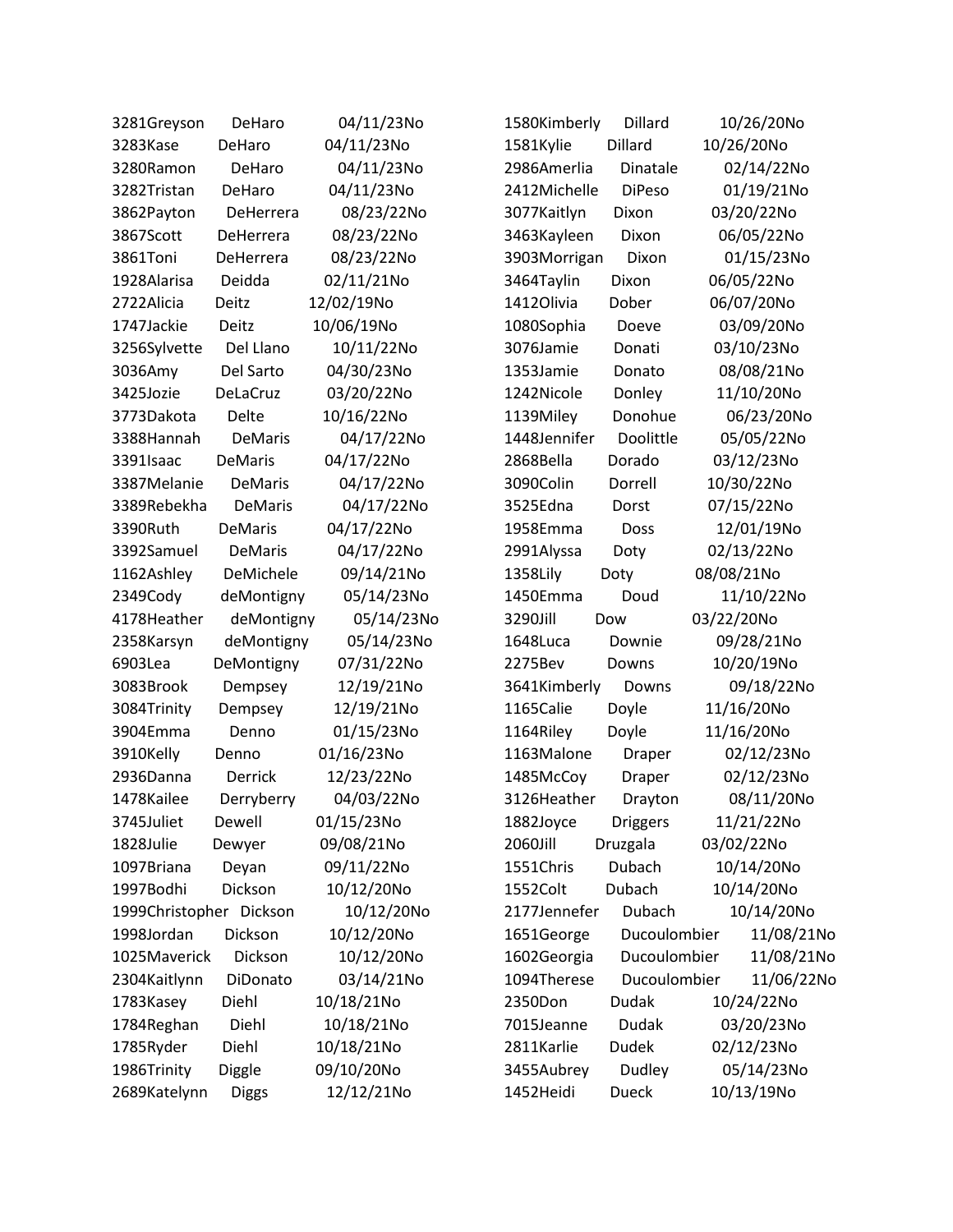| 2295Shianne<br>Dueck        | 10/13/19No | Elliott<br>1038Paige      | 05/19/23No |
|-----------------------------|------------|---------------------------|------------|
| 2296Kenneth<br>Dueck-Mineau | 10/13/19No | Ellis<br>2768Charlotte    | 12/19/21No |
| Duffy<br>1543Destiny        | 10/20/20No | 4050DeeAndrea<br>Ellis    | 05/15/23No |
| 3026Ashley<br>Duke          | 02/26/22No | Ellis<br>4009Jeremy       | 10/04/22No |
| 3956Andrew<br>Duncan        | 03/13/23No | Ellison<br>4051Madison    | 05/15/23No |
| 3960Audrey<br>Duncan        | 03/13/23No | 2430Olive<br>Elson        | 02/01/21No |
| 3959Carlie<br>Duncan        | 03/13/23No | 3183Jacqueline<br>Eme     | 03/13/23No |
| 1262Diana<br>Duncan         | 03/18/22No | 3185Jon<br>Eme            | 03/13/23No |
| 3957Jennay<br>Duncan        | 03/13/23No | 3184Juliette<br>Eme       | 03/13/23No |
| 3958Kayelynn<br>Duncan      | 03/13/23No | 2592Shari<br>Emerson      | 10/24/21No |
| 3306Tosha<br>Duncan         | 07/31/22No | Encalade<br>1131Lynae     | 10/27/19No |
| 4048Chad<br>Dunivan         | 05/14/23No | 1807Jacy<br>Epperson      | 06/02/20No |
| 1652Ashlynd<br>Dunn         | 09/29/21No | 2902Anja<br>Erickson      | 11/28/20No |
| 2139Nicole<br>Duran         | 03/28/21No | 3719Jaida<br>Esparza      | 10/02/22No |
| 1366Valentina<br>Duran      | 10/30/22No | 2117Judah<br>Espino       | 10/13/19No |
| 1091Maddy<br>Dutra          | 08/24/20No | 1693Kaitlyn<br>Espinola   | 08/10/21No |
| 3258Brylie<br>Dutton        | 07/19/22No | 3446Jessica<br>Espinosa   | 04/24/22No |
| 1066Lizz<br>Dutton          | 07/19/22No | 1972Aiden<br><b>Essig</b> | 12/11/22No |
| 2656Kimberley<br>Eagan      | 02/09/21No | 1955Chelsea<br>Estes      | 04/06/23No |
| 1404Michele<br>Easel        | 01/05/23No | 1886Taylor<br>Estes       | 10/04/20No |
| 1397Morgan<br>Easel         | 11/06/23No | 2435Jonni<br>Estrada      | 11/09/20No |
| 2841Ireland<br>Easley       | 03/07/22No | 2434Nicholas<br>Estrada   | 11/09/20No |
| 1157Norma<br>Easterday      | 10/13/22No | 3598Laurena<br>Eubanks    | 09/25/22No |
| Eastham<br>1777Teegan       | 11/21/21No | 2470Abigail<br>Evans      | 10/20/19No |
| 2477Dalys<br>Eaton          | 02/15/22No | 2536Bailey<br>Evans       | 10/10/21No |
| 1099Ellie<br>Ebberts        | 10/02/22No | 1188Katie<br>Evans        | 06/22/20No |
| 3015Emily<br>Eckert         | 05/29/22No | 2300Meghan<br>Evans       | 04/27/21No |
| 2099Bralon<br>Eckhardt      | 12/12/21No | 2347Sophie<br>Evans       | 01/11/21No |
| 3627Isabell<br>Eddy         | 09/11/22No | 1202Susan<br>Evans        | 06/22/20No |
| Edick<br>2329Cortney        | 09/08/20No | 2466Tiffany<br>Evans      | 10/20/19No |
| 2100Allison<br>Edminster    | 12/12/22No | 1559Oliver<br>Fagnani     | 06/29/20No |
| 2939Britanni<br>Edwards     | 01/16/22No | 2308Audrey<br>Fagundes    | 01/26/20No |
| 1142Caitlin<br>Edwards      | 06/26/21No | 3213Charlotte<br>Fairbank | 03/21/22No |
| Edwards<br>2837Jack         | 04/27/20No | Falconieri<br>2146Laurel  | 01/08/23No |
| 2836Kate<br>Edwards         | 04/27/20No | Falconieri<br>2243Mason   | 01/08/23No |
| Edwards<br>1679Rylynn       | 10/10/21No | Fales<br>3698Lauren       | 09/25/22No |
| 1824Charlotte<br>Egan       | 10/02/22No | Fandli<br>1680Anna        | 12/02/19No |
| 3980Nikki<br>Egyed          | 03/26/23No | 3148Autry<br>Fanning      | 03/13/22No |
| Eide<br>1288Madison         | 01/23/21No | Farnham<br>4012Gracelyn   | 04/23/23No |
| 1951Lillian<br>Einhorn      | 06/27/21No | 2891Tessi<br>Farrar       | 06/10/20No |
| 1782Emma<br>Ekberg          | 02/08/21No | Farrell<br>1919Dawn       | 01/05/20No |
| 2938Chantelle<br>Eldridge   | 01/16/22No | 2769Rachel<br>Farthing    | 12/19/21No |
| 1354Cynthia<br>Eldridge     | 11/06/19No | Fautt<br>1598Morgan       | 10/10/21No |
| 3284Mary<br>Elliff          | 06/05/22No | Fellabaum<br>3839Anita    | 12/18/22No |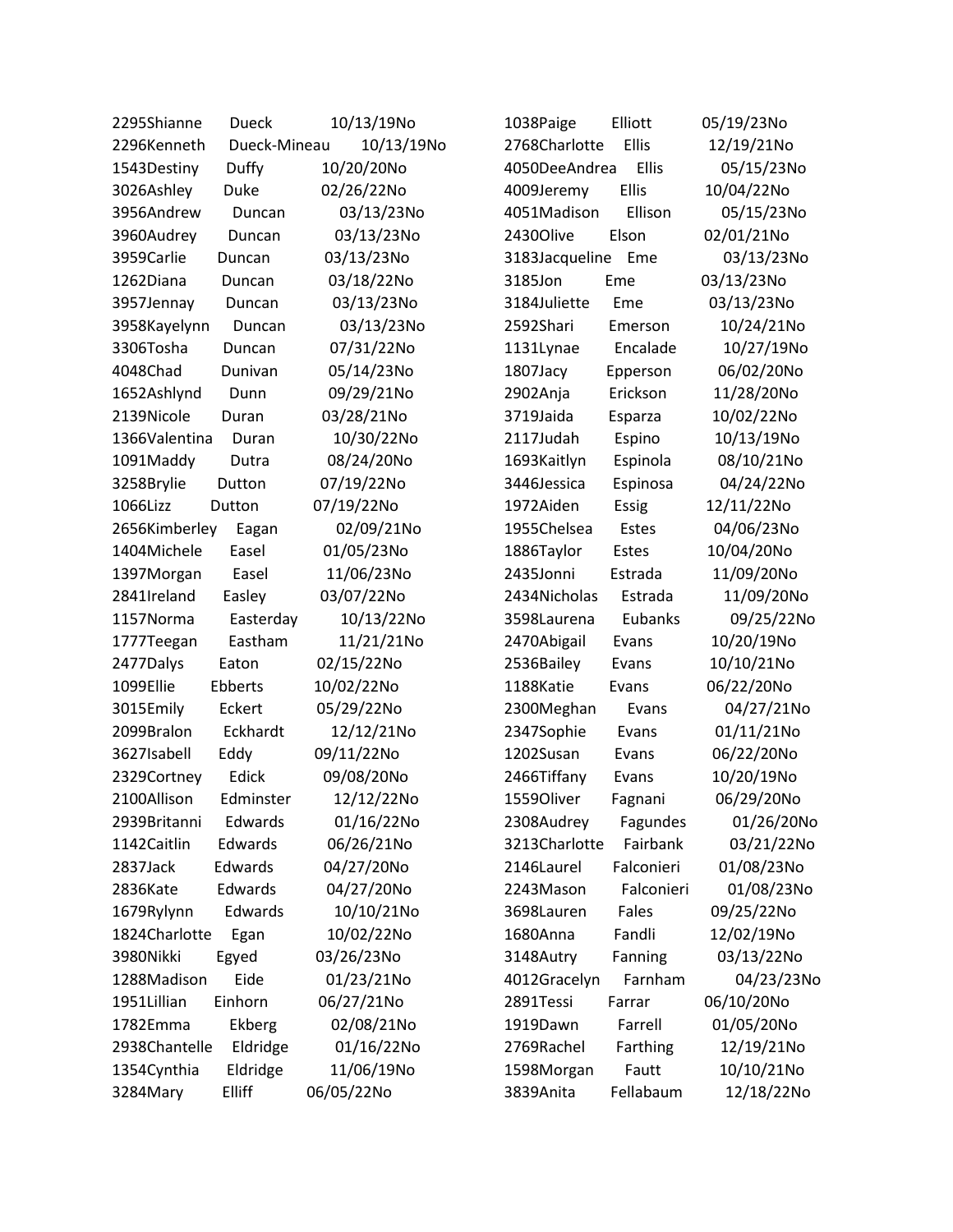| 2219Alana    | Ferguson      | 11/07/21No | 2321Joanne    | Foreshee      | 10/30/22No |
|--------------|---------------|------------|---------------|---------------|------------|
| 2218Emily    | Ferguson      | 11/07/21No | 1833Russell   | Forsee        | 11/12/20No |
| 2220Kristin  | Ferguson      | 11/07/21No | 3361Paige     | Foss          | 05/15/22No |
| 4052Lexi     | Ferguson      | 05/15/23No | 1191Dorothy   | Foster        | 03/20/20No |
| 3712Mandy    | Ferguson      | 07/31/22No | 2128Daminique | Fourie        | 11/10/20No |
| 3499Piper    | Fernandes     | 06/19/22No | 1459Avery     | Fowler        | 03/16/20No |
| 1678Cynthia  | Fernandez     | 09/29/19No | 2452Danielle  | Fowler        | 03/21/20No |
| 2241Lisa     | Fernandez     | 11/08/22No | 2451Delaney   | Fowler        | 03/21/20No |
| 1563Natalie  | Fernandez     | 05/05/20No | 1451Faythe    | Fowler        | 03/16/20No |
| 3699Kelcie   | Ferruli       | 09/25/22No | 1808Kristie   | Fowler        | 03/21/20No |
| 2827Alisha   | Figgins       | 01/16/22No | 3969Leslie    | Fowler        | 03/27/23No |
| 2984Avery    | Figgins       | 11/22/21No | 1458Paige     | Fowler        | 03/16/20No |
| 7053Conrad   | Fimbres       | 12/30/50No | 1554Regan     | Fowler        | 03/23/20No |
| 7054Maria    | Fimbres       | 12/30/50No | 1909Alexis    | Fox           | 10/13/22No |
| 7055Monique  | Fimbres       | 10/03/21No | 3786Sophia    | Fox           | 10/30/22No |
| 3181Angelina | Findeisen     | 04/10/22No | 3151Miki      | Foy           | 03/06/22No |
| 2763Josh     | Finney        | 10/27/20No | 3120Kellen    | Franco        | 02/20/22No |
| 2764Melanie  | Finney        | 10/27/20No | 1701Josh      | Franks        | 11/21/22No |
| 2765Reagan   | Finney        | 10/27/20No | 1915Kirsten   | Franks        | 11/21/22No |
| 2766Reece    | Finney        | 10/27/20No | 1916Mykenzie  | <b>Franks</b> | 11/21/22No |
| 2767Rylee    | Finney        | 10/27/20No | 1702Tracie    | Franks        | 11/21/22No |
| 3092Bailey   | Fiorenza      | 03/27/22No | 3679Debbie    | Frates        | 04/23/22No |
| 3093Sierra   | Fiorenza      | 03/27/22No | 2903Jennifer  | Frates        | 10/19/22No |
| 1540Mattie   | Fisher        | 05/02/20No | 1943Rilee     | Frates        | 02/20/23No |
| 2970Shannon  | Fitz-Stephens | 08/10/20No | 3683Robert    | Frates        | 04/23/22No |
| 1570Payton   | Fletcher      | 03/18/20No | 3155Madison   | Frechette     | 01/08/22No |
| 2251Allie    | Florea        | 11/09/20No | 3565Heather   | Fredericks    | 10/06/22No |
| 1953Izta     | Flores        | 10/30/22No | 1003Victoria  | Frederico     | 04/13/23No |
| 1954Lupe     | Flores        | 10/30/22No | 8134Deryn     | Fredette      | 04/28/21No |
| 2664Makayla  | Flores        | 10/24/21No | 4077Deziree   | Fredriks      | 03/22/23No |
| 2054Cindi    | Flory         | 02/19/23No | 3176Grace     | Fredriks      | 03/22/23No |
| 2055Rylee    | Flory         | 02/19/23No | 4076Matt      | Fredriks      | 03/22/23No |
| 3415Wade     | Flory         | 02/19/23No | 5381Gerald    | Freeman       | 06/12/22No |
| 2717Jessah   | Fondse        | 05/19/20No | 3038Emma      | Freier        | 12/13/22No |
| 1105Joanna   | Fondse        | 05/19/20No | 1182Sarah     | Freimuth      | 11/13/22No |
| 2718Linzi    | Fondse        | 05/19/20No | 1588Stacey    | Freitas       | 03/23/20No |
| 2727Logan    | Fondse        | 05/19/20No | 1541CJ        | Fretter       | 10/05/22No |
| 3700Katrina  | Fontaine      | 09/25/22No | 3544Jack      | Frey          | 09/12/22No |
| 4022Sadie    | Fontes        | 04/24/23No | 3545Levi      | Frey          | 09/12/22No |
| 3653Cory     | Fontyn        | 09/20/22No | 3547Lexi      | Frey          | 09/12/22No |
| 3668Isabella | Fontyn        | 09/20/22No | 4105River     | Frey          | 09/12/22No |
| 3746Payton   | Forbes        | 01/15/23No | 3546Stone     | Frey          | 09/12/22No |
| 1708Makenzie | Ford          | 08/10/20No | 2312Diane     | Fridley       | 01/17/22No |
| 2510Quinn    | Ford          | 12/06/21No | 2747Olivia    | Friedman      | 11/21/21No |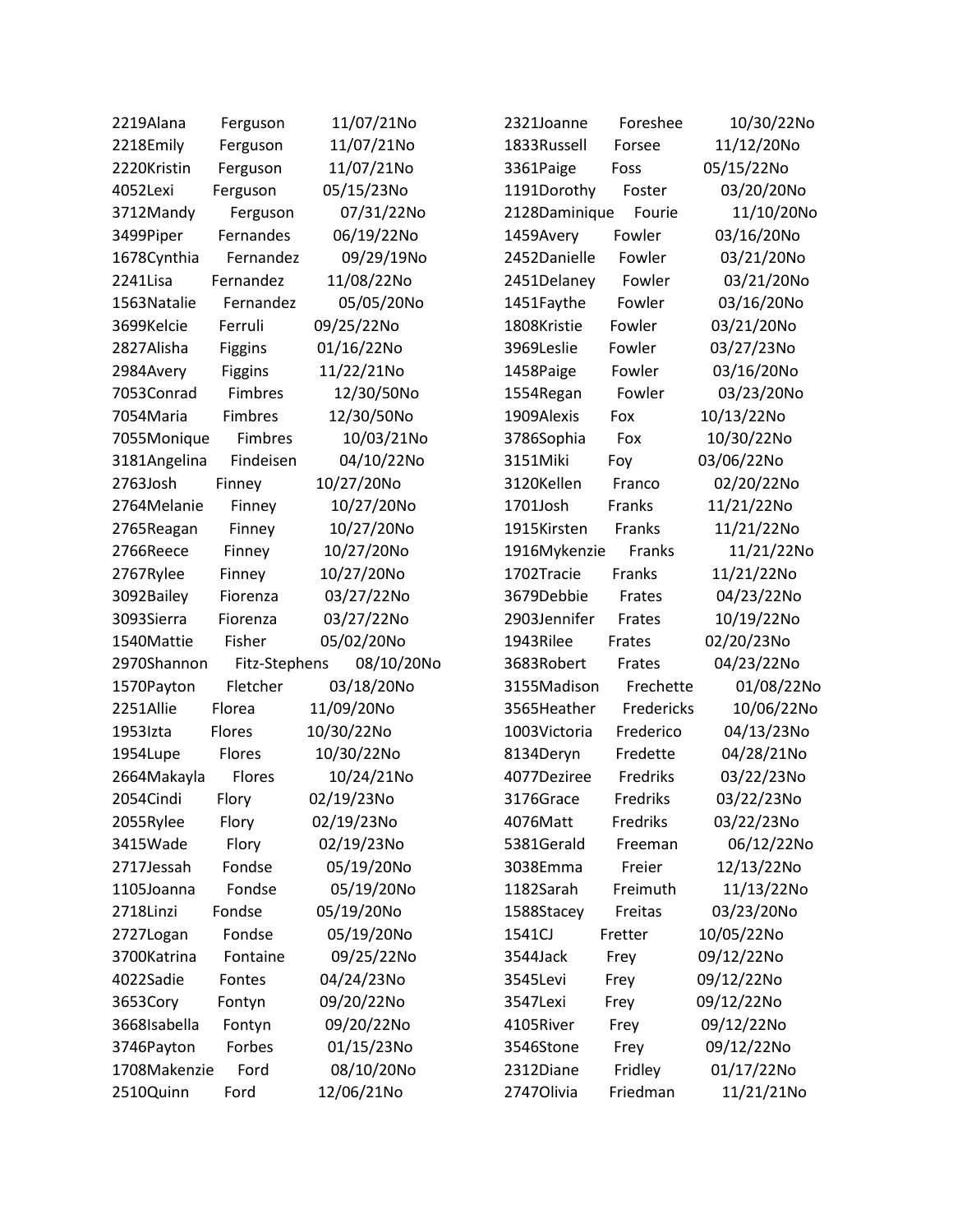| 3922Bert               | Friel        | 03/15/23No | 1738Ethan     | Gibson     | 06/30/20No |
|------------------------|--------------|------------|---------------|------------|------------|
| 1715Cheyenne           | Friel        | 03/15/23No | 3811Kate      | Gibson     | 12/12/22No |
| 1160Tatum              | Fryxell      | 01/25/23No | 2244Missy     | Gibson     | 11/23/20No |
| 3403Wyatt              | Fuchs        | 04/17/22No | 2869Katie     | Gieser     | 06/17/20No |
| 3680Jolene             | Fuentes      | 09/25/22No | 1176Crystal   | Gifford    | 11/21/21No |
| 3681Olivia             | Fuentes      | 09/25/22No | 1940Michael   | Gifford    | 11/21/21No |
| 1627Danielle           | Fuentez      | 03/23/20No | 1238Ashlyn    | Gil        | 09/20/21No |
| 1519Farah              | Fuller       | 01/31/22No | 1239Brittney  | Gil        | 09/20/21No |
| 3859Nova               | Funk         | 12/24/22No | 1237Raul      | Gil        | 09/20/21No |
| 3454Teaghan            | Furia        | 04/11/22No | 1576Andy      | Gilbert    | 06/08/23No |
| 3175Avery              | Gabat        | 03/27/22No | 1235Cyndy     | Gilbert    | 06/08/23No |
| 1633Victoria           | Gabay        | 02/28/22No | 2851Jaydin    | Gilbert    | 06/08/23No |
| 1462Julissa            | Gabino       | 10/13/19No | 3739Dawn      | Gilders    | 11/06/22No |
| 2692Jamie              | Gaeta        | 10/24/21No | 2597Keira     | Gilders    | 11/06/22No |
| 2145Myra               | Gaeta        | 09/10/21No | 3408Wendi     | Gillaret   | 05/22/22No |
| 2673Noe                | Gaeta        | 10/24/21No | 2271Toni      | Gillispie  | 10/14/19No |
| 2436Faith              | Gaitan       | 12/19/21No | 2655Hailey    | Gilmore    | 01/11/21No |
| 578Joanne              | Galbraith    | 10/14/22No | 2947Jennifer  | Gilmore    | 01/25/23No |
| 2098Jesse              | Galindo      | 10/13/19No | 3174Jordyn    | Gilmore    | 04/10/22No |
| 1811Kaia               | Gallant      | 05/08/22No | 1175Kaitlyn   | Gilmore    | 01/25/23No |
| 1810Kelli              | Gallant      | 05/08/22No | 1174Taylor    | Gilmore    | 01/25/23No |
| 2191Rylee              | Galvan       | 10/27/20No | 2437Ethan     | Giovani    | 12/19/21No |
| 3533Maddy              | Ganl         | 07/24/22No | 2431Josie     | Girling    | 01/03/22No |
| 1545Kristy             | Gannon       | 09/10/20No | 2044Shannon   | Gise       | 12/16/19No |
| 4003Addi               | Garcia       | 04/03/23No | 2522Jean      | Gleeson    | 06/27/21No |
| 2393Andrea             | Garcia       | 01/07/23No | 17100wen      | Gleeson    | 10/10/21No |
| 2758Brynn              | Garcia       | 01/03/22No | 4079Stacy     | Glenn      | 05/14/23No |
| 3382Christopher Garcia |              | 04/12/23No | 1250Brylin    | Glover     | 09/28/20No |
| 1211Juliet             | Garcia       | 02/01/21No | 1251Jaxson    | Glover     | 09/28/20No |
| 2826Shirley            | Garrett      | 01/16/22No | 1248Rebecca   | Glover     | 09/28/20No |
| 1555Lucy               | Garver       | 03/10/20No | 2351Caroline  | Goad       | 06/04/23No |
| 1750Maddie             | Garwood      | 06/02/21No | 3257Krista    | Gobby      | 04/10/22No |
| 2208Rachel             | Gatlin       | 02/28/22No | 1984Lydi      | Godsey     | 09/14/21No |
| 4119Maddy              | Gaul         | 06/12/23No | 3658Presly    | Goeckeritz | 10/09/22No |
| 3131Samantha           | Gawrich      | 03/07/22No | 3837Jacy      | Goerlich   | 11/28/22No |
| 2153Antonette          | Geiser       | 10/31/22No | 1665Raina     | Goetting   | 02/16/20No |
| 3766Jill               | Gentile      | 10/09/22No | 1666Taylor    | Goetting   | 02/16/20No |
| 2334Danielle           | George       | 08/04/20No | 2561Kenzie    | Gold       | 05/21/23No |
| 2694Cindi              | Gereaux      | 10/24/22No | 3082Jordyn    | Goldberg   | 10/30/20No |
| 1118Lea                | Geronimo     | 09/10/20No | 2693Mia       | Goldman    | 05/11/20No |
| 1096Alyssa             | Gianakopulus | 11/16/20No | 3332Stephanie | Goldsberry | 06/08/23No |
| 1561Izabelle           | Giansante    | 10/15/20No | 1171Megan     | Goldsmith  | 02/20/22No |
| 1914Roger              | Giansante    | 10/15/20No | 1677Vera      | Gomes      | 10/10/21No |
| 1562Tanya              | Giansante    | 10/15/20No | 3502Emma      | Gomez      | 01/23/23No |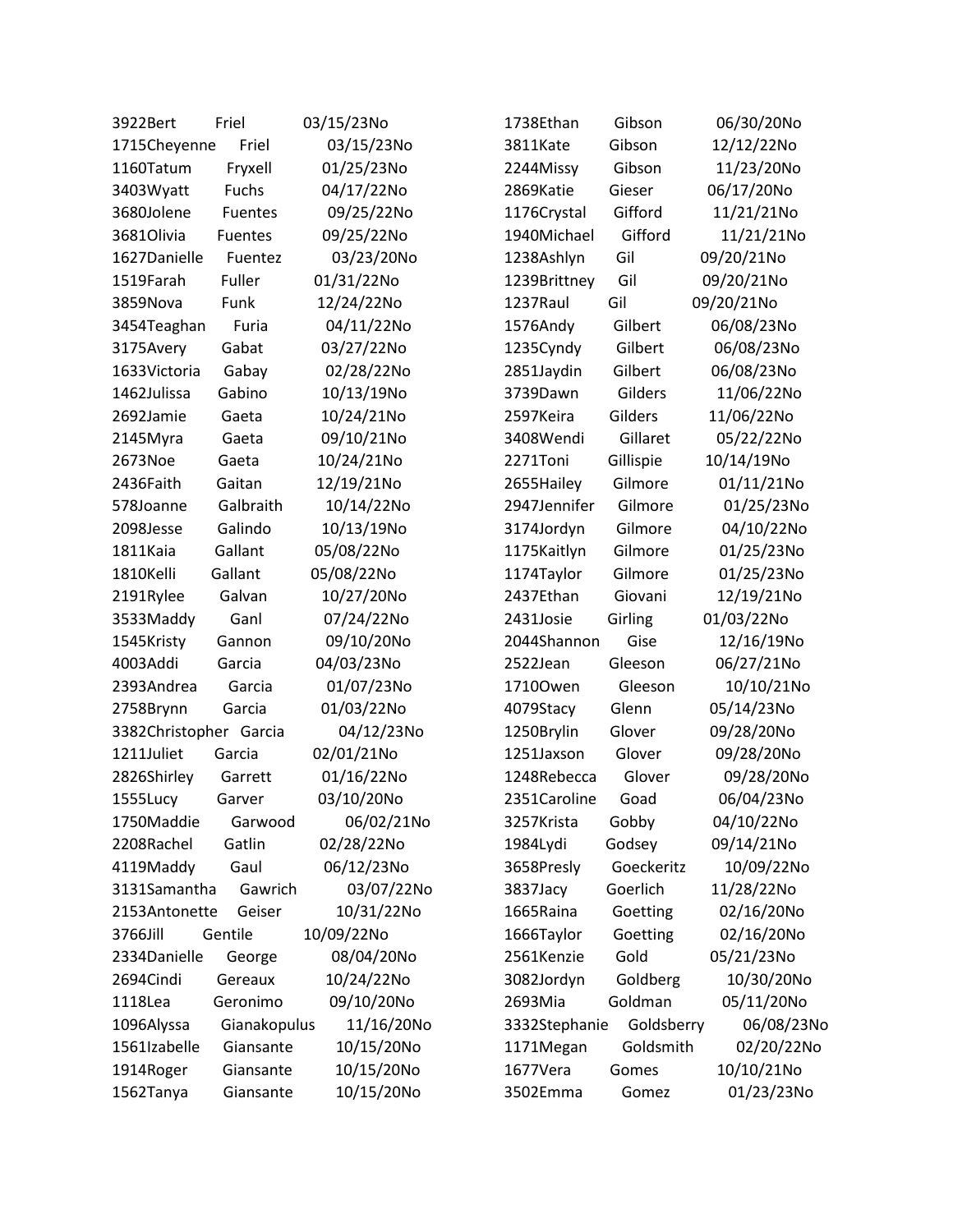| 3626 zzy                | Gomez     | 09/11/22No | 2291Nate       | Green      | 09/29/19No |
|-------------------------|-----------|------------|----------------|------------|------------|
| 3053Lucy Ann            | Gomez     | 07/06/20No | 3976Sharona    | Greene     | 04/02/23No |
| 1122Paisley             | Gomez     | 10/16/22No | 1071Elizabeth  | Greenwood  | 02/11/22No |
| 1035Kali                | Gonzales  | 10/09/22No | 1070Tamson     | Greenwood  | 04/23/23No |
| 2773Katelyn             | Gonzales  | 02/19/23No | 1864Gabriella  | Gregory    | 09/28/21No |
| 1764Marleah             | Gonzales  | 10/11/22No | 2779Autumn     | Gregson    | 10/17/22No |
| 3291Selena              | Gonzales  | 02/03/20No | 2691Lucy       | Grewohl    | 04/10/22No |
| 1015Emelia              | Gonzalez  | 05/11/20No | 3078Juanita    | Grieger    | 04/04/21No |
| 2235Katie               | Gonzalez  | 02/19/23No | 1402Stephanie  | Griffey    | 02/25/21No |
| 3734Leah                | Gooch     | 01/05/23No | 1776Reigan     | Griffin    | 06/29/22No |
| 3854Michelle            | Goodspeed | 12/24/22No | 3136Tanner     | Griffin    | 02/27/22No |
| 3855Xander              | Goodspeed | 12/24/22No | 1787Cyenna     | Grijalva   | 04/18/20No |
| 2345Dallas              | Goodwin   | 04/28/20No | 1632David      | Grijalva   | 04/18/20No |
| 2745Kellie              | Gookin    | 11/21/22No | 1781Destiny    | Grijalva   | 04/18/20No |
| 1703Amaya               | Gordon    | 04/28/20No | 1788Gavin      | Grijalva   | 04/18/20No |
| 1498Colton              | Gordon    | 10/12/20No | 1522Rebecca    | Grimes     | 10/14/19No |
| 1095Kyle                | Gordon    | 10/12/20No | 3909Tiffany    | Grimm      | 01/16/23No |
| 3019Nicole              | Gordon    | 02/27/22No | 3625Whitney    | Grimmius   | 09/11/22No |
| 1934Victoria            | Gorman    | 10/15/21No | 6078Debbie     | Grinols    | 12/06/22No |
| 1690Ellie               | Gosch     | 10/17/22No | 1789McCae      | Grisbach   | 09/28/20No |
| 1691Nichole             | Gosh      | 10/17/22No | 2852Samantha   | Grow       | 11/21/21No |
| 3833Dynna               | Gosnell   | 11/06/22No | 1042Kristen    | Grzincic   | 05/02/20No |
| 2011Jenn                | Gosselin  | 11/09/22No | 2736Alexa      | Guadagnoli | 11/10/19No |
| 2012Skylar              | Gosselin  | 11/09/22No | 2734John       | Guadagnoli | 11/10/19No |
| 2013Teagan              | Gosselin  | 11/09/22No | 2733Kelly      | Guadagnoli | 11/10/19No |
| 1001Samie               | Gould     | 02/27/23No | 2735Olivia     | Guadagnoli | 11/10/19No |
| 2307Laura               | Grabowski | 03/10/22No | 1206Lydia      | Guadarrama | 09/14/22No |
| 3297Elijah              | Graham    | 03/13/22No | 2359Martha     | Guadarrama | 09/14/22No |
| 2076Jaiden              | Graham    | 02/05/23No | 1471Naomi      | Guadarrama | 09/14/22No |
| 1939Joey                | Graham    | 10/13/20No | 1469Nathaniel  | Guadarrama | 09/14/22No |
| 1169Kerri               | Graham    | 09/14/20No | 1468Paul       | Guadarrama | 09/14/22No |
| 3298Killian             | Graham    | 03/13/22No | 1441Ramiro     | Guadarrama | 09/14/22No |
| 2744Leslie              | Graham    | 01/08/23No | 1442Rebakah    | Guadarrama | 09/14/22No |
| 3296Leslie (Lil) Graham |           | 03/13/22No | 3782Rebakah A. | Guadarrama | 09/14/22No |
| 2743Mason               | Graham    | 09/23/19No | 1434Rebekah    | Guadarrama | 08/15/21No |
| 1486Scarlet             | Graham    | 02/06/22No | 1177Amelie     | Guerrero   | 07/25/21No |
| 1778Francizka           | Graves    | 10/11/21No | 4188Jessica    | Guerrero   | 10/11/19No |
| 2027April               | Gray      | 06/20/21No | 3727Everly     | Guest      | 10/16/22No |
| 1578Kristen             | Gray      | 03/12/20No | 3726Kesha      | Guest      | 10/16/22No |
| 1884Ciera               | Grayson   | 11/07/21No | 3799Adam       | Gularte    | 07/15/22No |
| 1114Hinlee              | Green     | 09/19/21No | 3776Brodie     | Gularte    | 07/15/22No |
| 2292Kaylee              | Green     | 09/29/19No | 3800Hallie     | Gularte    | 07/15/22No |
| 2063Lynn                | Green     | 12/13/21No | 3775Kelsey     | Gularte    | 07/15/22No |
| 3479Morgan              | Green     | 05/02/22No | 3526Sophia     | Gularte    | 07/15/22No |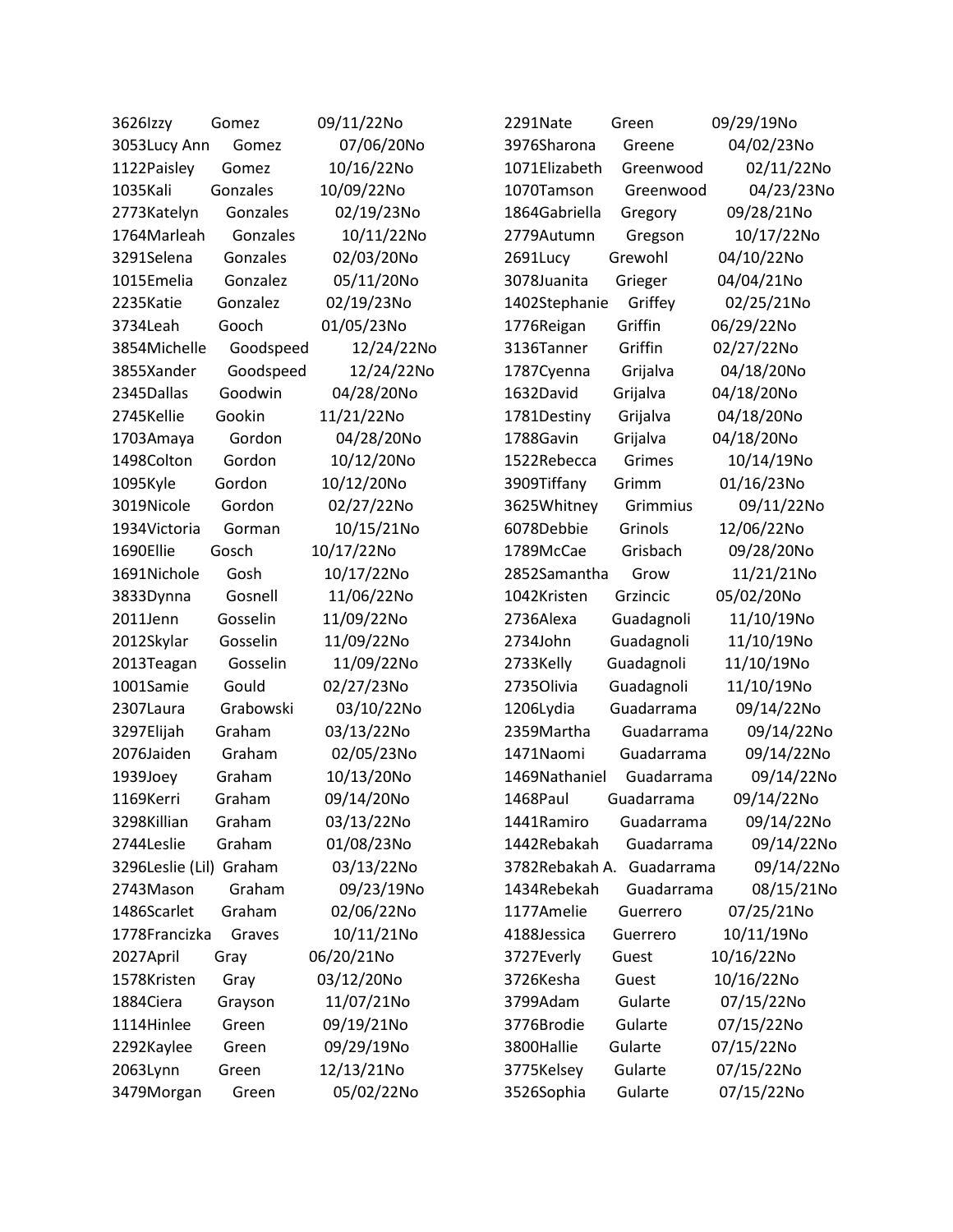| 1737Reese     | Gunderman      | 12/19/21No | 3217Sydney    | Hanks          | 03/27/23No |
|---------------|----------------|------------|---------------|----------------|------------|
| 1736Rylee     | Gunderman      | 12/19/21No | 1763Caitlin   | Hanna          | 05/05/20No |
| 2227Virginia  | Guthrie        | 10/31/22No | 3040Ashley    | Hannah         | 02/06/22No |
| 2719Chris     | Gutierrez      | 03/14/21No | 3041Randy     | Hannah         | 02/06/22No |
| 1193Kree      | Gutierrez      | 09/19/22No | 4100Aspen     | Hannan         | 10/30/22No |
| 3121Belinda   | Guzman         | 01/03/20No | 2611Avielle   | Hannan         | 10/30/22No |
| 3409Pammy     | Guzman         | 05/22/22No | 1119Katherine | Hannan         | 07/24/22No |
| 1794Kayla     | Gwin           | 10/17/21No | 1102Layla     | Hannan         | 07/24/22No |
| 1795Madilynn  | Gwin           | 10/17/21No | 1077Steven    | Hannan         | 10/30/22No |
| 1556Kelli     | Habein         | 09/19/21No | 3535Bree      | Hansen         | 07/24/22No |
| 1275Makenzie  | Haggerty       | 06/22/20No | 1187Brett     | Hansen         | 10/14/20No |
| 2232Laurie    | Hain           | 04/06/23No | 1058Hunter    | Hapke          | 06/22/20No |
| 3639Asiyah    | Hakim          | 09/18/22No | 1901Troy      | Harcrow        | 02/23/21No |
| 2154Kasey     | Hales          | 12/14/20No | 3716Caitlyn   | Harden         | 10/10/22No |
| 2410Ladonna   | Hales          | 12/06/21No | 3714Candice   | Harden         | 10/10/22No |
| 3816Autumn    | Hall           | 11/28/22No | 3715Reagan    | Harden         | 10/10/22No |
| 2943Barbara   | Hall           | 01/17/22No | 2633Clayton   | Hardy          | 10/20/21No |
| 4084Grant     | Hall           | 03/01/23No | 2631Mykah     | Hardy-Moniot   | 10/20/21No |
| 4087Jeff      | Hall           | 03/01/23No | 566Belinda    | Harms          | 10/14/21No |
| 2677Jessica   | Hall           | 02/05/23No | 8655Curtis    | Harms          | 10/30/22No |
| 4085Katie     | Hall           | 03/01/23No | 3451Colton    | Harrah         | 04/10/22No |
| 1873Kim       | Hall           | 02/23/20No | 1983Bethany   | Harris         | 01/16/22No |
| 1911Madeline  | Hall           | 03/01/23No | 1799Breanna   | Harris         | 07/01/22No |
| 4086Maureen   | Hall           | 03/01/23No | 2105Erin      | Harris         | 11/01/22No |
| 2942Riley     | Hall           | 01/17/22No | 2042LeAnn     | Harris         | 10/30/22No |
| 3765Tracy     | Hall           | 10/09/22No | 2108Mary      | Harris         | 09/12/22No |
| 8668Lori      | Hall-McNary    | 04/30/22No | 2005Mike      | Harris         | 10/17/21No |
| 1861Ryder     | Hallam         | 01/23/22No | 1646Paisley   | Harris         | 10/27/20No |
| 1991Rylie     | Halsell        | 03/07/22No | 3794Taylor    | Harris         | 11/14/22No |
| 2900Delilah   | Hamby          | 11/19/22No | 1281Desiray   | Harrison       | 04/17/22No |
| 1009Katherine | Hamel          | 10/22/19No | 1368Halee     | Harrison       | 10/19/20No |
| 1011Paul      | Hamel          | 10/22/19No | 1256Kaela     | Harrison       | 04/14/21No |
| 1827Chloe     | Hamilton       | 01/05/20No | 2624Kelsie    | Harrison       | 04/17/22No |
| 3929Michelle  | Hamilton       | 02/05/23No | 2622Olina     | Harrison       | 04/17/22No |
| 4449Kathy     | <b>Hammers</b> | 05/07/21No | 1280Rachel    | Harrison       | 04/17/22No |
| 1212Susan     | Hammon         | 01/28/21No | 3198Scarlett  | Harrison       | 04/17/22No |
| 6496Bev       | Hampton        | 04/30/23No | 3470Wiggles   | Harrison       | 04/17/22No |
| 1988Debbie    | Handy          | 08/12/22No | 1709William   | Harrison       | 04/17/22No |
| 2003Wes       | Handy          | 11/06/23No | 2319Kiera     | Haruyama       | 10/28/19No |
| 3778Weston    | Handy          | 10/09/22No | 2578Josh      | Harvey         | 10/10/21No |
| 1829Ella      | Hanks          | 02/20/22No | 1773Reese     | Harvick        | 09/08/20No |
| 1286Hannah    | Hanks          | 11/25/22No | 1414Talula    | Hathaway       | 12/03/21No |
| 1284Janet     | Hanks          | 11/25/22No | 1533 Hailey   | <b>Hawkins</b> | 11/09/20No |
| 1285Matthew   | Hanks          | 11/25/22No | 1247Katlyn    | <b>Hawkins</b> | 10/01/19No |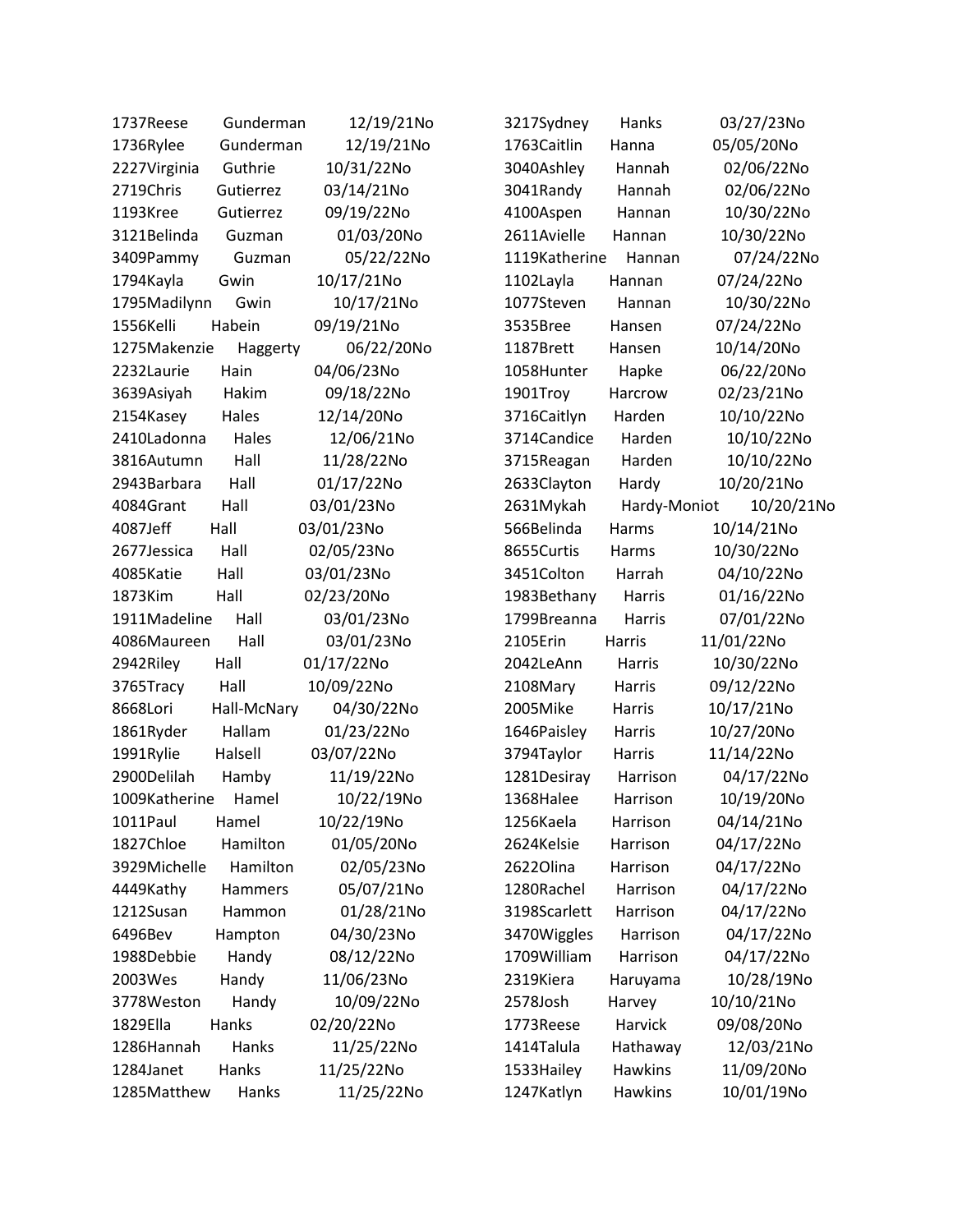| 3064Allison   | Hayes      | 03/27/22No | 6862Danna     | Herchkorn-Cote | 11/06/23No |
|---------------|------------|------------|---------------|----------------|------------|
| 1395Jessica   | Hayman     | 06/01/20No | 3608Meghan    | Herd           | 06/08/21No |
| 1436Susan     | Haynes     | 09/24/21No | 1455Juan      | Herdia         | 02/09/21No |
| 1663Jenna     | Haynie     | 09/28/20No | 2387Isabella  | Hermann        | 01/11/21No |
| 1216Victoria  | Hazlewood  | 05/29/21No | 3264Anna      | Hernandez      | 08/27/20No |
| 1384Walter    | Headley    | 12/07/20No | 3423Beth      | Hernandez      | 02/03/20No |
| 1406Jessica   | Heath      | 11/12/19No | 3406Brooke    | Hernandez      | 05/29/22No |
| 1215Jessica   | Heatherly  | 11/18/19No | 3220Cami      | Hernandez      | 03/27/22No |
| 1364Mckenzie  | Heckman    | 09/08/20No | 3426Hailey    | Hernandez      | 02/03/21No |
| 2884Sophia    | Heczko     | 01/10/23No | 3407Jerrett   | Hernandez      | 05/29/22No |
| 2018Chelsea   | Hedlund    | 10/21/19No | 3908Mia       | Hernandez      | 01/15/23No |
| 1405Kathryn   | Hegedus    | 10/26/20No | 2929Noah      | Hernandez      | 12/19/21No |
| 3145Alissa    | Heggen     | 03/13/22No | 3405Tracey    | Hernandez      | 05/29/22No |
| 1961Roquel    | Heigl      | 04/06/23No | 1186Ava       | Herrera        | 11/16/20No |
| 1572Katie     | Heinlin    | 06/13/22No | 2196Carlee    | Herrera        | 11/10/20No |
| 1797Addison   | Heitmann   | 02/24/21No | 1686Tiffany   | Herrmann       | 04/09/20No |
| 1369Lily      | Heitzman   | 05/14/23No | 1220Shawn     | Hester         | 05/19/20No |
| 1658Mackenzie | Heizer     | 09/19/22No | 1659Laci      | Hettenbach     | 10/10/22No |
| 2250Lily      | Helberg    | 09/15/20No | 3656Summer    | Hevener        | 09/07/22No |
| 2253Magnolia  | Helberg    | 09/15/20No | 2225Katie     | Hexzol         | 04/13/20No |
| 2249Tawnee    | Helberg    | 09/15/20No | 2394Karstin   | Hickerson      | 10/28/19No |
| 2252Violet    | Helberg    | 09/15/20No | 1732Abigail   | <b>Hicks</b>   | 03/15/21No |
| 4072Colton    | Helms      | 04/30/23No | 2585Briana    | Hicks          | 10/24/22No |
| 2686Brody     | Hemm       | 05/11/20No | 3930Melissa   | Hidden         | 02/05/23No |
| 2685Brooklyne | Hemm       | 05/11/20No | 2272Michaela  | Higginbotham   | 01/03/21No |
| 2687David     | Hemm       | 05/11/20No | 1995Davin     | Hilde          | 01/05/20No |
| 2688Laura     | Hemm       | 05/11/20No | 1809Peyton    | Hildebrand     | 12/11/22No |
| 2377Kaitlin   | Henard     | 04/17/22No | 1068Aiden     | Hill           | 07/25/21No |
| 2846Andrew    | Hennion    | 04/10/22No | 2127Alex      | Hill           | 09/30/20No |
| 2848April     | Hennion    | 04/10/22No | 2125Bryan     | Hill           | 09/30/20No |
| 2849Autumn    | Hennion    | 04/10/22No | 2399Eddie     | Hill           | 03/14/21No |
| 2847Louoise   | Hennion    | 04/10/22No | 3161Jill      | Hill           | 05/30/22No |
| 3460Lilyan    | Henrioulle | 03/21/22No | 2126Kailani   | Hill           | 09/30/20No |
| 3461Scarlett  | Henrioulle | 03/21/22No | 1210Kathy     | Hill           | 10/30/22No |
| 1772Breezy    | Henriques  | 06/13/21No | 1067Kimberly  | Hill           | 07/25/21No |
| 3951AnnaMarie | Henry      | 02/20/23No | 1757Lisa      | Hill           | 10/27/20No |
| 3510Miley     | Henry      | 06/19/02No | 2135Marsha    | Hill           | 02/03/21No |
| 2515Aden Rose | Hensel     | 12/19/21No | 3172Michael   | Hill           | 05/30/22No |
| 2247Sydney    | Henslee    | 10/20/19No | 1759Rockie    | Hill           | 10/27/22No |
| 1661Deanna    | Hensley    | 03/23/20No | 3162Samantha  | Hill           | 05/30/22No |
| 3756Hunter    | Hensley    | 10/17/22No | 2124Sandi     | Hill           | 09/30/20No |
| 2532Catherine | Herber     | 04/14/21No | 2579Shelby    | Hill           | 05/30/22No |
| 2151Charli    | Herber     | 05/08/22No | 2257Teresa    | Hill           | 10/20/19No |
| 6859Sheri     | Herchkorn  | 11/06/23No | 1198Mackenzie | Hilton         | 11/11/19No |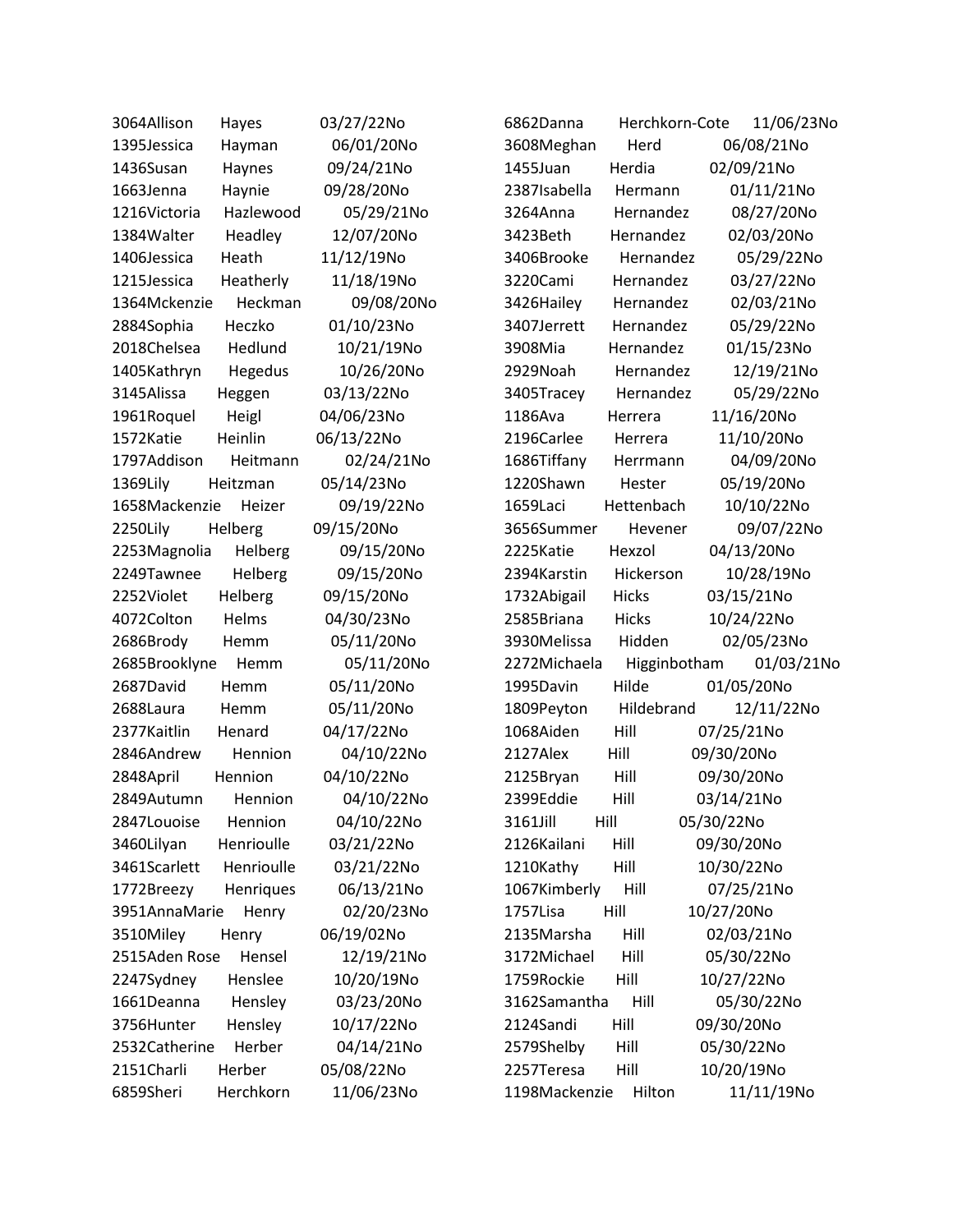| 1685Presley   | Hines       | 03/24/20No | 1594Ruby      | Howe        | 05/14/23No |
|---------------|-------------|------------|---------------|-------------|------------|
| 2588Jayda     | Hinojosa    | 02/01/21No | 3572Crystal   | Howell      | 11/13/22No |
| 1234Christine | Hitz        | 09/03/22No | 1219Faith     | Howell      | 11/13/22No |
| 3102Hailey    | Hock        | 03/13/22No | 2130Rachel    | Howley      | 11/21/22No |
| 2062Hannah    | Hockinson   | 01/15/23No | 3396Andrew    | Hubbard     | 04/18/22No |
| 3902Tracey    | Hockinson   | 01/15/23No | 3395Evelyn    | Hubbard     | 04/18/22No |
| 2712Eryn      | Hoeffliger  | 10/17/21No | 3961Shannon   | Hudson      | 03/26/23No |
| 2698Karin     | Hoffee      | 11/13/22No | 3995Hannah    | Huff        | 02/19/23No |
| 2194Patrick   | Hoffman     | 12/19/19No | 1048Gracie    | Hughes      | 04/10/23No |
| 1579Lauren    | Hoffrichter | 04/02/23No | 1889Gracie    | Hughes      | 12/12/22No |
| 2593Kassidi   | Hofman      | 03/02/50No | 3563Karisa    | Hughes      | 12/12/22No |
| 2421Lesa      | Hofman      | 03/02/50No | 2681Marc      | Hughes      | 11/06/23No |
| 3417Skip      | Hofman      | 03/02/50No | 3564Ruby      | Hughes      | 12/12/22No |
| 1472Ava       | Hogan       | 01/23/22No | 3600Caleb     | Huha        | 11/14/22No |
| 2730Hailey    | Hogue       | 07/15/21No | 2344Lauren    | Huha        | 11/14/22No |
| 2408Cherie    | Hohlbauch   | 03/10/23No | 2465Floya     | Hull        | 05/07/23No |
| 2002Dale      | Hohlbauch   | 03/10/23No | 2070Arielle   | Hultner     | 09/08/22No |
| 1635Betty Jo  | Hohman      | 07/12/50No | 3907Kalea     | Humpherys   | 01/15/23No |
| 1726Kristi    | Holladay    | 06/20/21No | 1623Alexandra | Hundley     | 04/23/23No |
| 1668Kristina  | Hollerbach  | 07/10/22No | 2492Cecilia   | Hunt        | 11/10/20No |
| 2732Ashley    | Holliday    | 10/15/19No | 1802Mariah    | Hunt        | 02/08/21No |
| 2760Isabelle  | Holly       | 03/11/22No | 3707Johna     | Hurl        | 03/26/23No |
| 2314Lesley    | Holly       | 01/26/20No | 3701Katelyn   | Hurl        | 03/26/23No |
| 2370Alaina    | Holt        | 11/07/22No | 3227Kayla     | Hurl        | 03/26/23No |
| 2807Paislee   | Holt        | 11/21/21No | 1946Kylie     | Hurl        | 03/12/23No |
| 2904Christina | Holum       | 11/21/21No | 4110Cheyenne  | Hurst       | 06/04/23No |
| 2348Alexis    | Honig       | 05/15/22No | 4112Hallie    | Hurst       | 06/04/23No |
| 2254Taylor    | Hooper      | 09/08/20No | 1370Kelsey    | Huserik     | 10/30/22No |
| 2959Myah      | Hoover      | 02/19/23No | 4032Gracie    | Hutton      | 05/14/23No |
| 3164Enslee    | Hopfe       | 03/07/23No | 4028Jason     | Hutton      | 05/14/23No |
| 3163Melissa   | Hopfe       | 03/07/23No | 4030Kaiden    | Hutton      | 05/14/23No |
| 3165Paislee   | Hopfe       | 03/07/23No | 3127Leanna    | Hutton      | 05/14/23No |
| 1749Tracy     | Hora        | 04/06/20No | 4029Mason     | Hutton      | 05/14/23No |
| 2906Harlow    | Horstman    | 02/28/22No | 4031Nathan    | Hutton      | 05/14/23No |
| 2228Sheyanne  | Houck       | 10/02/22No | 2858Giavanna  | lacocca     | 04/09/23No |
| 3757Breanne   | Howard      | 10/17/22No | 3242Janella   | Ingle       | 05/07/23No |
| 3575Brylee    | Howard      | 10/09/22No | 2136Cheyenne  | Ireland     | 05/20/04No |
| 2595Erika     | Howard      | 09/10/22No | 2204Gage      | Ireland     | 05/20/04No |
| 2311Gracie    | Howard      | 01/06/21No | 2087Mary      | Ireland     | 05/20/04No |
| 3916Julia     | Howard      | 01/16/23No | 2137Scott     | Ireland     | 05/20/04No |
| 3577Tommi     | Howard      | 10/09/22No | 1506Cindy     | Irvin       | 10/12/21No |
| 1426Chris     | Howe        | 05/14/23No | 3305Brigette  | Isham       | 07/30/22No |
| 1427Frederic  | Howe        | 05/14/23No | 1908Whitney   | Iskenderian | 11/21/21No |
| 1230Gloria    | Howe        | 05/14/23No | 1990Mia       | Iveson      | 08/25/22No |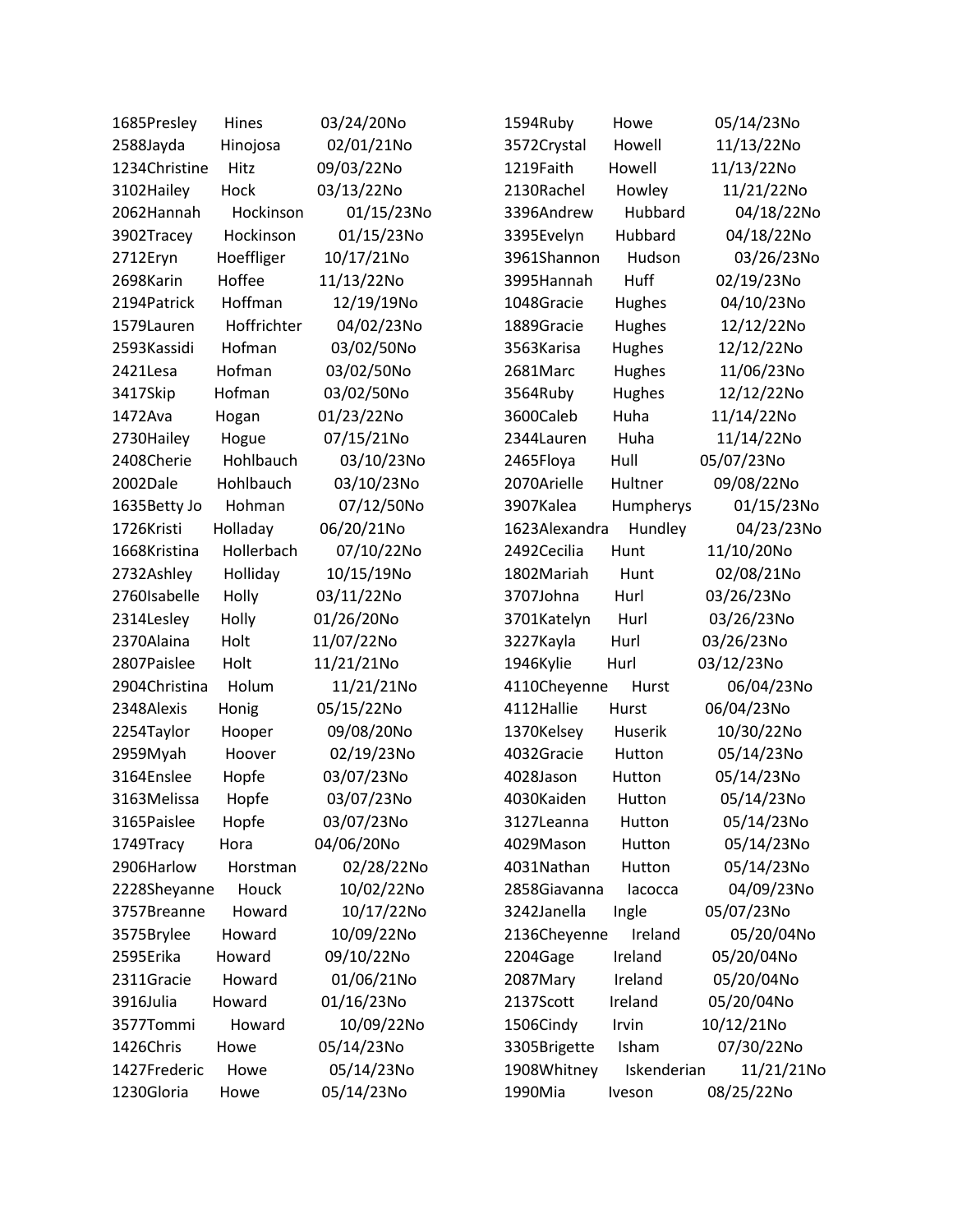| 3675Rosalie  | Iveson           | 08/25/22No | 1265Hope      | Johnston  | 09/22/21No |
|--------------|------------------|------------|---------------|-----------|------------|
| 4023Pamela   | Ivicevich        | 04/23/23No | 3759Alexius   | Jones     | 11/14/22No |
| 1214Autumn   | Jackson          | 01/06/20No | 3250Charlee   | Jones     | 04/11/23No |
| 3624Maddie   | Jackson          | 09/11/22No | 2941Charlette | Jones     | 01/16/22No |
| 3027Presley  | Jackson          | 02/14/23No | 2759Devon     | Jones     | 01/03/22No |
| 4046Vivi     | Jacobs           | 04/23/23No | 3450Lynna     | Jones     | 04/10/22No |
| 3507Maddie   | Jacobsen         | 06/26/22No | 1607Morgan    | Jones     | 10/09/22No |
| 3622Mark     | Jaegel           | 05/13/22No | 3973Nikki     | Jones     | 04/02/23No |
| 2001Marlie   | Jaegel           | 05/13/22No | 3249Pyper     | Jones     | 04/11/23No |
| 3621River    | Jaegle           | 05/13/22No | 3492Syriana   | Jones     | 07/17/22No |
| 2526Shiloh   | Jakey            | 01/09/22No | 9324Tonya     | Jones     | 12/30/50No |
| 3989Alyssa   | Janini           | 04/09/23No | 2357Grace     | Jordan    | 11/14/19No |
| 4170Austin   | Jansen           | 09/23/21No | 2111Myriah    | Jordan    | 10/10/21No |
| 4169Mikayla  | Jansen           | 09/23/21No | 4081AJ        | Jorgensen | 05/21/23No |
| 3480Eva      | Javaras          | 05/02/23No | 3666Cade      | Juenemann | 08/21/22No |
| 2162Kathy    | <b>Jefferies</b> | 10/13/21No | 3667Jake      | Juenemann | 08/21/22No |
| 1120Teagan   | Jefferson        | 02/23/21No | 3665Kylie     | Juenemann | 08/21/22No |
| 1143Tricia   | Jefferson        | 02/23/21No | 3664Sasha     | Juenemann | 08/21/22No |
| 3312Annie    | Jenkins          | 09/12/22No | 1383Marissa   | June      | 09/21/22No |
| 2602Mars     | Jenkins          | 09/12/22No | 1593Jennifer  | Junkunz   | 07/24/20No |
| 3322Theresa  | Jennings         | 02/03/20No | 2544Lacey     | Jurecka   | 12/19/21No |
| 3445Faith    | Jensen           | 04/24/22No | 2545Serenity  | Jurecka   | 12/19/21No |
| 2925Renessa  | Jensen           | 03/13/22No | 3252Jan       | Kaase     | 05/07/23No |
| 2926Talon    | Jensen           | 03/13/22No | 3253Jessica   | Kaase     | 05/07/23No |
| 2777Jennifer | Jeremiason       | 10/17/22No | 2524Danielle  | Kaleva    | 04/17/22No |
| 3301Jack     | Jetton           | 11/07/21No | 3205Breawna   | Kalino    | 02/10/23No |
| 3300Shelley  | Jetton           | 11/07/21No | 1868Sherry    | Kaplan    | 03/17/20No |
| 3303Sophia   | Jetton           | 11/07/21No | 3265Tricia    | Kash      | 08/11/20No |
| 2892Jonmarc  | Jimenez          | 11/21/21No | 3974Madison   | Kastell   | 03/26/23No |
| 3772Morgan   | Jimenez          | 10/22/22No | 3125Cayden    | Kaufman   | 10/14/21No |
| 1470Brianna  | Johnson          | 02/17/20No | 3118Chloe     | Kaufman   | 10/14/21No |
| 2802Brooke   | Johnson          | 03/13/23No | 3128Chris     | Kaufman   | 10/14/21No |
| 5977Chanter  | Johnson          | 09/21/22No | 3117Sherri    | Kaufman   | 10/14/21No |
| 3315Cheryl   | Johnson          | 05/05/20No | 2423Nya       | Keaveney  | 04/01/23No |
| 2079Chloe    | Johnson          | 09/28/20No | 3458Remington | Keavey    | 07/10/22No |
| 1438Denise   | Johnson          | 04/08/21No | 1616Remi      | Keavy     | 10/27/20No |
| 3537Derek    | Johnson          | 07/23/22No | 3747Joshua    | Keeland   | 01/09/23No |
| 3674DJ       | Johnson          | 08/25/22No | 1539Jessie    | Keenan    | 09/27/21No |
| 3270Heather  | Johnson          | 04/09/23No | 2065Taylee    | Keene     | 07/31/22No |
| 3261Katrina  | Johnson          | 10/28/21No | 1287Holly     | Keller    | 04/10/23No |
| 1439Penny    | Johnson          | 10/02/22No | 5946Belle     | Kelley    | 12/19/22No |
| 1078Savannah | Johnson          | 07/19/21No | 1270Emmilee   | Kelley    | 11/16/22No |
| 3466Suzi     | Johnson          | 05/08/22No | 2831Hope      | Kelley    | 09/22/20No |
| 1717Tom      | Johnson          | 05/19/20No | 2830Zach      | Kelley    | 09/22/20No |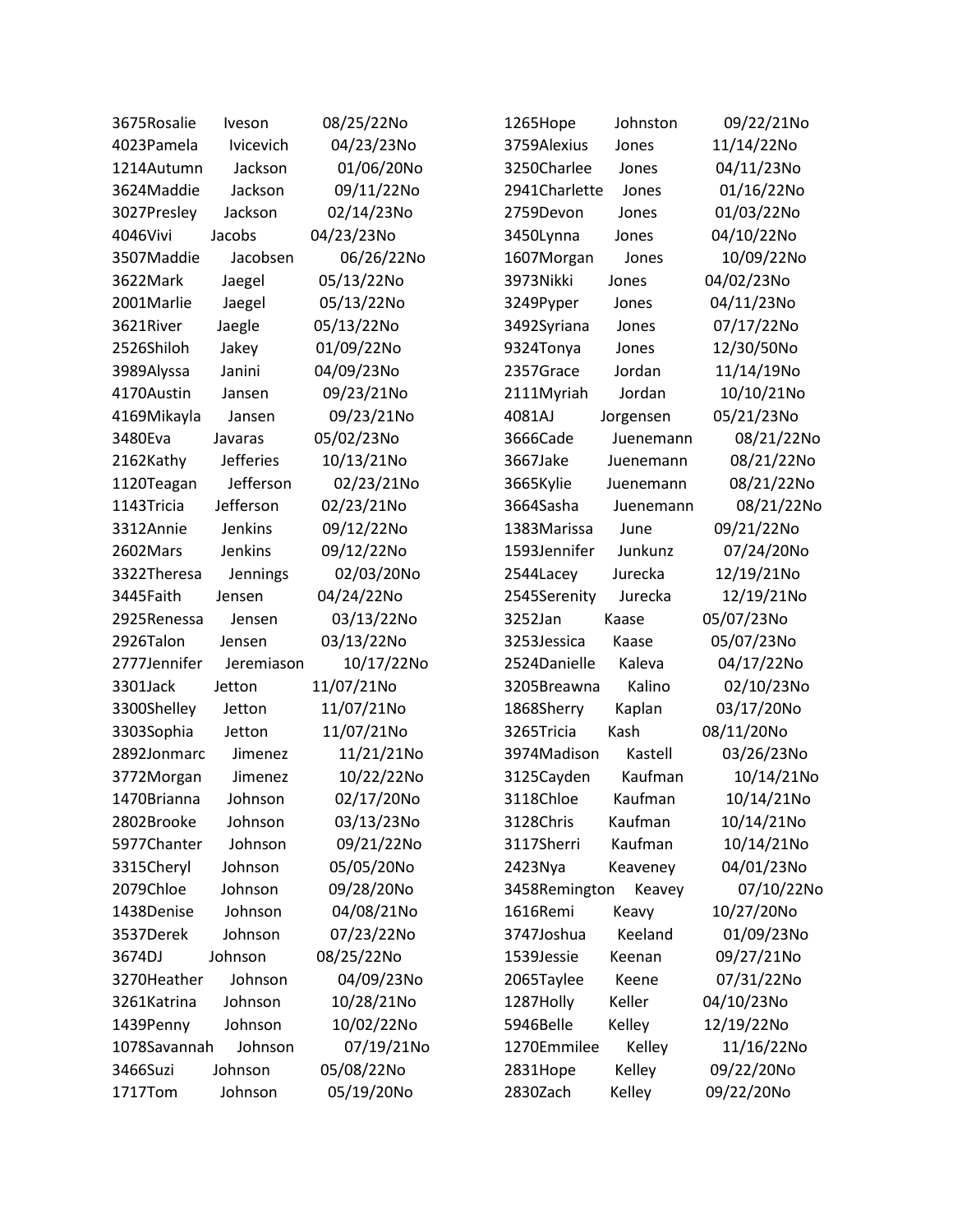| 3260Penley    | Kelly        | 04/03/23No | 1036Melissa   | Knowles   | 03/18/20No |
|---------------|--------------|------------|---------------|-----------|------------|
| 1103Sienna    | Kelly        | 06/21/20No | 1037Savannah  | Knowles   | 03/18/20No |
| 3325Rachel    | Kelman       | 05/11/23No | 1136Spencer   | Knowlton  | 07/24/22No |
| 2053Kylah     | Keltner      | 10/13/19No | 3326Alisa     | Knutson   | 11/23/21No |
| 2051Lauren    | Keltner      | 10/13/19No | 2143Andrea    | Koch      | 09/07/20No |
| 1944Sherry    | Keltner      | 10/13/19No | 3410Molly     | Koehn     | 05/22/23No |
| 3620Brooke    | Kendrick     | 09/11/22No | 1424Arizona   | Kongle    | 11/02/20No |
| 2222James     | Kennard      | 04/13/20No | 3012Brittney  | Kongle    | 11/02/20No |
| 2224Sidney    | Kennard      | 04/13/20No | 3937Cole      | Kongle    | 11/02/20No |
| 2223Wonda     | Kennard      | 04/13/20No | 2798Hailey    | Koranda   | 02/02/20No |
| 2651Blake     | Kennedy      | 02/08/21No | 2799Luke      | Koranda   | 02/02/20No |
| 2650Brooke    | Kennedy      | 02/08/21No | 2797Michelle  | Koranda   | 02/02/20No |
| 3604Caleb     | Kennedy      | 10/02/22No | 3785Desiree   | Kotan     | 10/10/22No |
| 3602Ethan     | Kennedy      | 10/02/22No | 2625Kaitlyn   | Kotan     | 10/10/22No |
| 3601Jessica   | Kennedy      | 10/02/22No | 3005Hannah    | Kratt     | 10/27/20No |
| 3603Lillian   | Kennedy      | 10/02/22No | 1090Jessy     | Kratt     | 10/27/20No |
| 3002Nate      | Kenny        | 10/19/19No | 1089Sarah     | Kratt     | 10/27/20No |
| 1662Emily     | Kent         | 09/19/21No | 3505Monica    | Krause    | 06/26/22No |
| 2396Lauren    | Kenyon       | 04/17/22No | 1032Olivia    | Krause    | 02/02/22No |
| 3177Tracey    | Kerbs        | 03/08/22No | 3534Anthony   | Krempp    | 07/24/22No |
| 2886Bry       | Kessler      | 01/16/23No | 2908Darcy     | Kristy    | 04/13/20No |
| 1138Carrie    | Kevie        | 08/25/20No | 2911Jake      | Kristy    | 04/13/20No |
| 1236Sarah     | Kibbler      | 09/14/22No | 2909Taylor    | Kristy    | 04/13/20No |
| 3055Jamie     | Kichak       | 02/06/22No | 2910Wyatt     | Kristy    | 04/13/20No |
| 1261Alexandra | Kidd-Dragula | 10/14/22No | 1966Amber     | Krogh     | 11/14/21No |
| 3100Joseph    | Kilpatrcik   | 03/13/22No | 5816Andrew    | Krogh     | 11/06/23No |
| 3097Celina    | Kilpatrick   | 03/13/22No | 5588Carrie    | Krogh     | 07/15/22No |
| 3099Juliana   | Kilpatrick   | 03/13/22No | 3875Charlotte | Krogh     | 11/06/23No |
| 3590Sally     | Kimsey       | 06/04/23No | 5334Diane     | Krogh     | 02/09/21No |
| 4011Jason     | Kincaid      | 10/04/22No | 3881Mak       | Krogh     | 11/06/23No |
| 4010Mea       | Kincaid      | 10/04/22No | 2540Melissa   | Krogh     | 11/06/23No |
| 2490Erika     | Kindred      | 11/11/19No | 5314Robert    | Krogh     | 02/09/21No |
| 1319Haley     | King         | 05/11/20No | 1463Corbin    | Krogue    | 08/21/22No |
| 2701Natalie   | King         | 05/01/22No | 3804Jason     | Krogue    | 08/21/22No |
| 1330Ashley    | Kirby        | 10/02/22No | 5279Spring    | Krogue    | 08/21/22No |
| 1334Faith     | Kirby        | 10/02/22No | 2077Chyanne   | Kruger    | 10/28/19No |
| 2131Ava       | <b>Kirk</b>  | 10/28/19No | 2935Rochelle  | Kunselman | 11/21/22No |
| 2442Violet    | Kirk         | 10/28/19No | 1982Cadence   | Kurtz     | 07/06/20No |
| 2450Keely     | Kirkman      | 04/05/20No | 2390Shelby    | Kurtz     | 07/06/20No |
| 2496Kinsey    | Kirkman-Brim | 04/05/20No | 2288Kristen   | Kurtzer   | 12/07/20No |
| 1819Erika     | Kirkpatrick  | 10/11/21No | 1848Andrea    | La Come   | 10/13/19No |
| 1921Emma      | Kistler      | 11/08/22No | 10660Gina     | La Rock   | 01/22/23No |
| 3030Marriah   | Knapp        | 02/20/22No | 2040Jon       | La Rock   | 01/22/23No |
| 3380Kristen   | Knopf        | 07/10/22No | 3444Melanie   | LaBlanc   | 04/24/22No |
|               |              |            |               |           |            |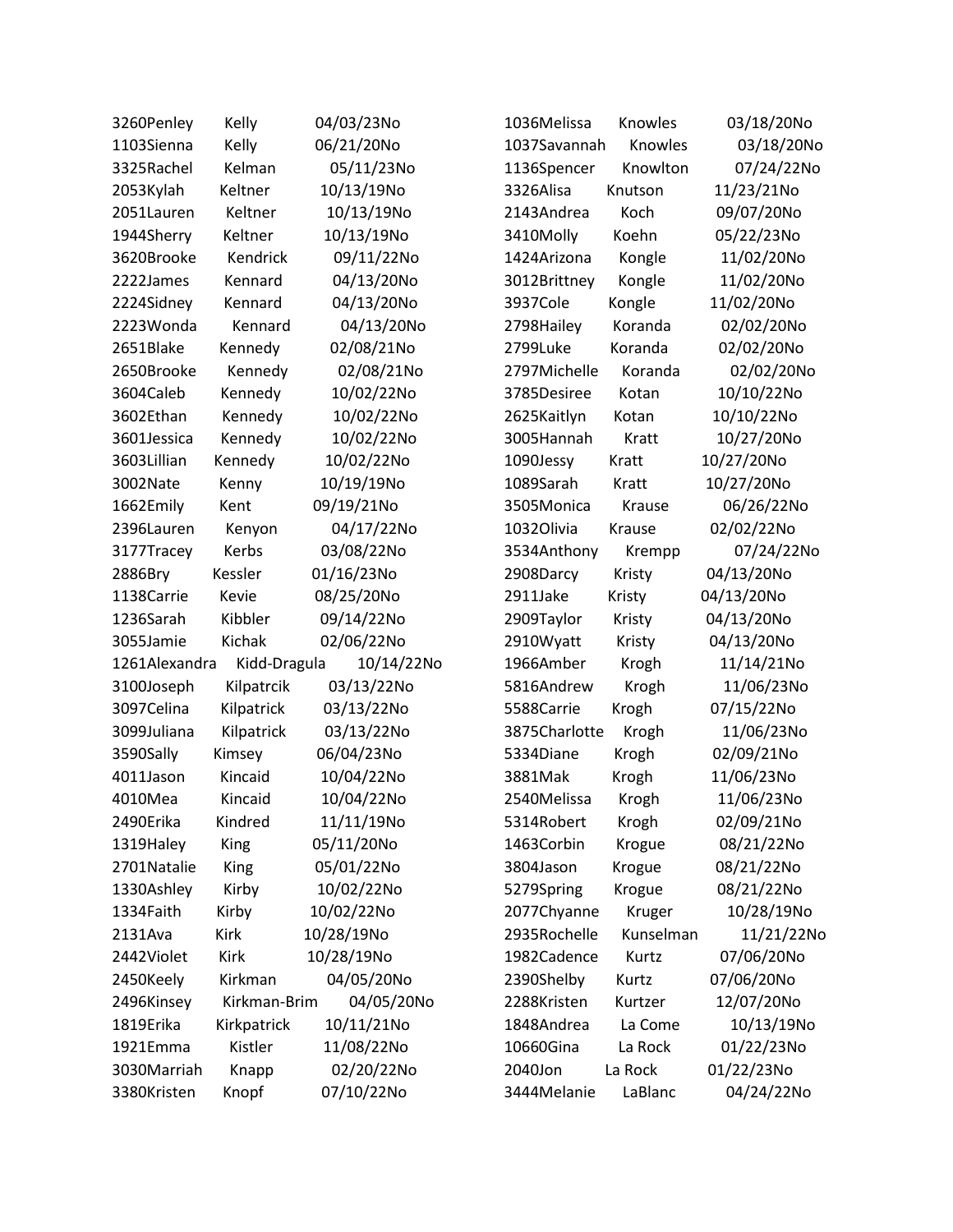| 2815Kylie      | Ladner         | 11/21/21No | 2546Nadine    | Leatherbury | 06/02/21No |
|----------------|----------------|------------|---------------|-------------|------------|
| 1390Jamie      | LaFortune      | 06/03/20No | 2547Sara      | Leatherbury | 06/02/21No |
| 1719Danielle   | Laisure        | 10/10/21No | 3138Blake     | Ledbetter   | 07/16/22No |
| 1716Lexi       | LaJeunesse     | 12/02/19No | 3750Irene     | Ledbetter   | 07/16/22No |
| 1936Sarah      | Lakin-Knaus    | 11/12/19No | 3354Maddison  | Ledbetter   | 05/01/22No |
| 1291Lindy      | Lamb           | 01/16/23No | 1583Mattea    | Ledbetter   | 10/27/19No |
| 3846Stormie    | Lambert        | 11/28/22No | 3751Tara      | Ledbetter   | 07/16/22No |
| 3593Sabrina    | Lamprecht      | 09/25/22No | 1832Clara     | Lee         | 10/11/22No |
| 1347Kyleigh    | Land           | 11/13/22No | 1845Delaney   | Lee         | 10/09/19No |
| 1046Skylar     | Landon         | 10/17/22No | 2023Lea       | Legnon      | 01/01/25No |
| 1098Maia       | Lane           | 03/30/20No | 2024Tyler     | Legnon      | 10/10/21No |
| 1411Alyssa     | Lang           | 04/02/21No | 2609Lorelei   | Lehman      | 11/06/23No |
| 3365Jamie      | Lang           | 04/02/21No | 2613Marc      | Lehman      | 11/06/23No |
| 3366Jeff       | Lang           | 04/02/21No | 3462Ryan      | Lehman Sr.  | 01/10/20No |
| 1378Lisa       | Lang           | 05/17/21No | 1768Dave      | Leighton    | 06/11/23No |
| 1774Julie      | Langlois       | 09/28/20No | 1337Virginia  | Leighton    | 06/11/23No |
| 1775Sarah      | Langlois       | 09/28/20No | 3531Emily     | Leininger   | 07/24/22No |
| 1269Caitlin    | Lanterno       | 07/11/21No | 1123Ethan     | Leivanos    | 01/09/22No |
| 3251Shai       | Larkin         | 05/07/23No | 1417Charlotte | Lemen       | 09/21/20No |
| 3166Leia       | Larson         | 11/06/23No | 2379Ray       | Lemen       | 06/08/50No |
| 3780Sally      | Larson         | 07/13/20No | 1416Rebekah   | Lemen       | 09/21/20No |
| 1574Jordi      | Larson-Sumners | 10/10/21No | 6179Timmi     | Lemen       | 06/08/50No |
| 1389Sierra     | Lauba          | 09/20/21No | 1415Leon      | Lemewn      | 09/21/20No |
| 1622Bryson     | Laughlin       | 10/05/20No | 2756Audrianna | Lemons      | 04/21/22No |
| 1621Lisa Marie | Laughlin       | 10/05/20No | 3761Shannon   | Lemons      | 03/29/23No |
| 1974Grace      | Laurin         | 10/27/20No | 2813Nina      | Leonard     | 03/09/20No |
| 3686Reagan     | Laux           | 10/02/22No | 3640Amelia    | Leone       | 09/18/22No |
| 3691Rylea      | Laux           | 10/02/22No | 2369Tracey    | LeRoy       | 09/08/22No |
| 2801Jayne      | LaVigne        | 11/22/21No | 2628Angie     | Lesher      | 03/14/21No |
| 2800Michelle   | LaVigne        | 11/22/21No | 2629Peyton    | Lesher      | 03/14/21No |
| 1153Stella     | Lawhorn        | 10/27/20No | 2626Shane     | Lesher      | 03/14/21No |
| 2352Sophie     | Lawler-Ehr     | 02/01/22No | 2627Skylee    | Lesher      | 03/14/21No |
| 2604Barbara    | Leach          | 11/09/20No | 4123Ashley    | Lessa       | 05/03/22No |
| 2603Craig      | Leach          | 11/09/20No | 1849Samantha  | Levell      | 10/11/22No |
| 2607Haley      | Leach          | 11/09/20No | 1964Shannon   | Leveroni    | 01/16/22No |
| 3610Evelyn     | Leaf           | 09/25/22No | 1301Marina    | LeVine      | 04/14/22No |
| 2192Michele    | Leal           | 08/18/22No | 3732Emma      | Lewis       | 10/31/22No |
| 2029Christina  | Leaman         | 10/24/21No | 2821Shanalee  | Lewis       | 11/21/21No |
| 1185Campbell   | Lear           | 04/30/23No | 1790Carly     | Lewton      | 06/29/20No |
| 4071Nicole     | Lear-Helms     | 04/30/23No | 1617Peyton    | Lieras      | 09/27/21No |
| 2790Diane      | Leard          | 11/14/21No | 2653Chandera  | Lilly       | 02/08/21No |
| 2762Ed         | Leard          | 11/14/21No | 2654Emma      | Lilly       | 02/08/21No |
| 1855Emily      | Leard          | 11/14/21No | 3129Skye      | Limon       | 03/14/22No |
| 2548Breanna    | Leatherbury    | 06/02/21No | 2447Winter    | Limon       | 03/14/22No |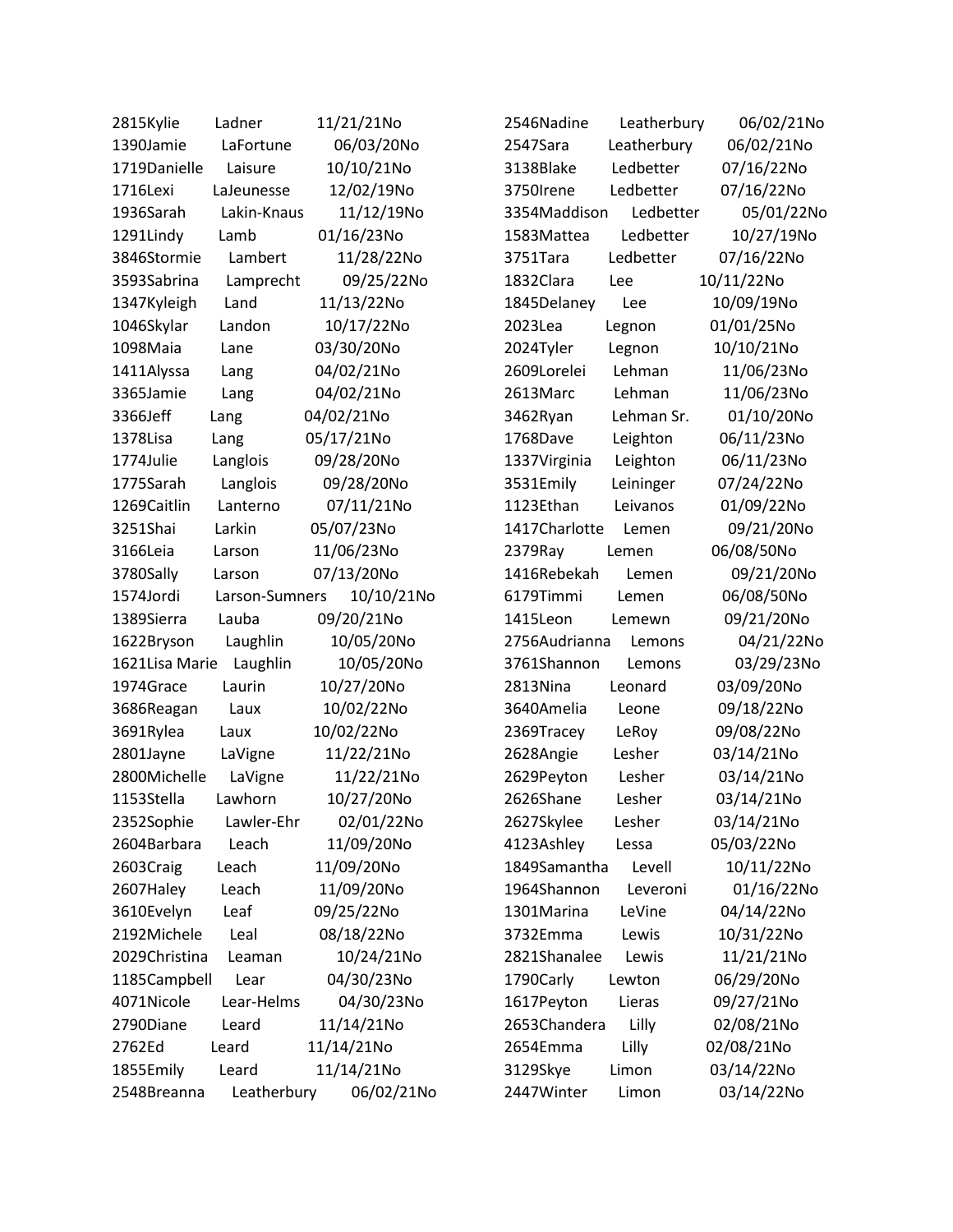| 10/09/22No                         | 01/16/22No                          |
|------------------------------------|-------------------------------------|
| 3770Kaydence                       | 2825Emmett                          |
| Linan                              | Lopez                               |
| 3717Bunny                          | 2822Jerrad                          |
| Lincoln                            | 01/16/22No                          |
| 10/02/22No                         | Lopez                               |
| Lindahl<br>04/04/22No<br>3401Debra | 02/22/21No<br>1371Juan Carlos Lopez |
| 2842Alexis                         | 2824Kendall                         |
| Linderman                          | 01/16/22No                          |
| 03/07/22No                         | Lopez                               |
| 3962Brooke                         | 01/16/22No                          |
| Lindow                             | 2823Krista                          |
| 02/12/23No                         | Lopez                               |
| 923Carole                          | 1276Rachel                          |
| Lindstrom                          | 02/01/23No                          |
| 05/26/20No                         | Lopez                               |
| 10/05/22No                         | 10/08/19No                          |
| 1158Meagan                         | 2591Paityn                          |
| Lines                              | Lorencz                             |
| 4103Romy                           | 2294Dustin                          |
| Linglet                            | 12/07/20No                          |
| 11/22/21No                         | Louis                               |
| 3096Sandrine                       | 1793Izabella                        |
| Linglet                            | 12/07/20No                          |
| 02/13/22No                         | Louis                               |
| 05/02/23No                         | 03/24/20No                          |
| Link                               | 1492Kurstin                         |
| 3483Ali                            | Lovan                               |
| Link                               | 1609Desiree                         |
| 4027Jake                           | 11/23/20No                          |
| 05/02/23No                         | Loya                                |
| 4026Jeff                           | 3218Jillian                         |
| Link                               | Lubniewski                          |
| 05/02/23No                         | 03/27/22No                          |
| 3482Kashala                        | 2596Elizabeth                       |
| 05/02/23No                         | 11/01/22No                          |
| Link                               | Lucas                               |
| 04/28/21No                         | 1126Lindsay                         |
| 2279Macy                           | 09/08/21No                          |
| Liotta                             | Lucero                              |
| 08/08/21No                         | Ludan                               |
| 1361Chantalle                      | 06/10/20No                          |
| Little                             | 1611Tate                            |
| 2148Tayler                         | 2738Haley                           |
| 10/11/22No                         | Ludewig                             |
| Little                             | 03/13/22No                          |
| 2486Kimberlee                      | 2010Dylan                           |
| 09/29/19No                         | Ludlam                              |
| Littlejohn                         | 10/13/20No                          |
| 4781Michelle                       | 2558Suzy                            |
| Littlejohn                         | Lunde                               |
| 09/29/19No                         | 09/14/20No                          |
| 10/15/19No                         | 2469Alyssa                          |
| 1203Brooklyn                       | 10/20/19No                          |
| Lloyd                              | Lussier                             |
| 03/06/22No                         | 3269Karen                           |
| 2405Madison                        | 04/26/22No                          |
| LoCascio                           | Lutz                                |
| 2325Mia                            | 4098Tiana                           |
| Locatelli                          | Lynch                               |
| 10/28/19No                         | 05/21/23No                          |
| 10/27/20No                         | 2097Haylee                          |
| 3358Loren                          | 10/10/21No                          |
| Locke                              | Lynn-Tate                           |
| Locke                              | 2748Ashley                          |
| 10/27/20No                         | 10/15/19No                          |
| 1770Stacy                          | Lyon                                |
| 4040Sydni                          | 05/22/23No                          |
| 04/30/23No                         | 3066Robert                          |
| Locke-Davenport                    | Lyon                                |
| 1571Devynn                         | 05/22/23No                          |
| Lockhart                           | 1705Sandra                          |
| 11/10/20No                         | Lyon                                |
| 1803Khloe                          | 1584Christine                       |
| Lodes                              | 09/23/19No                          |
| 06/29/21No                         | Lyster                              |
| 2657Alana                          | 2711Gracelynn                       |
| 02/09/21No                         | 09/23/19No                          |
| Logie                              | Lyster                              |
| 02/09/21No                         | 1267Dan                             |
| 2661Laya                           | MacDonald                           |
| Logie                              | 11/09/22No                          |
| 3431Alivia                         | 11/09/22No                          |
| 05/02/22No                         | 3997Julie                           |
| Lomax                              | MacDonald                           |
| 1854Dominique                      | 11/21/21No                          |
| 10/11/22No                         | 1841Courtney                        |
| Lombardi                           | Machado                             |
| 03/06/22No                         | 02/19/23No                          |
| 3152Breanna                        | 2958Jessica                         |
| Lombardo                           | MacIver                             |
| Lombardo                           | 2961Kailen                          |
| 07/10/22No                         | MacIver                             |
| 3367Castrenze                      | 02/19/23No                          |
| Lombardo                           | 2888Lauren                          |
| 1168Daniella                       | MacIver                             |
| 07/10/22No                         | 02/13/22No                          |
| 3368Domenico                       | 02/19/23No                          |
| Lombardo                           | 2960Laya                            |
| 07/10/22No                         | MacIver                             |
| 3369Tina                           | 2171Tyler                           |
| Lombardo                           | Mackie                              |
| 07/10/22No                         | 12/12/21No                          |
| 11/10/20No                         | Madden                              |
| 2197Brooklyn                       | 03/26/23No                          |
| Londoon                            | 1509McKenzie                        |
| 07/22/50No                         | Maddox                              |
| 3901Cynthia                        | 2273Maile                           |
| Long                               | 01/23/23No                          |
| <b>2956Rick</b>                    | 2075Diana                           |
| 07/22/50No                         | Maddux                              |
| Long                               | 09/07/20No                          |
| 1225Allison                        | 2456Aubrey                          |
| Longfellow                         | Madrid                              |
| 09/14/21No                         | 09/08/20No                          |
| 09/04/20No                         | 1194Sierrah                         |
| 3271Cheryl                         | Madrigal                            |
| Lopes                              | 07/25/21No                          |
| 10/27/20No                         | 2006Denise                          |
| 2708Jason                          | Madsen                              |
| Lopes                              | 03/23/20No                          |
| 1335Jose                           | 2081Sammantha                       |
| 09/04/20No                         | 09/09/22No                          |
| Lopes                              | Magana                              |
| 10/27/20No                         | 3503Candyce                         |
| 2709Kynsley                        | 06/26/22No                          |
| Lopes                              | Magenheimer                         |
| 1634Bailey                         | 1523Kimberlie                       |
| 11/09/20No                         | 05/06/20No                          |
| Lopez                              | Magney                              |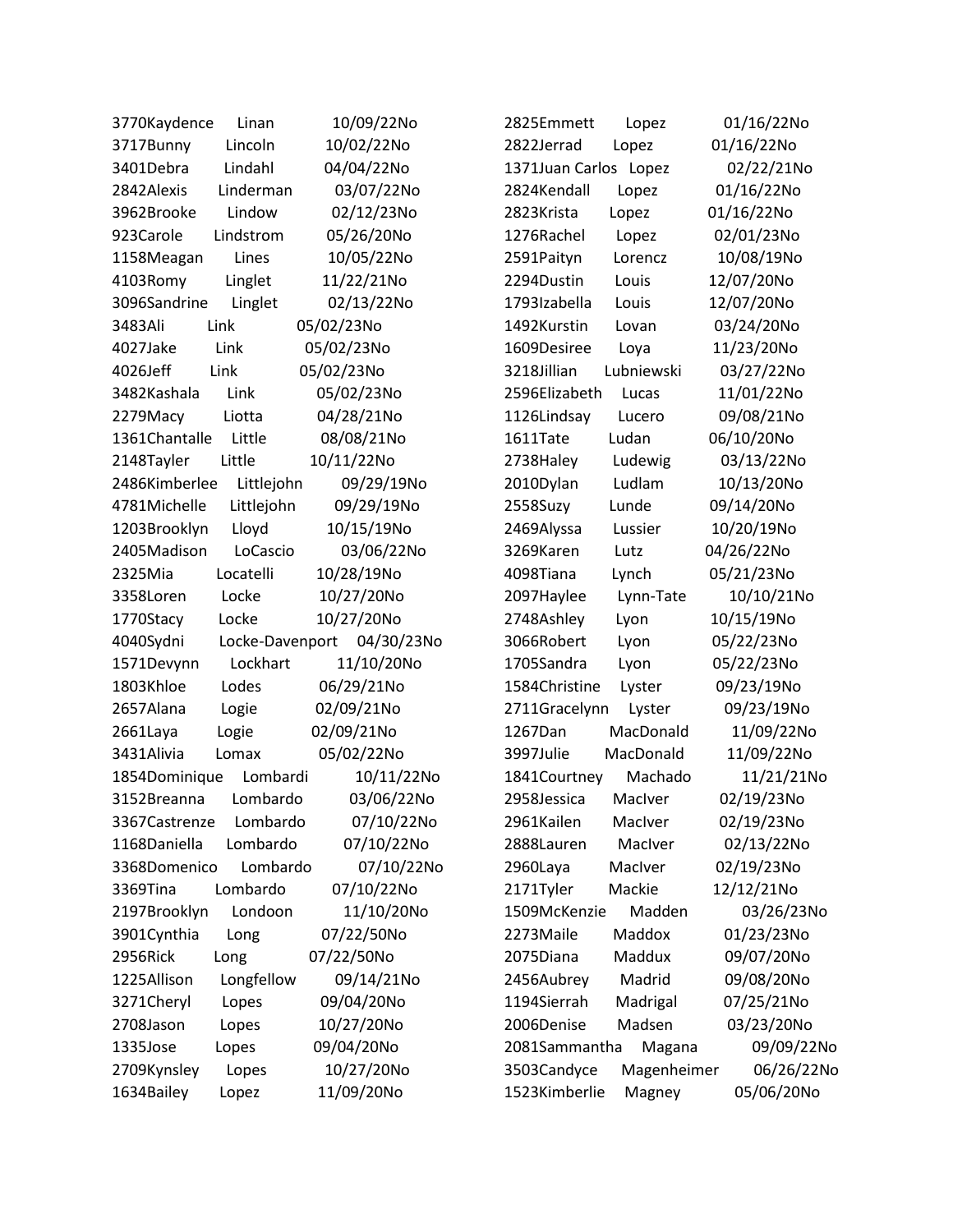| 1524Lane      | Magney     | 05/06/20No | 1721Rylin      | Martin                       | 10/10/21No |
|---------------|------------|------------|----------------|------------------------------|------------|
| 1534Remi      | Magney     | 05/06/20No | 2480Sabrina    | Martin                       | 10/16/22No |
| 1525Steve     | Magney     | 05/06/20No | 5623Tiffany    | Martin                       | 04/23/23No |
| 1973Khloe     | Mahler     | 11/14/22No | 2165Warren     | Martin                       | 02/19/23No |
| 4017Gianna    | Maiorino   | 04/30/23No | 1356Stacy      | Martinelli                   | 11/15/21No |
| 2933Leah      | Malfatti   | 11/21/22No | 4054Abigail    | Martinez                     | 05/15/23No |
| 3818Laurynn   | Malilay    | 11/28/22No | 1687Ayda       | Martinez                     | 10/13/19No |
| 3304Bob       | Malley     | 11/01/25No | 2696Elia       | Martinez                     | 10/24/22No |
| 8749Dianna    | Malley     | 11/01/25No | 3336Emma       | Martinez                     | 05/07/22No |
| 1393Jenny     | Mallory    | 09/21/20No | 1595Faith      | Martinez                     | 01/17/20No |
| 1840Natalie   | Malone     | 02/08/22No | 3335Jaxon      | Martinez                     | 05/07/22No |
| 2286Tami      | Malson     | 10/28/20No | 3702Rosa       | Martinez                     | 09/25/22No |
| 4073Jamie     | Manalo     | 12/12/22No | 2562Samantha   | Martinez                     | 05/07/22No |
| 2172Lehuanani | Manalo     | 12/12/22No | 1272Zoe        | Martinez                     | 11/17/19No |
| 4033Liz       | Mangelos   | 06/04/23No | 3307Taya       | Martinez-Ruiz                | 10/25/22No |
| 2022Shelby    | Manley     | 10/27/20No | 1844Sally      | Martini                      | 06/09/20No |
| 3465Amy       | Mann       | 05/08/23No | 1643Chloe      | Martz                        | 11/23/20No |
| 3802Darin     | Mann       | 09/19/22No | 1447Brynn      | Mason                        | 09/21/22No |
| 3635Susan     | Mann       | 09/19/22No | 510Chris       | Mason                        | 05/19/21No |
| 2170Joseph    | Manrique   | 02/25/23No | 1149Kylie      | Mason                        | 06/28/21No |
| 1798Caitlin   | Manso      | 09/22/03No | 1150Landon     | Mason                        | 06/28/21No |
| 1129Jessie    | Mantei     | 07/13/20No | 1148Lisa       | Mason-Shaver                 | 06/28/21No |
| 2017Alyssa    | Marchant   | 09/10/21No | 1172Cheyene    | Mastagni                     | 04/10/23No |
| 2990Monica    | Marcom     | 02/13/22No | 4049Sophia     | Matheson                     | 05/15/23No |
| 1151Melissa   | Marcotte   | 10/12/20No | 2923Emily      | Matis                        | 11/21/21No |
| 3817Samantha  | Marcovitch | 11/28/22No | 2752Allison    | Mativa                       | 03/06/22No |
| 2400Corvyn    | Marcum     | 03/13/22No | 2749Joshua     | Mativa                       | 03/06/22No |
| 1599Sophia    | Marino     | 09/28/20No | 2750Kailani    | Mativa                       | 03/06/22No |
| 2741Maybe     | Marks      | 01/23/22No | 2751Kiana      | Mativa                       | 03/06/22No |
| 3931Deborah   | Marquez    | 02/05/23No | 2120Patty      | Matson                       | 04/10/23No |
| 2422Isabel    | Marritt    | 06/16/23No | 1113Temperance | Mattila                      | 09/19/21No |
| 1860Allison   | Marshall   | 05/11/20No | 3568Jane       | Matusz                       | 08/25/22No |
| 3309Addison   | Martel     | 10/30/22No |                | 2109Constantine Mavromihalis | 07/06/20No |
| 3308Ashleigh  | Martel     | 10/30/22No | 2672Bridgette  | Mawson                       | 03/27/23No |
| 2186Amanda    | Martin     | 02/19/23No | 2671Brooklyn   | Mawson                       | 03/27/23No |
| 6926Amanda    | Martin     | 05/21/23No | 2670Lauren     | Mawson                       | 03/27/23No |
| 3386Amelia    | Martin     | 02/03/20No | 2669Tim        | Mawson                       | 03/27/23No |
| 1481Amy       | Martin     | 02/03/20No | 1204Aleshia    | Maxwell                      | 11/21/21No |
| 3742Dennis    | Martin     | 11/13/22No | 3475Rielly     | May                          | 05/08/22No |
| 1553Emma      | Martin     | 08/14/21No | 2078Alexa      | Mayfield                     | 10/28/19No |
| 3430Eric      | Martin     | 04/23/23No | 2599Ally       | Mayfield                     | 10/28/19No |
| 3743Joann     | Martin     | 11/13/22No | 1866Lydsay     | Mayhew                       | 12/13/21No |
| 2944Lacey     | Martin     | 01/17/22No | 1867Rylee      | Mayhew                       | 12/13/21No |
| 2004Ryder     | Martin     | 02/03/20No | 4531Matthew    | Mazza                        | 10/14/22No |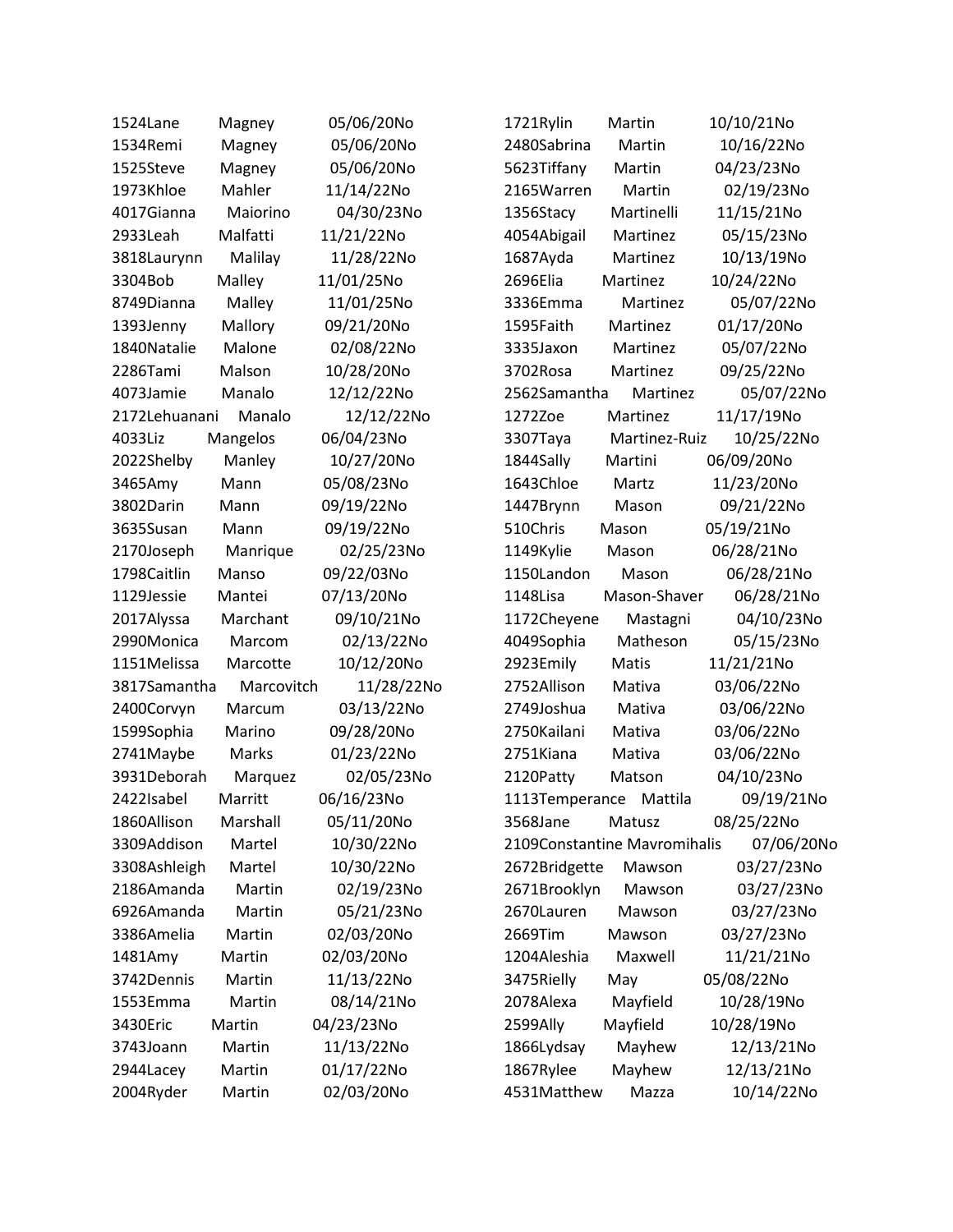| 3496Doug     | McCall         | 09/28/20No | 2497Kaylie    | McKenzie     | 07/31/22No |
|--------------|----------------|------------|---------------|--------------|------------|
| 3494Jenna    | McCall         | 09/28/20No | 1858Grace     | McKinley     | 09/18/22No |
| 3493Robyn    | McCall         | 09/28/20No | 2014Cherish   | McKinney     | 10/17/22No |
| 2700Marti    | McCammon       | 12/12/21No | 1619Chloe     | McKnight     | 04/17/22No |
| 3781Liana    | McCarthy       | 12/11/22No | 1363Katie     | McManhon     | 10/13/20No |
| 1355Brook    | <b>McCarty</b> | 10/14/19No | 1550Bailey    | McMurray     | 12/09/21No |
| 2479Katie    | McCaulley      | 02/27/22No | 1814Skylar    | McMurray     | 12/09/21No |
| 2409Maddie   | McClay         | 10/28/19No | 2499Lynsey    | McPhee       | 11/11/19No |
| 3769Mia      | McCord         | 11/14/22No | 2843Mikal     | McPherson    | 03/07/23No |
| 1297Brooklyn | McCorey        | 11/11/19No | 2504Laila     | McRice       | 10/18/22No |
| 3873Mandy    | McCoy          | 09/28/20No | 1313 Hailey   | Meadors      | 10/20/20No |
| 3874Savanna  | McCoy          | 09/28/20No | 2439Robin     | Medley       | 04/22/21No |
| 3834Sharon   | McCoy          | 09/28/20No | 2420Tiyanna   | Meese        | 10/28/19No |
| 1154Kelly    | McCrary        | 03/16/20No | 2702Adeline   | Mellow       | 10/13/20No |
| 1155Madisyn  | McCrary        | 03/16/20No | 3032EJ        | Menane       | 02/21/22No |
| 13Linda      | McCullough     | 12/30/50No | 3748Sierra    | Mendenhall   | 01/15/23No |
| 3562Autumn   | McDaniel       | 08/22/22No | 3147Jolie     | Mendez       | 05/14/23No |
| 2649Vicki    | McDaniel       | 06/05/23No | 1728Kellie    | Mendez       | 02/28/22No |
| 3963Brianna  | McDermott      | 02/12/23No | 1279Kelsey    | Mendonsa     | 11/16/21No |
| 3569Brooke   | McDonald       | 08/21/22No | 2514Paisley   | Mendonsa     | 11/16/21No |
| 3570Chad     | McDonald       | 08/21/22No | 2525Addyson   | Mendoza      | 09/10/22No |
| 3495Darren   | McDonald       | 08/21/22No | 2586Brie      | Mendoza      | 02/01/21No |
| 3571Julie    | McDonald       | 08/21/22No | 2589Jayce     | Mendoza      | 02/01/21No |
| 1608Jill     | McDowell       | 04/27/21No | 2590Jenna     | Mendoza      | 02/01/21No |
| 3671Blake    | <b>McGrew</b>  | 08/21/22No | 2587Rick      | Mendoza      | 02/01/21No |
| 1755Brea     | McGrew         | 04/06/20No | 1178Riley     | Menees       | 10/30/22No |
| 3670Casey    | <b>McGrew</b>  | 08/21/22No | 3920Kingsley  | Mercer       | 02/06/23No |
| 3374Cole     | <b>McGrew</b>  | 05/02/23No | 3135Haley     | Merk         | 02/27/22No |
| 3673Emery    | McGrew         | 08/21/22No | 1218Colie     | Merkle       | 05/11/20No |
| 3373Jake     | <b>McGrew</b>  | 05/02/23No | 1922Kali      | Merkle       | 11/21/21No |
| 3672Kade     | <b>McGrew</b>  | 08/21/22No | 2828Brayden   | Merrick      | 07/19/20No |
| 3607Marti    | <b>McGrew</b>  | 08/21/22No | 3676Lindsey   | Merrill      | 01/14/23No |
| 3370Russell  | <b>McGrew</b>  | 05/02/23No | 3970Peyton    | Merrill      | 04/02/23No |
| 3371Sara     | McGrew         | 05/02/23No | 1331Taylor    | Merrill      | 11/06/23No |
| 3372Trenton  | McGrew         | 05/02/23No | 2106Becky     | Mesedahl     | 06/02/23No |
| 1813Amber    | McGuire        | 09/19/22No | 2361Stevie    | Mesler       | 09/18/21No |
| 3724Brynn    | McGuire        | 10/26/22No | 1597Mekena    | Metcalf      | 08/21/22No |
| 3549Josh     | McGuire        | 09/19/22No | 3858Ewoyn     | Metelok      | 09/25/22No |
| 3542Wendy    | <b>McGuire</b> | 09/19/22No | 14Nan         | Meyer        | 12/30/50No |
| 1464Kimberly | McIntosh       | 10/17/19No | 1041Elizabeth | Meza         | 08/21/22No |
| 2839Nancy    | McIntyre       | 10/14/21No | 1875Sarah     | Michels      | 02/24/21No |
| 1007 Arianna | McKay          | 08/22/23No | 4007Jordan    | Middlebrooks | 04/03/23No |
| 3219Khylah   | McKee          | 03/22/22No | 1197Dawn      | Mileham      | 11/06/23No |
| 1373Bella    | McKenna        | 10/14/20No | 2318Sophie    | Miles        | 10/28/19No |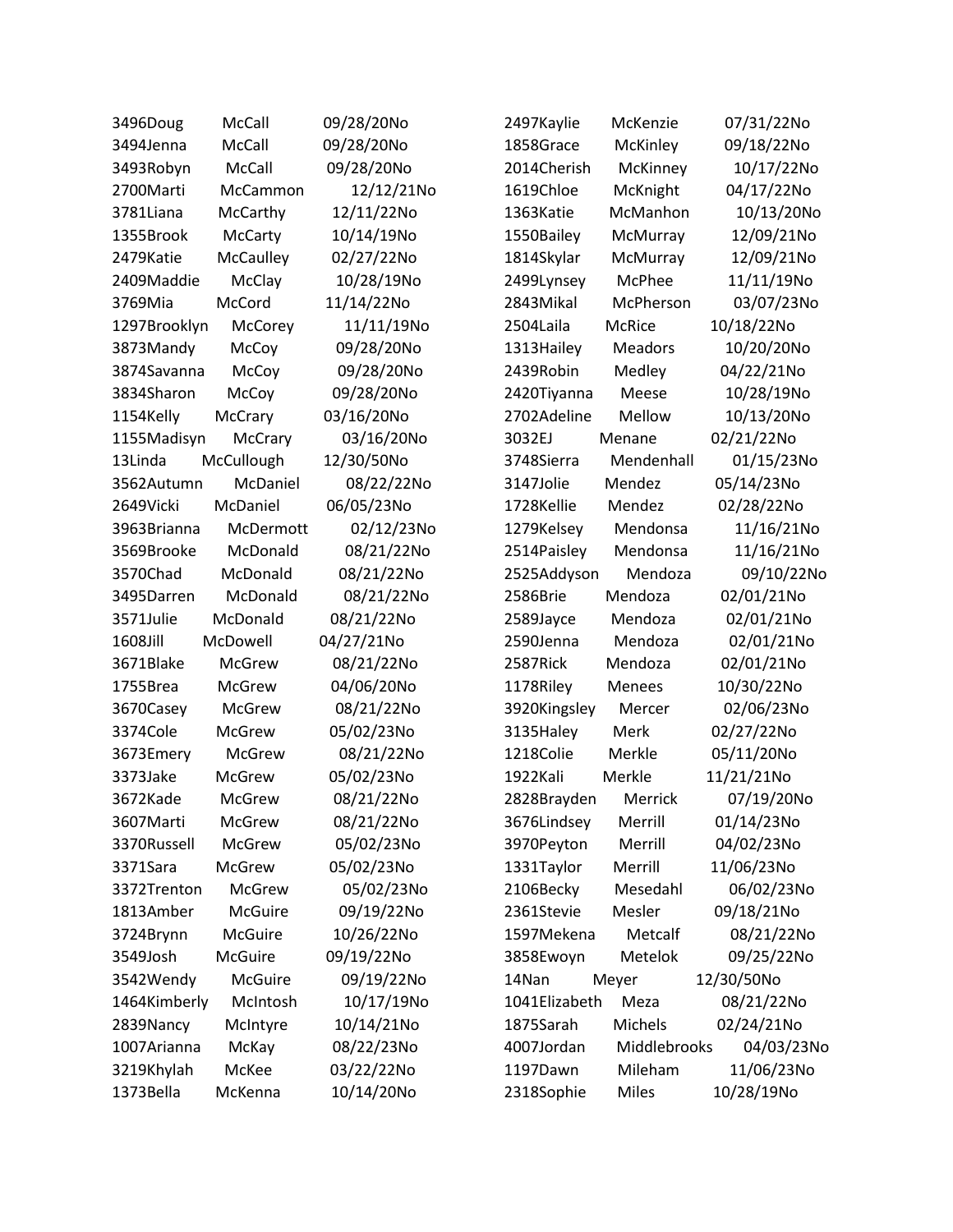| 1697Ashley   | Millan         | 10/13/19No | 3942Lane       | Moody                  | 07/01/22No |
|--------------|----------------|------------|----------------|------------------------|------------|
| 1557Michelle | Millar         | 09/28/20No | 2427Melanie    | Moody                  | 10/09/22No |
| 1183Alana    | Miller         | 05/12/20No | 3341Juri       | Moore                  | 05/08/22No |
| 3506Annette  | Miller         | 06/26/22No | 2175Zara       | Moore                  | 11/10/20No |
| 5631Kassidy  | Miller         | 07/04/21No | 3091Callie     | <b>Morales</b>         | 10/30/22No |
| 1184Roger    | Miller         | 05/12/20No | 2073 Nataushia | <b>Morales</b>         | 10/10/21No |
| 1992Carol    | Miller-Gonyer  | 06/26/22No | 3089Sandy      | <b>Morales</b>         | 10/30/22No |
| 3481Kim      | Miller-Reutgen | 11/09/19No | 2038Sophia     | <b>Morales</b>         | 10/30/22No |
| 4038Harley   | Milliken       | 05/15/23No | 2309Sherry     | Moranz-Rice            | 03/05/20No |
| 4053Myah     | Milliken       | 05/15/23No | 1473Kamden     | Morawski               | 03/08/21No |
| 3443 Cassie  | Millward       | 04/24/22No | 1542Mattie     | Morawski               | 03/08/21No |
| 3065Sandra   | Minnion        | 03/02/22No | 1391Raegan     | Morawski               | 03/08/21No |
| 3882Arielle  | Minor          | 01/23/23No | 3978Tyler      | Morehart               | 04/10/23No |
| 3154Brynn    | Mitchell       | 06/09/20No | 3013Danielle   | Morehouse              | 12/19/21No |
| 1309Ella     | Mitchell       | 08/16/20No | 3623Aliah      | Moreno                 | 09/11/22No |
| 1263Hannah   | Mitchell       | 09/29/19No | 2598Beatrice   | Morgan                 | 11/07/21No |
| 1762Linda    | Mitchell       | 09/29/19No | 3552Kayleigh   | Morgan                 | 10/02/23No |
| 3911Macey    | Mitchell       | 03/12/23No | 2523Sherry     | Morgan                 | 05/04/21No |
| 3153McKenna  | Mitchell       | 09/15/20No | 1351Sierra     | Morin                  | 10/29/19No |
| 1308Michelle | Mitchell       | 08/16/20No | 1752Cherie     | Morrill                | 03/13/22No |
| 1310Nate     | Mitchell       | 08/16/20No | 1896Eva        | Morrill                | 02/24/21No |
| 4006Sashelle | Mitchell       | 04/03/23No | 3484Aubree     | <b>Morris</b>          | 05/14/23No |
| 1110Shawna   | Mitchell       | 09/29/19No | 3659Holly      | Morris                 | 04/10/23No |
| 1780Lyndsey  | Moe            | 11/07/21No | 2187Jessie     | Morris                 | 04/20/20No |
| 2781Raelene  | Moe            | 03/04/20No | 3663Rylan      | Morris                 | 04/10/23No |
| 1055Harold   | Mohlke         | 02/22/21No | 2333Sydney     | Morris                 | 05/03/20No |
| 1245Regan    | Molnar         | 01/08/23No | 2594Alycia     | Morrison               | 10/10/22No |
| 3876Mandy    | Mondiel        | 04/28/21No | 4005Maya       | Morrison               | 04/03/23No |
| 2630Ashley   | Moniot         | 10/20/21No | 1730Miranda    | Morrison               | 09/23/19No |
| 2632Briley   | Moniot         | 10/20/21No | 3379Khloe      | Morse                  | 07/31/22No |
| 2634Jase     | Moniot         | 10/20/21No | 3767Loni       | Morse                  | 10/09/22No |
| 1446Alyssa   | Monsen         | 09/20/21No | 1480Lindsey    | Mowe                   | 10/01/20No |
| 2460Ashley   | Montagna       | 09/08/20No | 3046Casey      | Moyer                  | 11/16/21No |
| 2951Bella    | Montano        | 01/23/23No | 3287Jodi       | <b>Mueller Collier</b> | 04/11/22No |
| 1227Mila     | Montano        | 07/25/21No | 1935Danielle   | Mullin                 | 09/18/22No |
| 2950Rebecca  | Montano        | 01/23/23No | 3692Marissa    | <b>Mullins</b>         | 06/05/22No |
| 1489Jade     | Montes         | 10/17/21No | 2464Kacie      | Murdaugh               | 04/09/23No |
| 3412Mercedes | Montes         | 08/28/22No | 2320Kendall    | Murdaugh               | 04/09/23No |
| 1491Talon    | Montes         | 10/17/21No | 3422Carina     | Murray                 | 11/15/22No |
| 1375Rori     | Montgomery     | 10/20/20No | 2713Madisyn    | Murray                 | 04/11/22No |
| 2928Caroline | Montiel        | 12/19/21No | 1300Codie      | Murrill                | 04/09/23No |
| 3651Michelle | Montoya        | 11/07/22No | 1979Julie      | <b>Myers</b>           | 02/08/21No |
| 2699Sandy    | Montoya        | 12/12/21No | 2009Taylor     | <b>Myers</b>           | 02/08/21No |
| 1573Autumn   | Moody          | 11/10/19No | 3880Devon      | Naegel                 | 01/23/23No |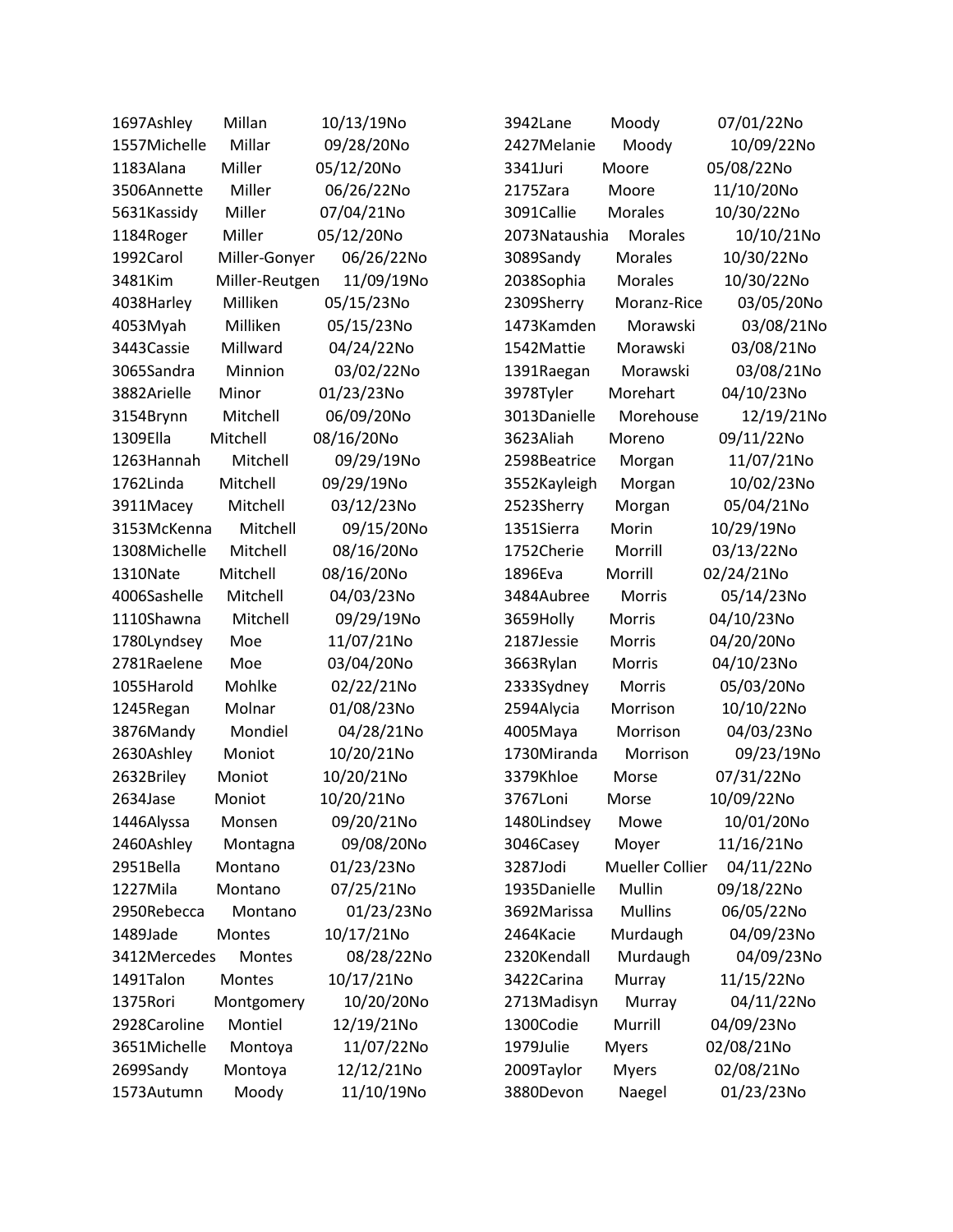| 3277Ashlyn    | Nagel          | 04/17/22No | 3631Savannah  | <b>Nichols</b> | 09/19/22No |
|---------------|----------------|------------|---------------|----------------|------------|
| 3276Aubrie    | Nagel          | 04/17/22No | 3632Scarlett  | Nichols        | 09/19/22No |
| 3195Anna      | Nagle          | 03/21/22No | 2269Ava       | Niederberger   | 01/03/23No |
| 3196Emma      | Nagle          | 03/21/22No | 2284Caleb     | Niederberger   | 11/10/20No |
| 2283Tayva     | Nagle          | 09/19/22No | 2285Hans      | Niederberger   | 11/10/20No |
| 1240Alexis    | Nalewaja       | 05/12/20No | 2268Jamie     | Niederberger   | 11/10/20No |
| 3819Lexi      | Nancy          | 11/28/22No | 2364Anne      | Niederwemmer   | 10/09/02No |
| 1475Kelsea    | Nataren        | 05/07/23No | 3474Hailey    | Nielsen        | 05/08/23No |
| 3188Madison   | Nava           | 05/07/23No | 2879Lauren    | Nieman         | 01/03/22No |
| 2355Renee     | <b>Naves</b>   | 12/13/21No | 1863 Natalie  | Nitto          | 10/11/21No |
| 3793Keeli     | Naylor         | 11/20/22No | 2336Kelly     | Niven          | 10/28/19No |
| 3791Keith     | Naylor         | 11/20/22No | 1244Malia     | Nixon          | 09/25/19No |
| 1022Kloee     | Neal           | 10/30/22No | 1590Chase     | Njirich        | 06/19/22No |
| 1963Kim       | <b>Neff</b>    | 04/07/22No | 1084Ella      | Njirich        | 06/19/22No |
| 2889Angelina  | Negrete        | 02/19/23No | 2043Paige     | Njirich        | 06/19/22No |
| 3442Jenna Joe | Neilsen        | 04/24/22No | 1507Shelly    | Njirich        | 05/06/22No |
| 2245Marc      | Nelissen       | 11/23/20No | 1549Adrienne  | Noble          | 12/09/21No |
| 2610Kendra    | Nelson         | 11/07/21No | 1649Evelyn    | Noble          | 09/28/21No |
| 2057Violet    | Nelson         | 04/04/20No | 2484Holly     | Noble          | 09/09/20No |
| 3835Cadence   | Nessen         | 11/06/23No | 1672John      | Noble          | 09/09/20No |
| 3810Conner    | Nessen         | 11/06/23No | 1647Victoria  | Noble          | 09/28/21No |
| 3832Jillian   | Nessen         | 11/06/23No | 3655Brooklynn | Nogo           | 11/07/22No |
| 3801Jim       | Nessen         | 11/06/23No | 1365Rachel    | Nolan          | 05/19/20No |
| 4066Marnie    | Nessen         | 11/06/23No | 1190Haley     | Norman         | 02/09/21No |
| 1339Taylor    | Neth           | 08/24/20No | 3094Dylany    | Norris         | 04/05/23No |
| 1815Avery     | Neuman         | 04/06/20No | 3000Jayden    | North          | 12/03/19No |
| 1859Lauren    | Neumann        | 10/11/21No | 1830Paige     | Norton         | 08/11/20No |
| 2375Hailey    | <b>Neves</b>   | 10/12/20No | 3491Shawna    | Nuich          | 07/17/22No |
| 2376Johnny    | <b>Neves</b>   | 10/12/20No | 1253Jillian   | <b>Nunes</b>   | 05/11/20No |
| 2373Kristie   | <b>Neves</b>   | 10/12/20No | 2729Avalon    | Nuno           | 12/12/21No |
| 2374Maddie    | <b>Neves</b>   | 10/12/20No | 2559Tallulah  | <b>Nutters</b> | 09/10/20No |
| 2782Christine | Newberg        | 04/27/20No | 1823Addison   | O'Bannon       | 01/31/23No |
| 2786Kai       | Newberg        | 04/27/20No | 15Art         | O'Connell      | 12/30/50No |
| 2784Nathan    | Newberg        | 04/27/20No | 2981Betty     | O'Connell      | 12/30/50No |
| 1273Julia     | Newcomb        | 09/14/21No | 3021Emily     | O'Dell         | 02/27/22No |
| 2885Dave      | Newhouse       | 06/21/22No | 2968Jamee     | O'Konksi       | 02/08/22No |
| 1121Melanie   | Newhouse       | 06/21/22No | 1019Ashlyn    | O'Neill        | 10/15/22No |
| 3538Chelsea   | Newton         | 07/23/22No | 1657Kailen    | O'Rell         | 02/16/20No |
| 3633AJ        | <b>Nichols</b> | 09/19/22No | 2728Tiffany   | Oakley         | 12/12/22No |
| 3113Alicia    | Nichols        | 03/02/22No | 2462Caty      | Obermeier      | 03/14/21No |
| 3116Brandy    | <b>Nichols</b> | 03/02/22No | 4000Elvwin    | Oberti         | 04/09/23No |
| 3630Kelly     | Nichols        | 09/19/22No | 4057Audriana  | Obranovich     | 06/05/23No |
| 3114Leah      | Nichols        | 03/02/22No | 4058Emilie    | Obranovich     | 06/05/23No |
| 3115Robert    | Nichols        | 03/02/22No | 4055Eric      | Obranovich     | 06/05/23No |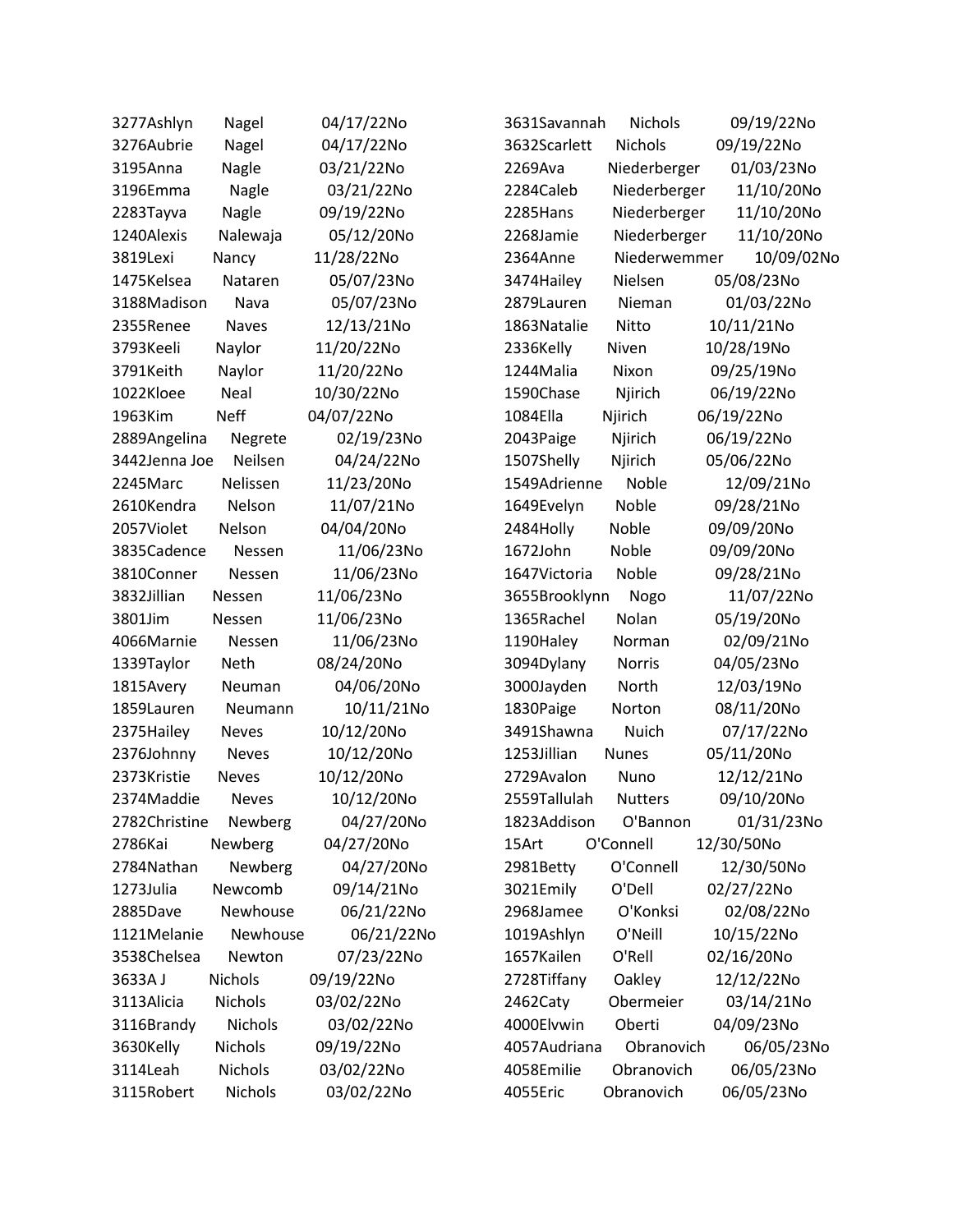| 4056Sheri     | Obranovich    | 06/05/23No | 2119Grace    | Ortman     | 09/18/22No |
|---------------|---------------|------------|--------------|------------|------------|
| 3168Danette   | Ocegueda      | 09/19/21No | 1050Kristin  | Oteez      | 10/09/22No |
| 3167Olivia    | Ocegueda      | 09/19/21No | 2207Lily     | Otremba    | 02/20/22No |
| 1905Tony      | Ocegueda      | 09/19/21No | 4059Doug     | Overmyer   | 11/01/19No |
| 2866Jordan    | ODell         | 11/22/22No | 4061Emily    | Overmyer   | 11/01/19No |
| 2913Loree     | Oden          | 11/22/21No | 4062Justine  | Overmyer   | 11/01/19No |
| 3934Nicole    | Oden          | 03/19/23No | 2090Savannah | Owens      | 09/28/22No |
| 5621Phyllis   | Odom          | 03/28/22No | 4108Tyler    | Owrey      | 05/30/23No |
| 507Rodger     | Odom          | 03/28/22No | 2134Kaley    | Pace       | 10/21/21No |
| 4181Amy       | Odom-Tollison | 07/25/22No | 2133Lisa     | Pace       | 10/21/21No |
| 2315Emily     | Ogden         | 02/02/22No | 2570Jessica  | Pacheco    | 09/10/22No |
| 2853Sara      | Ogren         | 06/13/23No | 2404Joseph   | Pacheco    | 02/15/21No |
| 1683Nita      | Ohlhauser     | 11/09/20No | 2407Macy     | Pacheco    | 02/19/23No |
| 2045Shelby    | Ohlhauser     | 11/09/20No | 1801Mike     | Pacheco    | 09/10/22No |
| 1894Morgan    | Ohlund        | 09/27/22No | 2920Leah     | Paderez    | 02/28/22No |
| 3187Patricia  | Ojeda         | 05/07/23No | 3551Chloe    | Padilla    | 08/28/22No |
| 2316Sofia     | Ojeda         | 05/07/23No | 3550Jennifer | Padilla    | 08/28/22No |
| 3189Victor    | Ojeda         | 05/07/23No | 2690Tory     | Page       | 12/12/21No |
| 2188Alexa     | Olivas        | 10/06/22No | 1756Ashlyn   | Palazzolo  | 12/10/21No |
| 1566Andrea    | Olivas        | 11/09/21No | 3173Nikki    | Palazzolo  | 12/10/21No |
| 1343Christine | Olivas        | 10/06/22No | 2019Eva      | Palomera   | 10/04/20No |
| 3753Emily     | Olivas        | 11/13/22No | 2008Jolina   | Palomera   | 10/04/20No |
| 3754Todd      | Olivas        | 11/13/22No | 1311Saige    | Pantoja    | 05/29/22No |
| 1837Victoria  | Olivas        | 05/01/22No | 1135Alexa    | Parco      | 09/01/20No |
| 3029Tatianna  | Oliveira      | 02/20/23No | 4001Lauren   | Parker     | 04/09/23No |
| 3485Andrea    | Oliver        | 05/02/22No | 3870Adrienne | Parkinson  | 12/04/22No |
| 3559Keira     | Oliver        | 08/21/22No | 2089Jessica  | Parks      | 09/09/20No |
| 2287Amy       | Olivetti      | 01/23/23No | 3741Madison  | Parks      | 11/06/22No |
| 3879Grace     | Olivetti      | 01/23/23No | 3511Sydney   | Parlato    | 07/03/22No |
| 1072Ashley    | Ondaro        | 07/18/21No | 1305Amanda   | Pate       | 01/16/23No |
| 1088Branson   | Ordway        | 10/30/22No | 1367Donna    | Paulson    | 04/27/20No |
| 2256Brynlee   | Ordway        | 10/30/22No | 5860Claudia  | Payne      | 12/15/22No |
| 2255Helen     | Ordway        | 10/30/22No | 2809Missy    | Payne      | 02/21/22No |
| 2258Larry     | Ordway        | 10/30/22No | 2973Morgan   | Payne      | 12/15/22No |
| 2757Judy      | Orlando       | 05/12/23No | 1403Samara   | Payne      | 10/18/21No |
| 1838Addyson   | Ormonde       | 04/14/20No | 5859Todd     | Payne      | 12/15/22No |
| 1839Haylie    | Ormonde       | 04/14/20No | 1876Ashley   | Pearce     | 10/11/21No |
| 2159Yazmine   | Orozco        | 01/12/23No | 10719Kelly   | Pearson    | 11/07/22No |
| 1546Charli    | Orr           | 09/10/20No | 1831Ilana    | Peart      | 09/14/20No |
| 2263Peyton    | Orradre       | 10/15/19No | 2511Colin    | Peery      | 12/19/21No |
| 1052Emery     | Ortez         | 10/09/22No | 1348Sonja    | Peery      | 10/12/22No |
| 3414Lilly     | Ortez         | 10/09/22No | 2086Jessica  | Pellegrino | 10/12/20No |
| 1051Thad      | Ortez         | 10/09/22No | 1410Lindsey  | Pelster    | 10/12/20No |
| 2880Rick      | Ortiz         | 02/20/23No | 2890Bryley   | Pemberton  | 06/10/20No |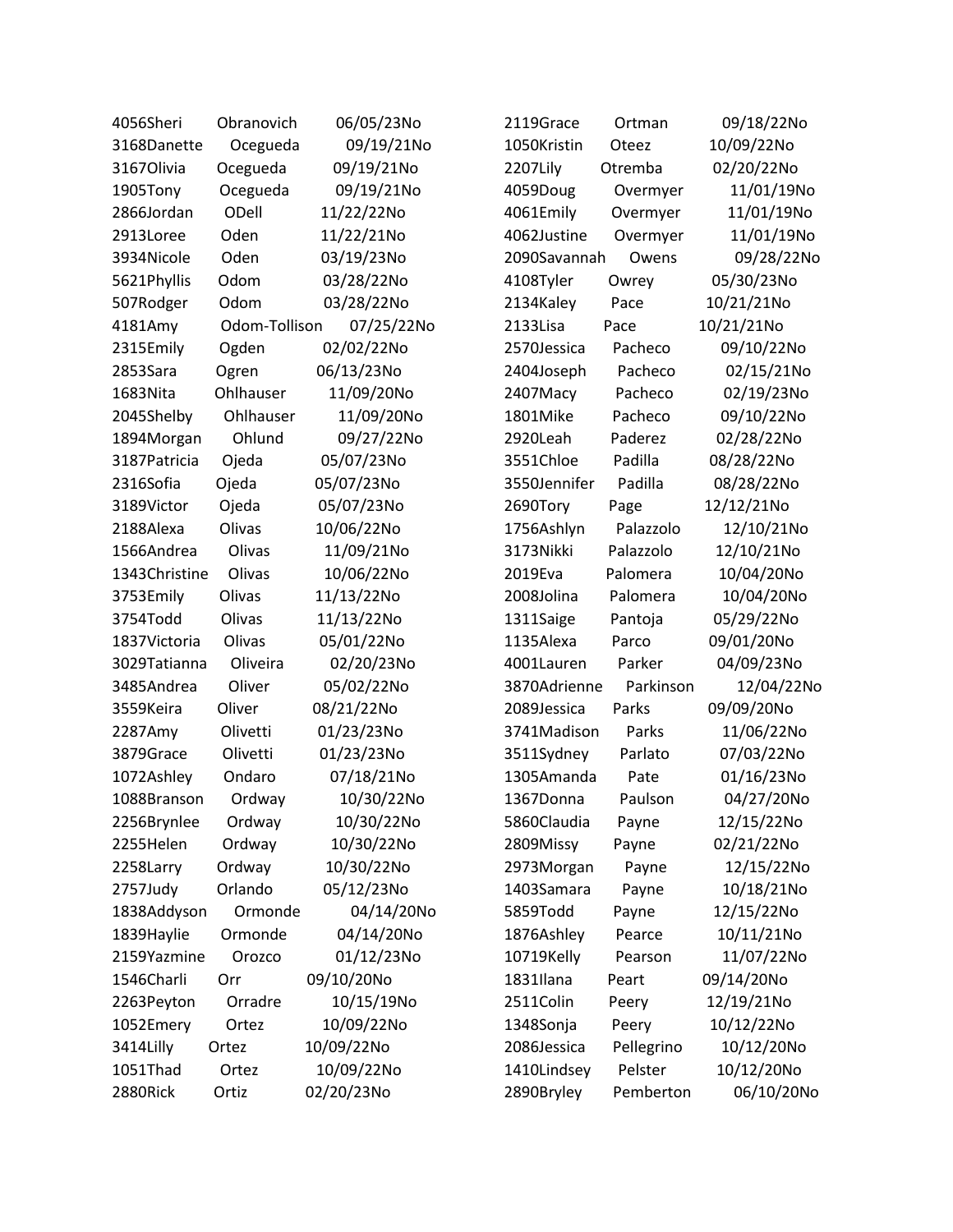| 3933Nicole    | Pengelly   | 02/05/23No | 2952Kelsi     | Pond            | 03/07/22No |
|---------------|------------|------------|---------------|-----------------|------------|
| 3885Tom       | Pengelly   | 01/08/23No | 1213Paola     | Pontanari       | 03/30/20No |
| 2640Jenny     | Pereira    | 01/11/21No | 1152Faith     | Poor            | 03/09/23No |
| 3687Lynden    | Perez      | 10/02/22No | 3278Amy       | Porter          | 04/17/22No |
| 1278Malaya    | Perez      | 05/11/20No | 2966Hunter    | Porter          | 07/19/22No |
| 1246Lucy      | Perricone  | 07/25/21No | 1444Dani      | Portman         | 03/08/21No |
| 1577Sarah     | Perrin     | 10/20/19No | 3898Haley     | Posey           | 01/14/23No |
| 2881Rachel    | Perrington | 01/03/22No | 2780Sidney    | Posey           | 10/17/22No |
| 1111Vincent   | Perry      | 08/03/22No | 3558Lisa      | Potts           | 08/21/22No |
| 2278Alyssa    | Petersen   | 05/22/23No | 2468Julianne  | Poveda          | 03/14/21No |
| 3790Brianna   | Petersen   | 11/20/22No | 1881Michelle  | Powell          | 10/19/20No |
| 2276Debbie    | Petersen   | 06/30/21No | 2260Shelley   | Powell          | 03/13/23No |
| 2491Leonard   | Petersen   | 06/30/21No | 3288Kayna     | Powell-Falconer | 07/06/20No |
| 3429Sage      | Petersen   | 04/21/23No | 1656Katelyn   | Praly           | 07/18/20No |
| 2277Tara      | Petersen   | 06/30/21No | 1655Kristin   | Praly           | 07/18/20No |
| 1249Breana    | Peterson   | 09/28/20No | 1878Kelly     | Prentice-Allen  | 08/10/20No |
| 3428Everett   | Petlach    | 04/17/22No | 2261Ethan     | Prescott        | 04/14/21No |
| 3427Maeghan   | Petlach    | 04/17/22No | 2443Tyler     | Presley         | 10/27/19No |
| 1624Lindsay   | Pettingell | 09/27/21No | 2015David     | Pribyl          | 07/06/20No |
| 1846Amanda    | Pettit     | 06/09/20No | 1362Charli-Jo | Price           | 10/13/20No |
| 1156Gabriella | Pfeifer    | 03/30/20No | 1820Payton    | Price           | 10/13/20No |
| 1140Evelyn    | Phillips   | 09/12/21No | 3796Seth      | Priest          | 11/14/22No |
| 4025Natalia   | Piasecki   | 05/15/23No | 1322Isabella  | Prieto          | 04/14/22No |
| 2395Connie    | Pickens    | 08/20/20No | 2857Kalysta   | Primeau         | 04/09/23No |
| 3339Baily     | Pickett    | 05/08/23No | 2856Mackenzie | Primeau         | 04/09/23No |
| 1222Neteah    | Pico       | 03/24/20No | 1530Kendra    | Privitt         | 10/11/22No |
| 1221Surray    | Pico       | 03/24/20No | 1268Sharon    | Prodan          | 09/19/22No |
| 3845Raynie    | Piercy     | 11/28/22No | 2476Diane     | Pryor           | 10/27/20No |
| 3884Taylor    | Piercy     | 11/28/22No | 2475Shannon   | Pryor           | 10/27/20No |
| 3111Drake     | Pierson    | 02/20/22No | 1083Selina    | Psaila          | 06/24/21No |
| 1857Presley   | Pilkington | 04/06/20No | 3362Akemi-bee | Pues            | 06/15/21No |
| 3393Liz       | Pino       | 02/05/23No | 9189Angelina  | Pues            | 06/15/21No |
| 3986Ava       | Pipho      | 04/09/23No | 2067Steven    | Pues            | 06/15/21No |
| 1913Darcy     | Pires      | 01/05/20No | 3764Camilla   | Puppin          | 10/09/22No |
| 2975Jesse     | Pittman    | 06/24/20No | 2155Adelina   | Purewal         | 09/18/22No |
| 2974Judy      | Pittman    | 06/24/20No | 1874Saige     | Pyle            | 09/27/19No |
| 1871Tyler     | Pitto      | 09/29/19No | 2665Cassidy   | Quadros         | 12/15/19No |
| 2198Cambria   | Pitts      | 07/24/22No | 2663Issac     | Quadros         | 12/15/19No |
| 3487Rylin     | Pitts      | 07/24/22No | 2662Joey      | Quadros         | 12/15/19No |
| 3888Mark      | Platt      | 09/18/22No | 2636Kaitlyn   | Quigg           | 10/09/22No |
| 3892Tammy     | Platt      | 09/18/22No | 2184Jason     | Quilici         | 04/30/23No |
| 2353Laura     | Poch       | 10/17/21No | 3299Sabrina   | Quilici         | 04/30/23No |
| 3233Xavier    | Polk       | 11/13/20No | 1296Kaelanne  | Quinonez        | 11/17/20No |
| 2129Kristi    | Pollard    | 02/08/21No | 1865Kendall   | Rader           | 09/14/20No |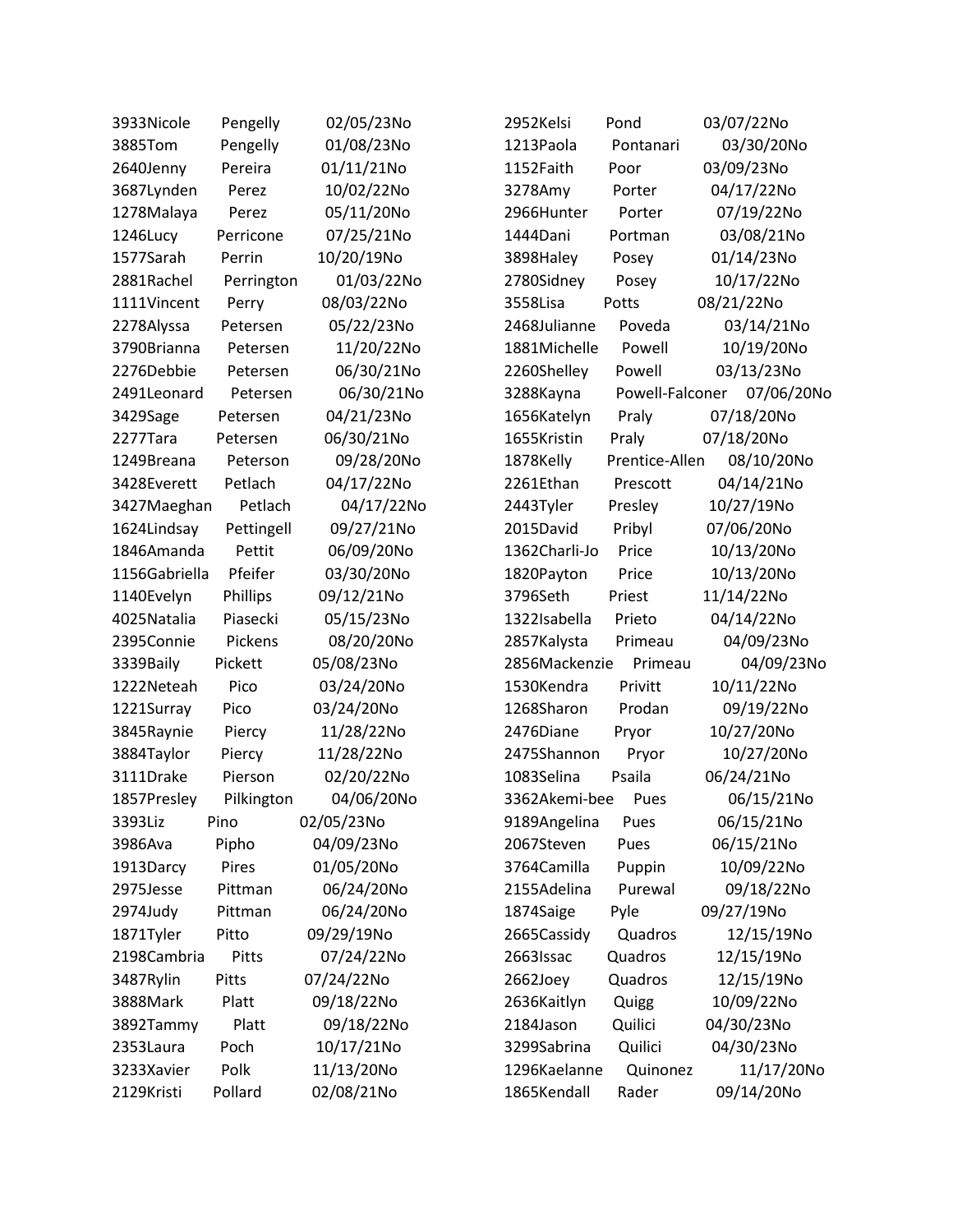| 3694Lilah             | Rael       | 11/13/22No | 1589Carolyn  | Reeves     | 09/19/21No |
|-----------------------|------------|------------|--------------|------------|------------|
| 1631Kayla             | Raitz      | 04/25/23No | 1021Lettie   | Reich      | 07/11/21No |
| 1433Laura             | Ralston    | 10/26/20No | 1382Hadley   | Reilly     | 05/11/20No |
| 3255Abigail           | Rambo      | 10/11/22No | 1374Reese    | Reilly     | 05/11/20No |
| 1880Isabella          | Rambo      | 10/11/22No | 3887Avery    | Reitsma    | 11/14/22No |
| 1294Brandi            | Ramiraz    | 09/14/20No | 3677Kitsia   | Relayo     | 09/19/22No |
| 3098Ariana            | Ramirez    | 03/13/22No | 2246Breanna  | Remling    | 09/09/20No |
| 3912Damien            | Ramirez    | 11/08/22No | 1816Ava      | Rendon     | 11/13/22No |
| 1181Renee             | Ramirez    | 12/12/21No | 2534Lisa     | Renee      | 05/13/20No |
| 1342Tori              | Ramirez    | 11/16/21No | 2571Abigail  | Renschier  | 07/06/21No |
| 3869Christopher Ramos |            | 12/19/22No | 2573David    | Renschier  | 07/06/21No |
| 2498Johanna           | Ramos      | 09/13/22No | 2572Shay     | Renschier  | 07/06/21No |
| 1564Mia               | Ramos      | 10/10/21No | 4020Aly      | Reyes      | 04/30/23No |
| 2354Elliot            | Ramsey     | 10/28/19No | 2994Angelica | Reyes      | 01/14/22No |
| 3186Farrell           | Rand       | 03/03/22No | 1843Nelda    | Reyes      | 06/05/22No |
| 1667Charley           | Randall    | 07/10/22No | 1723Teresa   | Reyes      | 11/09/20No |
| 1817Jordan            | Randolph   | 06/13/21No | 3990Brynna   | Reyneveld  | 04/09/23No |
| 1314Abraham           | Rangel     | 12/04/22No | 3022Dona     | Reynolds   | 11/02/20No |
| 2887Faith             | Rankin     | 03/27/22No | 1423Ren      | Reynolds   | 11/02/20No |
| 3459Emalie            | Rapp       | 06/20/21No | 3578Samantha | Reynolds   | 07/08/21No |
| 1359Braeden           | Rappozo    | 11/16/20No | 1569Sarah    | Reynolds   | 07/20/20No |
| 1207Paytlin           | Rasmussen  | 01/23/23No | 4863Tom      | Reynolds   | 07/08/21No |
| 1976Carissa           | Rassmussen | 10/04/20No | 3936Trinity  | Reynolds   | 11/02/20No |
| 2360Maya              | Ratto      | 10/28/20No | 1929Kassie   | Rhoades    | 09/29/21No |
| 2489Brook             | Raubach    | 06/20/22No | 3411Yvonne   | Ricardez   | 05/22/22No |
| 2487Casey             | Raubach    | 06/20/22No | 3208Chris    | Rice       | 07/28/20No |
| 4164Kat               | Ray        | 06/23/20No | 2310Kylie    | Rice       | 03/05/20No |
| 3330Michael           | Raynor     | 04/24/23No | 2922Emily    | Richards   | 04/21/20No |
| 3932Raelynn           | Rea        | 02/05/23No | 2806Grace    | Richards   | 04/21/20No |
| 2969Sevana            | Reardon    | 02/08/22No | 2921Michael  | Richards   | 04/21/20No |
| 2424Victoria          | Rebich     | 06/13/23No | 1407Zachary  | Richards   | 04/21/20No |
| 3588Alissa            | Reboin     | 08/21/22No | 3865Jack     | Richardson | 11/28/22No |
| 3589Jacon             | Reboin     | 08/21/22No | 3864Jake     | Richardson | 11/28/22No |
| 3585Jamie             | Reboin     | 08/21/22No | 3866Jodi     | Richardson | 11/28/22No |
| 3586Jeff              | Reboin     | 08/21/22No | 3820Kellie   | Richardson | 11/28/22No |
| 3587Rachel            | Reboin     | 08/21/22No | 1856Leah     | Richardson | 01/12/20No |
| 2703Kynadee           | Redden     | 12/18/22No | 2675Leah     | Richardson | 12/12/22No |
| 3003Revin             | Reddick    | 04/10/22No | 3321Rhonda   | Richardson | 08/28/23No |
| 2551Chelsie           | Redin      | 04/14/23No | 1870Suzanne  | Richardson | 08/25/22No |
| 3645Harlie            | Redin      | 04/14/23No | 1877June     | Richmond   | 08/25/21No |
| 3646Jenaice           | Redin      | 04/14/23No | 1101Hanna    | Richter    | 07/19/21No |
| 2865Caroline          | Reed       | 11/21/21No | 3418Kayla    | Ricker     | 02/19/23No |
| 4045Remington         | Reedy      | 04/23/23No | 3850Nicole   | Rickett    | 12/12/22No |
| 2425Elizabeth         | Reese      | 11/22/22No | 1682Briellen | Ricotta    | 09/24/22No |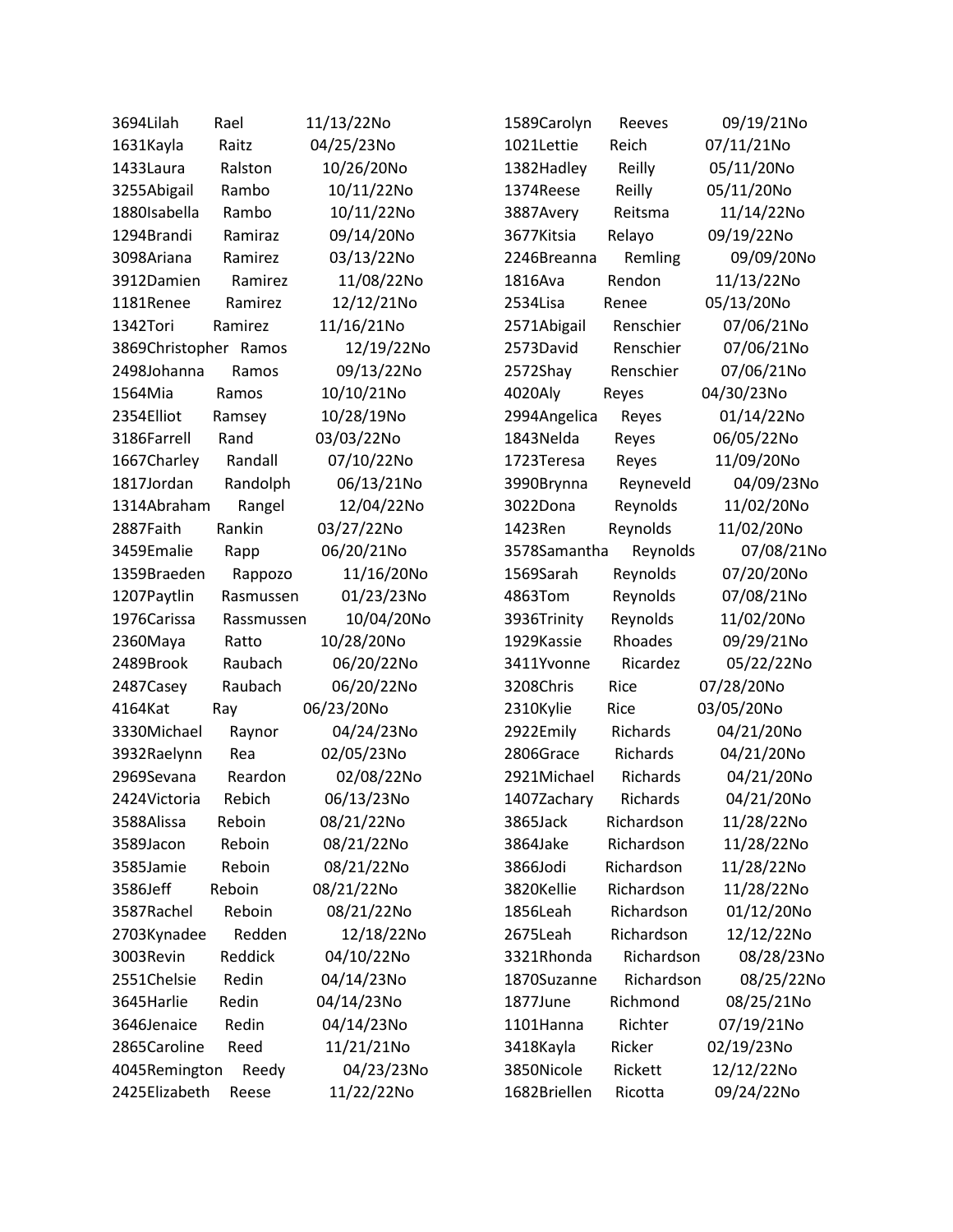| 9368Kyleigh   | Riddle    | 09/18/22No  | 1199Chelsea   | Rogell    | 06/19/22No |
|---------------|-----------|-------------|---------------|-----------|------------|
| 2606Olivia    | Ridgeway  | 05/11/20No  | 2461Michelle  | Rogell    | 03/26/23No |
| 1205Kamilah   | Riebeling | 02/27/22No  | 3579Betsy     | Rogers    | 08/21/22No |
| 1956Holly     | Rieck     | 09/11/22No  | 3581Brody     | Rogers    | 08/21/22No |
| 1872Paige     | Riedinger | 04/06/20No  | 3191Cher      | Rogers    | 01/09/23No |
| 1700Casey     | Ringrose  | 01/25/23No  | 1885Jamacyn   | Rogers    | 04/06/21No |
| 1713Mollie    | Ringrose  | 01/25/23No  | 3583Josh      | Rogers    | 08/21/22No |
| 1712Sadie     | Ringrose  | 01/25/23No  | 3192Kiana     | Rogers    | 02/13/22No |
| 2233Alyssa    | Rios      | 05/02/20No  | 3194Malia     | Rogers    | 01/09/23No |
| 3042Christine | Ritchie   | 02/06/22No  | 3582Reagan    | Rogers    | 08/21/22No |
| 3043Daisy     | Ritchie   | 02/06/22No  | 3580Reese     | Rogers    | 08/21/22No |
| 3044Lily      | Ritchie   | 02/06/22No  | 3034Christina | Rohrbach  | 10/29/21No |
| 3045Rosalie   | Ritchie   | 02/06/22No  | 3853Lindsay   | Rohrer    | 04/09/23No |
| 3532Adrianna  | Rivera    | 07/24/22No  | 3843Melissa   | Rohrer    | 05/08/22No |
| 1180Amy       | Rivera    | 06/01/20No  | 2574Angela    | Rojas     | 10/10/21No |
| 1592Ashley    | Rivera    | 07/06/23No  | 2995Arturo    | Rojas     | 01/14/22No |
| 1321Kaelea    | Rivera    | 09/14/21No  | 2997Daniel    | Rojas     | 01/14/22No |
| 1638Savannah  | Rivera    | 06/01/20No  | 2999Emiliano  | Rojas     | 01/14/22No |
| 3654Jolie     | Rizuto    | 08/28/22No  | 2998Jacob     | Rojas     | 01/14/22No |
| 2844Grace     | Roadarmel | 03/07/22No  | 2576Jamie     | Rojas     | 10/10/21No |
| 2444Malia     | Roback    | 02/08/21No  | 2993Jose      | Rojas     | 01/14/22No |
| 3381Brandi    | Roberts   | 07/15/22No  | 3123Lauryn    | Rojas     | 05/07/23No |
| 4067Brittany  | Roberts   | 01/11/20Yes | 2996Leonardo  | Rojas     | 01/14/22No |
| 3977Conner    | Roberts   | 04/02/23No  | 2577Sophie    | Rojas     | 10/10/21No |
| 2635Jennifer  | Roberts   | 10/06/22No  | 2485Casey     | Rollins   | 10/02/22No |
| 1920Joni      | Roberts   | 01/22/23No  | 1209Jhonatan  | Roman     | 02/23/20No |
| 4013Shannon   | Roberts   | 04/23/23No  | 1445Madilyn   | Rombal    | 01/30/20No |
| 3777Brady     | Robertson | 10/09/22No  | 1948Bella     | Romito    | 05/11/20No |
| 3416Emily     | Robertson | 04/22/22No  | 1947Brandy    | Romito    | 05/11/20No |
| 2112Gracie    | Robinson  | 01/22/23No  | 1653Gianna    | Romito    | 05/11/20No |
| 2955Jaden     | Robinson  | 12/13/21No  | 1949Vince     | Romito    | 05/11/20No |
| 1681Kalea     | Robinson  | 10/09/22No  | 2267Tammy     | Romo      | 09/10/20No |
| 2110Isabel    | Robles    | 08/15/22No  | 3703Thomas    | Romo      | 09/25/22No |
| 1601Maximus   | Rocha     | 09/27/22No  | 1512Kendall   | Ronneberg | 10/12/20No |
| 1409Rylee     | Rocha     | 02/01/21No  | 1318Briteney  | Rooffener | 09/19/21No |
| 2299Callie    | Roden     | 12/15/19No  | 2074Maddux    | Rooker    | 05/07/23No |
| 1243Christine | Rodko     | 11/10/19No  | 2457Garrett   | Roper     | 11/21/21No |
| 3268Nicole    | Rodoni    | 11/13/22No  | 2332Kali      | Roper     | 11/21/21No |
| 2488Destiny   | Rodrigues | 03/26/23No  | 2463Kate      | Roper     | 11/21/21No |
| 2428Kenny     | Rodrigues | 11/25/20No  | 2343Knox      | Roper     | 11/21/21No |
| 1026Abigail   | Rodriguez | 10/17/21No  | 2150Victoria  | Rosa      | 07/05/20No |
| 2113Brianna   | Rodriguez | 07/05/20No  | 1277Delaney   | Rosales   | 04/03/22No |
| 1029Julie     | Rodriguez | 10/17/21No  | 3062Charlee   | Rose      | 03/07/22No |
| 3112Kelly     | Roemer    | 10/31/22No  | 2563Jordyn    | Rose      | 09/15/20No |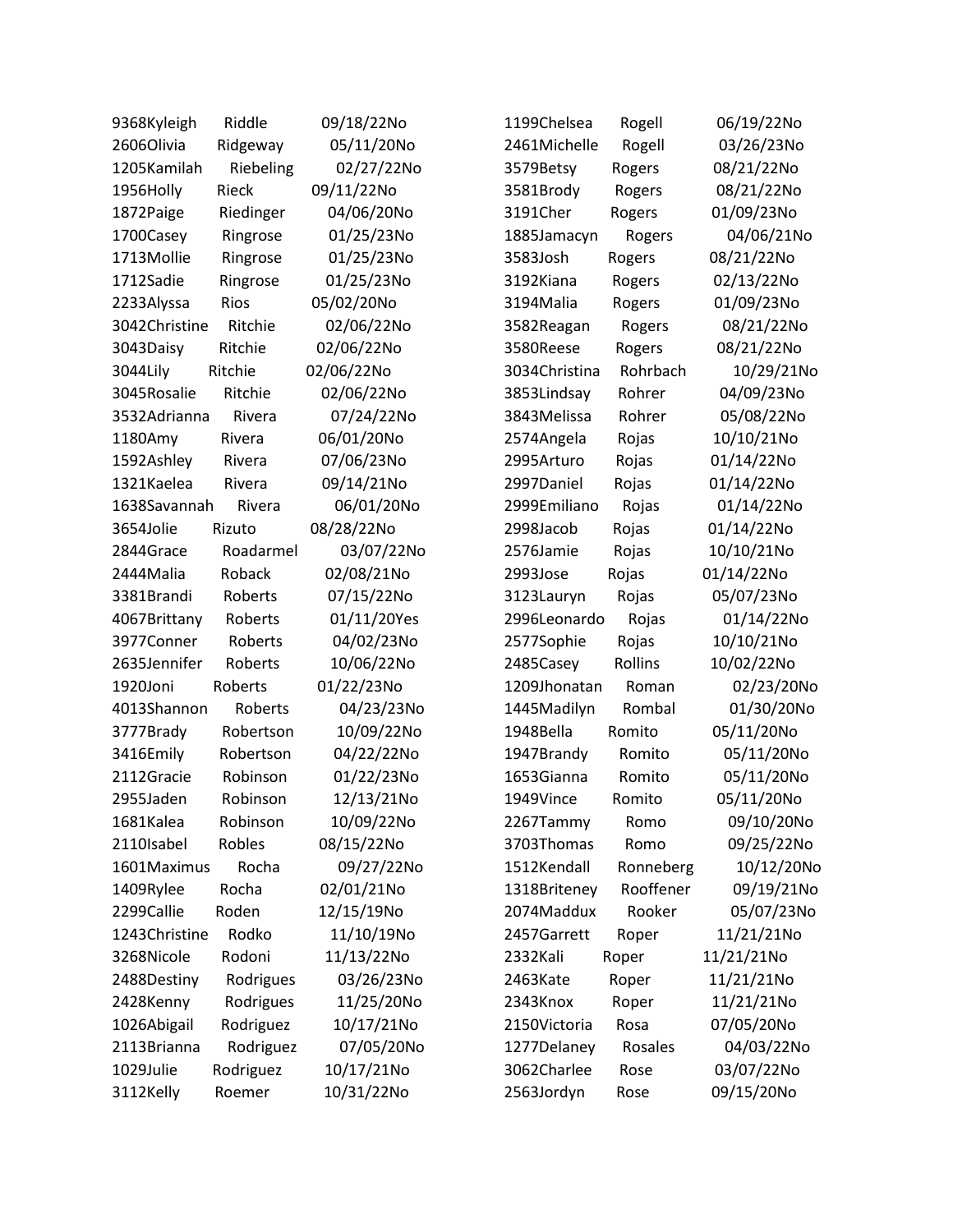| 1312Rebecca            | Rose        | 10/20/19No | 2932Shyanne            | Safford        | 01/13/20No      |
|------------------------|-------------|------------|------------------------|----------------|-----------------|
| 1467Scott              | Rosen       | 09/22/03No | 1596Brianna            | Sager          | 10/13/22No      |
| 1466Valerie            | Rosen       | 09/22/03No | 1544Eric               | Sahagun        | 10/03/21No      |
| 1912Heather            | Rosenberg   | 10/10/19No | 1629Savannah           | Sahagun        | 06/13/23No      |
| 4534Robert             | Rosenberger | 10/14/21No | 3317Jason              | Saillor        | 02/10/21No      |
| 4533Toni               | Rosenberger | 10/14/21No | 3316Jessica            | Saillor        | 02/10/21No      |
| 2356Kaiya              | Rosilez     | 01/02/22No | 3133Layan              | Salahi         | 03/06/22No      |
| 2874Brooklynn          | Ross        | 12/06/21No | 3991Berlyn             | <b>Salas</b>   | 04/09/23No      |
| 2872Dannette           | Ross        | 12/06/21No | 1357Debbie             | Salazar        | 12/14/22No      |
| 2875Kaden              | Ross        | 12/06/21No | 2863Tyler              | Salazar        | 08/11/20No      |
| 2871Levi               | Ross        | 12/06/21No | 1420Kailyn             | Salcido        | 01/25/21No      |
| 2367Lily               | Ross        | 07/24/22No | 3883Scarlett           | Saldivar       | 01/21/23No      |
| 3244Rylyn              | Ross        | 04/17/22No | 3006Marnie             | Salie          | 09/27/21No      |
| 2873Shane              | Ross Jr.    | 12/06/21No | 2642Isenia             | Salinas        | 12/16/20No      |
| 1329Natasha            | Rostak      | 06/22/21No | 1600Annelise           | Saltsman       | 06/02/20No      |
| 1062Gianna             | Rouse       | 09/14/22No | 2091Lucy               | Salvador       | 09/01/20No      |
| 3437Carlie             | Rowen       | 05/22/22No | 2095Samson             | Salvador       | 09/01/20No      |
| 1722Christopher Rowles |             | 11/06/23No | 2094Serfina            | Salvador       | 09/01/20No      |
| 2185Janicce            | Rowles      | 09/10/20No | 2093Sloane             | Salvador       | 09/01/20No      |
| 1724Nathan             | Rowles      | 03/26/70No | 2092Sybil              | Salvador       | 09/01/20No      |
| 2007Amber              | Rueda       | 10/04/20No | 1698Molly Jane         | Sampson        | 03/13/22No      |
| 1167Lukas              | Ruhlff      | 05/11/20No | 3840Ella Rose          | Sanchez        | 12/18/22No      |
| 1575Jaydin             | Ruiz        | 05/05/22No | 2037Tia                | Sanders        | 10/05/20No      |
| 2392Larissa            | Ruiz        | 10/13/19No | 2716Brooklyn           | Sanford        | 10/12/22No      |
| 2707Sara               | Ruiz        | 09/11/21No | 1196Rylie              | Sanford        | 10/12/22No      |
| 3760Kaitlyn            | Runkle      | 10/09/22No | 3609Cora               | Sansone        | 11/07/22No      |
| 3612Savannah           | Ruotsala    | 10/02/22No | 1851Amber              | Santiago       | 05/07/23No      |
| 3340Ashlynn            | Rush        | 08/28/22No | 2166Jordyne            | Sarellano      | 08/08/21No      |
| 2494Beth               | Russell     | 05/02/22No | 1350Maleyah            | Sarellano      | 04/09/23No      |
| 2324Karen              | Russell     | 11/21/21No | 2792Isabelle           | Saul           | 04/23/23No      |
| 3863Katrina            | Russell     | 04/17/23No | 2791Jennifer           | Saul           | 04/23/23No      |
| 3433Mason              | Russell     | 05/02/22No | 1950Samantha           | Sause          | 08/25/20No      |
| 3432Mattison           | Russell     | 05/15/23No | 1610Cierra             | Savoy          | 10/20/19No      |
| 3831Peyton             | Russell     | 05/02/22No | 1754Gary               | Sawyer         | 09/15/22No      |
| 1902Savannah           | Russell     | 08/16/20No | 3350Jordyn             | Sawyer         | 05/29/21No      |
| 3891Ella               | Ruth        | 01/23/23No | 1930Jodi               | Saylor         | 04/06/20No 2772 |
| 3890Sara               | Ruth        | 01/23/23No | <b>Scalise</b><br>Lila |                | 01/16/23No      |
| 1349Jaime              | Ruvalcaba   | 08/08/21No | 3857Frances            | <b>Scalise</b> | 01/16/23No      |
| 1063Kaleb              | Saarloos    | 01/12/20No | 3849Kim                | Scamon         | 12/01/22No      |
| 2796Lindsy             | Saarloos    | 01/12/20No | 2141Alexis             | Schaede        | 07/21/20No      |
| 2819 Cassidy           | Sabral      | 01/17/23No | 2140Kareen             | Schaede        | 07/21/20No      |
| 2820Courtney           | Sabral      | 01/17/23No | 4117Chris              | Schaffer       | 06/12/23No      |
| 2818Tiffany            | Sabral      | 01/14/21No | 4118Cindy              | Schaffer       | 06/12/23No      |
| 3130Krystal            | Saenz       | 05/07/23No | 2746Christine          | Schallmo       | 03/26/23No      |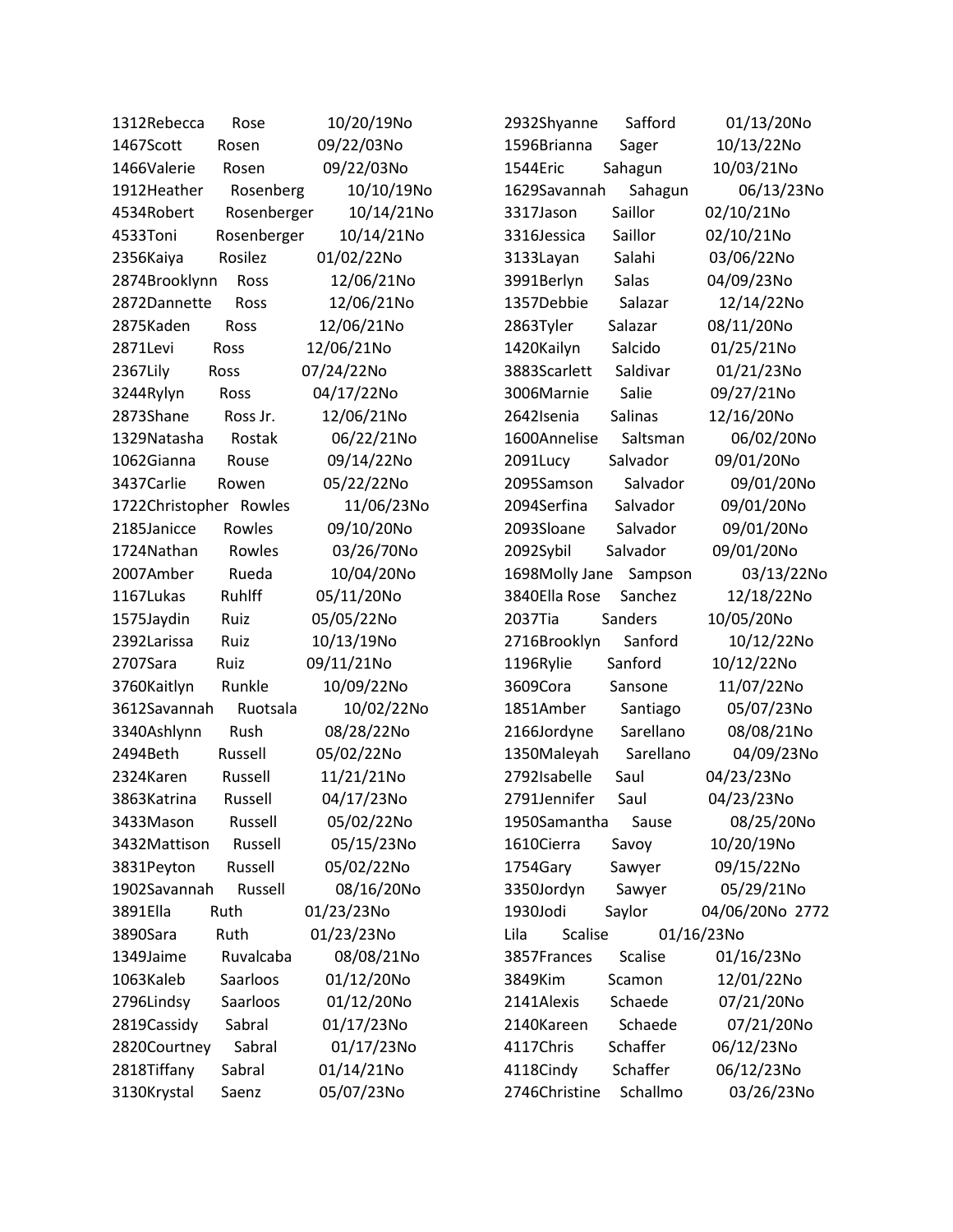| 1910Honna'Lei<br>Schallmo   | 04/30/23No | Shalhoub<br>3894Sierra   | 11/14/22No |
|-----------------------------|------------|--------------------------|------------|
| 3678Kynlee<br>Schechla      | 09/19/22No | Shalz<br>3504Jake        | 06/26/22No |
| Scheidemantel<br>2541Renlee | 10/10/22No | Shamblin<br>3229Audrey   | 04/11/23No |
| 3720Kristina<br>Scheidig    | 10/02/22No | 3228Joshua<br>Shamblin   | 04/11/23No |
| Scheitlin<br>2945Addy       | 01/17/22No | Shamblin<br>3230Lyra     | 04/11/23No |
| 4018Lauren<br>Schelegle     | 05/14/23No | 1443Jennifer<br>Sharp    | 09/01/20No |
| 3124Sydney<br>Schenk        | 04/30/23No | 4842Judy<br>Sharp        | 05/29/20No |
| Schieck<br>1518Mariah       | 01/05/20No | 3159David<br>Sharpe      | 03/12/23No |
| Schiedeck<br>2216Taryn      | 03/31/20No | 3158Shannon<br>Sharpe    | 03/12/23No |
| 1996Margie<br>Schiller      | 09/24/21No | 3160Tahoe<br>Sharpe      | 03/12/23No |
| Schneider<br>2721Courtney   | 02/20/22No | 3157Tom<br>Sharpe        | 03/12/23No |
| 5797Kori<br>Schneider       | 09/11/22No | Shaw<br>2183Estephany    | 11/09/20No |
| 2346Maddison<br>Schnittger  | 10/28/21No | Shea<br>1547Jordyn       | 08/15/22No |
| Schnurpfeil<br>2123Lexi     | 07/12/20No | Shea<br>1500Laura        | 08/15/22No |
| 3243Payton<br>Schoeppach    | 04/17/22No | 3709Macy<br>Shearer      | 10/09/22No |
| 1228Sarah<br>Schoner        | 10/02/22No | 3982Amy<br>Shelton       | 04/01/23No |
| Schram<br>1289Madison       | 07/24/22No | 1260Anne<br>Shelton      | 02/23/21No |
| 1233Shelby<br>Schroeder     | 10/12/20No | 585Janet<br>Shelton      | 11/24/22No |
| 2342Addisyn<br>Schuld       | 02/28/23No | Shelton<br>3983Kaylee    | 04/01/23No |
| 2678Kohen<br>Schumm         | 02/05/23No | Shelton<br>3984Lacie     | 04/01/23No |
| 1435Maddox<br>Schumm        | 02/05/23No | Shelton<br>810Mike       | 09/19/22No |
| 1625Cindy<br>Schummer       | 09/28/20No | Sherman<br>3705Brooklynn | 09/25/22No |
| 1660Sarah<br>Schummer       | 09/28/20No | 3169Ella<br>Sherman      | 02/20/23No |
| Schwind<br>2455Baylee       | 06/08/50No | 3660Jessica<br>Sherrick  | 11/13/22No |
| Schwind<br>2454Eva          | 06/08/50No | 3236Estelle<br>Sherwood  | 02/20/23No |
| 3348Rachel<br>Scott         | 09/28/19No | 3232Kimberly<br>Sherwood | 02/20/23No |
| 4157Sharyn<br>Scott         | 05/05/23No | 3235Tamsin<br>Sherwood   | 02/20/23No |
| 2169Sydney<br>Scott         | 04/06/21No | 4024Katelyn<br>Shields   | 05/15/23No |
| 3618Kristen<br>Sears        | 06/16/23No | 3923Allyson<br>Shiffrar  | 01/01/23No |
| 3302Lily<br>Sears           | 06/16/23No | 2240Cheyenne<br>Shiffrar | 06/25/21No |
| 3424Abigail<br>Seaton       | 04/24/22No | Shiffrar<br>2330Julie    | 03/18/23No |
| Secola<br>2047Katelyn       | 10/16/22No | Shiffrar<br>3035Tom      | 01/01/23No |
| Sedivy<br>2834Sherrie       | 09/19/22No | Shipp<br>3949Robin       | 02/20/23No |
| 2259Madison<br>See          | 06/05/22No | Shipp<br>3950Ryan        | 02/20/23No |
| 2855Chloe<br>Segura         | 02/13/22No | 1429Dainon<br>Shiver     | 12/19/21No |
| Seibert<br>3755Sadie        | 10/17/22No | Shiver<br>1428Kailyn     | 12/19/21No |
| 1586Camille<br>Sellers      | 12/04/22No | Shoffstall<br>2021Pam    | 10/17/21No |
| Sellers<br>1587Izzy         | 12/04/22No | Sholdar<br>3900Cameron   | 01/14/23No |
| 1585Nina<br><b>Sellers</b>  | 12/04/22No | Sholdar<br>3899Evie      | 01/14/23No |
| 4039Michelle<br>Serna       | 05/15/23No | Shulman<br>3156Sander    | 04/16/23No |
| 2297 lvy<br>Serrano         | 11/09/20No | 2088Christina<br>Siaz    | 05/20/04No |
| 2882Cloe<br>Serrato         | 01/03/22No | Sidebottom<br>3905Grace  | 01/15/23No |
| 3704Emma<br>Seymour         | 09/25/22No | 3821Caren<br>Siegel      | 11/28/22No |
| Shaffer<br>3944Chandler     | 03/26/23No | Sikes<br>2508Camy        | 11/17/19No |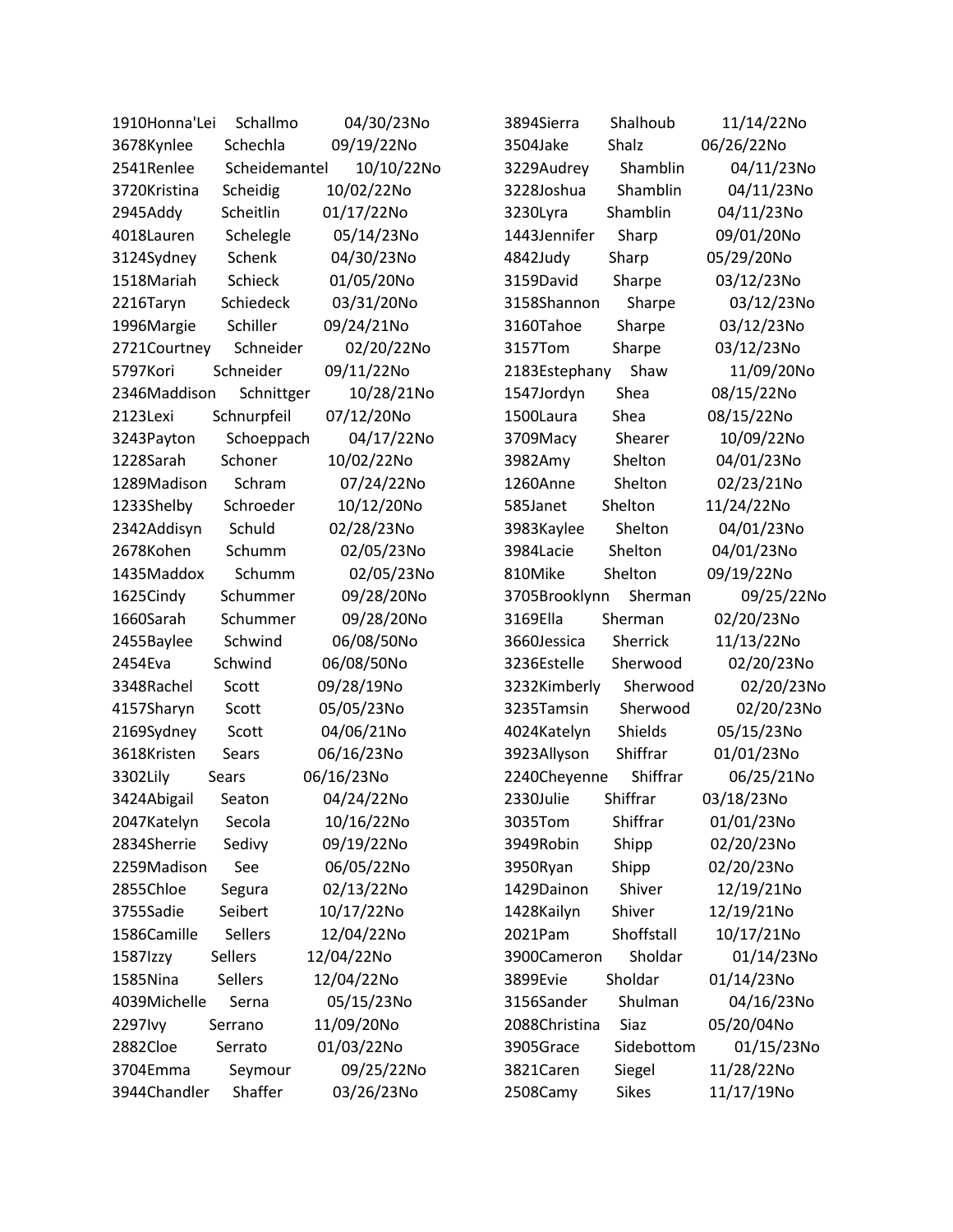| 2507Kassi                 | <b>Sikes</b>  | 11/17/19No |
|---------------------------|---------------|------------|
| 1005Ellie                 | Silva         | 04/10/22No |
| 2931Emily                 | Silva         | 12/19/21No |
| 2930Erin                  | Silva         | 12/19/21No |
| 1271Allie                 | Silvera       | 10/12/20No |
| 1360Bailie                | <b>Simas</b>  | 02/05/23No |
| 2854Kaelynn               | Simeon        | 04/09/23No |
| 2445Dominique             | Simon         | 01/26/20No |
| 2212Kayla                 | Simons        | 10/01/21No |
| 2214Kenna                 | Simons        | 10/01/21No |
| 2206Krysta                | <b>Simons</b> | 10/01/21No |
| 2226Matt                  | Simons        | 10/01/21No |
| 2715Heather Simpson-Bluhm |               | 10/10/21No |
| 3940Kellen                | Sims          | 02/19/23No |
| 15580.D.                  | Sims          | 09/19/22No |
| 2382 Natalia              | Sinai         | 09/10/21No |
| 2742Kaydence              | Sloan         | 10/24/22No |
| 2180Sara                  | Sloan         | 09/14/22No |
| 2957Rebecca               | Slymen        | 06/18/20No |
| 2210                      | Smith         | 03/16/20No |
| 2565Aimee                 | Smith         | 01/05/21No |
| 2726Avalon                | Smith         | 11/22/21No |
| 1826Bailey                | Smith         | 09/28/20No |
| 2211Bryndon               | Smith         | 03/16/20No |
| 3999Cora                  | Smith         | 04/09/23No |
| 2202Courtney              | Smith         | 03/16/20No |
| 2518Hayden                | Smith         | 11/18/20No |
| 2725Hudson                | Smith         | 11/22/21No |
| 1465Jasmine               | Smith         | 03/13/21No |
| 3725Jessica               | Smith         | 06/19/22No |
| 2724Jillian               | Smith         | 11/22/21No |
| 3498Kamden                | Smith         | 06/19/22No |
| 1695Karen                 | Smith         | 11/21/21No |
| 1413Kelsey                | Smith         | 01/05/21No |
| 2917Khloe                 | Smith         | 02/13/22No |
| 2149Kiera                 | Smith         | 02/13/22No |
| 3497Kinleigh              | Smith         | 06/19/22No |
| 2564Kira                  | Smith         | 01/05/21No |
| 2918Kynzley               | Smith         | 02/13/22No |
| 4019Landen                | Smith         | 04/24/23No |
| 2916Larissa               | Smith         | 02/13/22No |
| 3998Lucy                  | Smith         | 04/09/23No |
| 2845Madison               | Smith         | 03/07/22No |
| 3669Megan                 | Smith         | 11/13/22No |

2203Paisley-Blue Smith 03/16/20No 2313Peggy Smith 09/10/20No 3060Sarah Smith 03/07/22No 1461Shanna Smith 09/21/21No 2209Sierra Smith 02/08/21No 3688Tegan Smith 10/02/22No 3616Jordan Smoll 09/18/22No 3087Carter Snider 10/10/19No 3107Alice Snider-Reif 10/10/19No 4063Michelle Snook 04/09/23No 4035Samantha Sobol 05/14/23No 1852Jenna Solari 09/30/19No 2230Baylee Sorensen 09/23/22No 2199Beatriz Sorensen 09/23/22No 2519Karson Sorensen 09/23/22No 3763Kyle Sorensen 09/23/22No 3979Daisy Soto 03/26/23No 1892Lila Soto 10/11/22No 2234Brianna Souza 12/12/21No 3456Carol Souza 05/14/23No 3592Celina Sova 09/25/22No 3360Gwen Spencer 05/15/22No 2213Reese Spino 10/13/19No 3841Lisa Spors 12/18/22No 2676Brandy Spray 01/02/22No 2989Kyle Spray 01/02/22No 3652Savannah Springsteen 09/12/22No 2036Joanie Sprint 09/29/19No 1352Gary Spunt 10/12/20No 3476Sabrina Spunt 10/12/20No 3762Makayla Spurbeck 10/09/22No 2860Sean St. Martin 03/05/23No 3068Vicky St. Martin-Womble 11/06/23No 9718Fayra Staas 11/06/23No 4658Natalie Staas 03/10/23No 3110Clint Stafford 02/20/22No 3109Rylie Stafford 02/20/22No 2679Megan Stagner 01/02/22No 3212Peyton Stagno 03/20/22No 1341Dustie Stanfill 10/24/22No 3101Emily Stanfill 10/24/22No 1673Skylar Stanley 09/09/20No 1735Tim Stark 07/13/20No 2646Allyson Stauffer 09/18/22No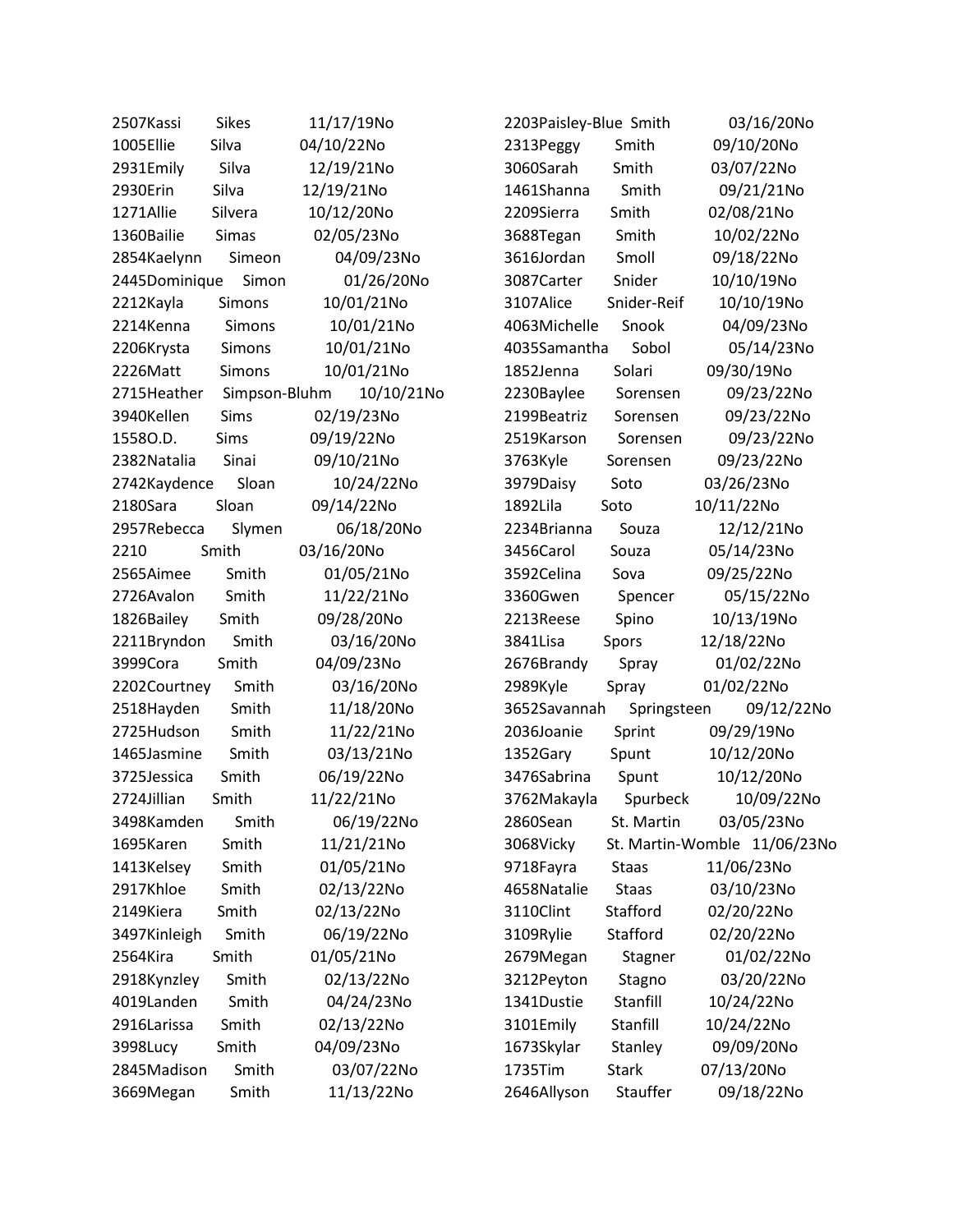| 2644Jessie               | Stauffer        | 09/18/22No | 3737Autumn    | Sullivan       | 10/30/22No |
|--------------------------|-----------------|------------|---------------|----------------|------------|
| 2643Lisa                 | Stauffer        | 09/18/22No | 3736Irelynn   | Sullivan       | 10/30/22No |
| 2645Tim                  | Stauffer        | 09/18/22No | 2363Mike      | Sullivan       | 11/21/21No |
| 6305Margie               | Steel-Forsee    | 11/12/20No | 3735Ryan      | Sullivan       | 10/30/22No |
| 2262Dee Dee              | <b>Steffens</b> | 10/13/19No | 2362Shauna    | Sullivan       | 11/21/21No |
| 2121Cora                 | <b>Steffy</b>   | 01/11/21No | 3738Vivienne  | Sullivan       | 10/30/22No |
| 3143Grace                | Steger          | 03/13/22No | 1306Shaylee   | <b>Summers</b> | 05/20/20No |
| 3711Kayson               | Stein           | 07/31/22No | 1266Crystal   | Sumpter        | 10/30/22No |
| 3710Klayton              | Stein           | 07/31/22No | 1511Blake     | Sunderhaus     | 07/25/21No |
| 1274Danielle             | Steinhauer      | 12/19/21No | 1510Ethan     | Sunderhaus     | 07/25/21No |
| 3190Jennifer             | Steinhauer      | 12/19/21No | 1504Janina    | Sunderhaus     | 07/25/21No |
| 6935Deanna               | Steinhoff       | 03/26/23No | 2035Landon    | Sunderhaus     | 07/25/21No |
| 6936Perry                | Steinhoff       | 03/26/23No | 1505Vincent   | Sunderhaus     | 07/25/21No |
| 2281Brian                | Stemen          | 10/08/19No | 3349Lance     | Sunderland     | 10/12/22No |
| 2282Kylee                | Stemen          | 10/08/19No | 1293Rachel    | Sunderland     | 10/12/22No |
| 2770Faith                | Stepanoff       | 01/16/22No | 1812Janette   | Sundstedt      | 12/11/22No |
| 1317Ruby                 | <b>Stephes</b>  | 10/20/19No | 2467Amelie    | Suovanen       | 04/28/20No |
| 2039Peter                | Sterling        | 10/04/22No | 1031Alita     | Sutherland     | 06/27/21No |
| 3329Aidan                | Stern           | 04/24/23No | 2293Maddie    | Swan           | 06/30/21No |
| 3328Carly                | Stern           | 04/24/23No | 2901Izzabella | Swanson        | 11/19/22No |
| 3327Valerie              | Stern           | 04/24/23No | 2173Serenity  | Sweany         | 04/06/20No |
| 1479Alyssa               | Steude          | 09/21/21No | 1346Austin    | Sweeney        | 06/23/20No |
| 2471Loretta              | <b>Stevens</b>  | 02/15/21No | 3536Britney   | Swenson        | 07/23/22No |
| 2372Grace                | Stevenson       | 04/10/23No | 3981Pryce     | Swenson        | 04/17/22No |
| 3851Braelyn              | Stewart         | 12/12/22No | 3636Anna      | Switzer        | 09/19/22No |
| 9962Jeannette            | Stewart         | 06/11/21No | 1970Jan       | Switzer        | 06/01/21No |
| 2535Kendahl Fait Stewart |                 | 11/11/20No | 3829Greg      | Sykes          | 11/28/22No |
| 3852Benjamin             | <b>Stice</b>    | 04/05/20No | 3828Marie     | Sykes          | 11/28/22No |
| 2495Daniel               | <b>Stice</b>    | 04/05/20No | 2988Jessica   | Sylvester      | 10/27/22No |
| 2215Lauren               | Stith           | 02/08/21No | 3638Eric      | Symonds        | 11/07/22No |
| 2221Barb                 | Stocking        | 04/13/21No | 1941Sandy     | Synstelien     | 09/30/19No |
| 4037Harper               | Stocking        | 05/14/23No | 2527Alfred    | Tabarez        | 05/04/20No |
| 1495Gwen                 | Stockland       | 10/09/22No | 1692Sadie     | Tabesh         | 11/22/22No |
| 1521Juliette             | Stone           | 08/15/22No | 2954Sofie     | Tabesh         | 09/09/21No |
| 1766Leilani              | Stone           | 11/09/20No | 2804Grace     | Taggart        | 06/02/20No |
| 2683Ava                  | Stowe           | 12/12/21No | 2985Heather   | Taggart        | 12/30/50No |
| 4733Janie                | Strang          | 04/27/23No | 2982John      | Taggart        | 12/30/50No |
| 4088Katelin              | Strange         | 06/03/23No | 2983Kathy     | Taggart        | 12/30/50No |
| 1093Karstin              | Stranger        | 07/19/21No | 2805Paisley   | Taggart        | 06/02/20No |
| 4044Wyatt                | Stricklin       | 04/23/23No | 2803Robyn     | Taggart        | 06/02/20No |
| 3448Avri                 | <b>Strieff</b>  | 04/25/22No | 2605Jessica   | Talbot         | 09/11/22No |
| 3449Randy                | Strieff         | 04/25/22No | 1476Susan     | Talbot         | 09/08/22No |
| 3447Riley                | Strieff         | 04/25/22No | 3722Nicole    | Talken         | 10/02/22No |
| 3200Romey                | Stuhaan         | 04/17/22No | 2458Richard   | Tanaka         | 09/10/20No |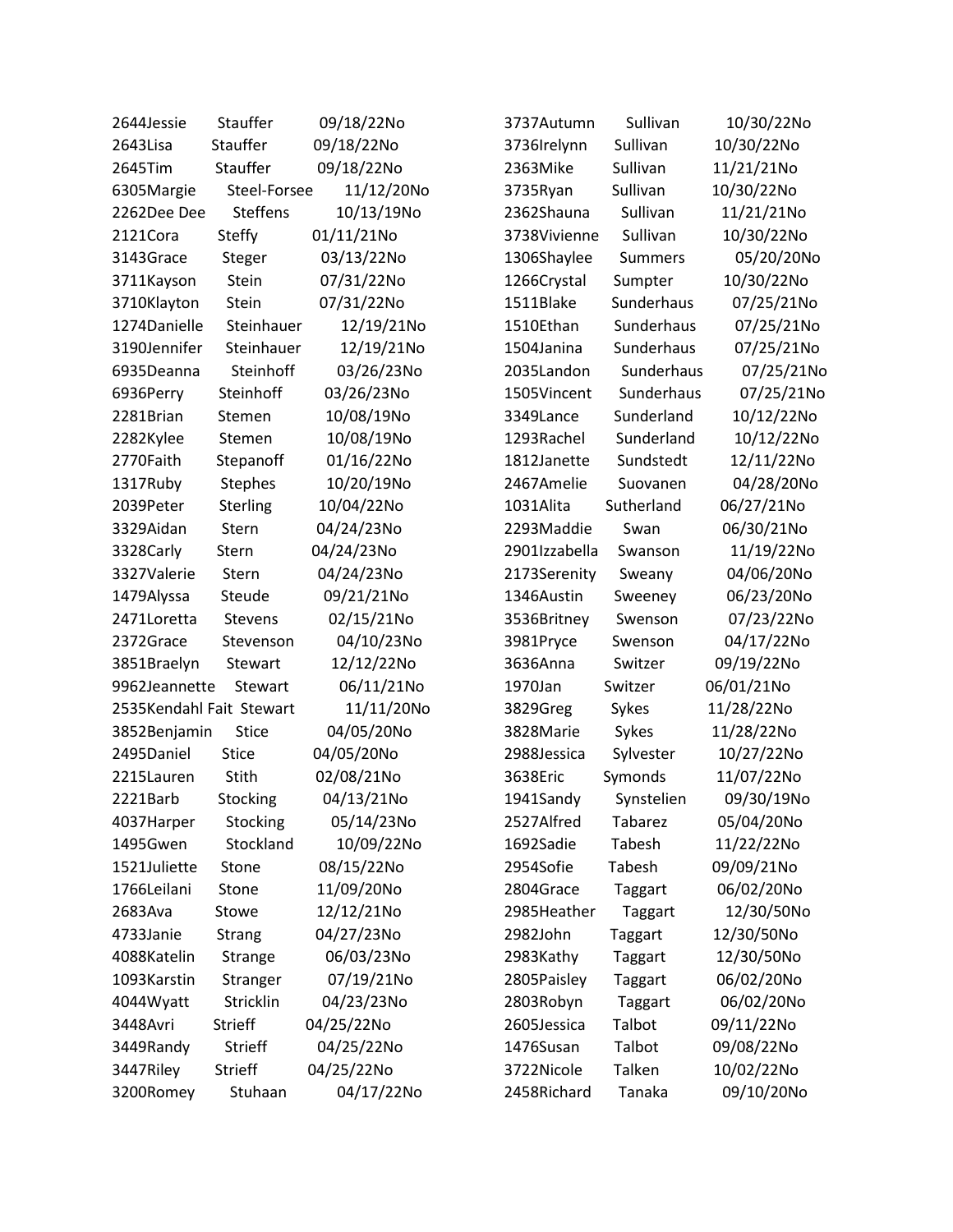| 3650Banyon    | Tannehill     | 09/12/22No | 2740Mark      | Thompson      | 06/05/21No |
|---------------|---------------|------------|---------------|---------------|------------|
| 3647Lauren    | Tannehill     | 09/12/22No | 2537Renee     | Thompson      | 05/11/20No |
| 3649Meadow    | Tannehill     | 09/12/22No | 2020Riley     | Thompson      | 06/30/20No |
| 3648Zion      | Tannehill     | 09/12/22No | 1994Robin     | Thompson      | 06/15/20No |
| 2306Jenacie   | Tanugay       | 09/27/21No | 1474Shelby    | Thompson      | 09/20/21No |
| 8871Johnny    | Tassone       | 06/10/22No | 3063Tiffany   | Thompson      | 03/07/22No |
| 3806Lulu      | Tavaglione    | 12/02/22No | 1850Addison   | Thornton      | 03/13/22No |
| 3075Q         | Tavener       | 03/06/22No | 3889Charlie   | Thrasher      | 01/23/23No |
| 3872Ashley    | Taylor        | 12/04/22No | 3355Hayleigh  | Thul          | 05/22/22No |
| 3619Emalyn    | Taylor        | 09/20/22No | 2697Bentlee   | Thurman       | 10/28/21No |
| 3500Hailee    | Taylor        | 04/10/23No | 1217Natalia   | Thurman       | 02/13/22No |
| 3108Lori      | Taylor        | 02/20/22No | 3792Rebecca   | Thurman       | 11/20/22No |
| 3222Paige     | Taylor        | 04/10/23No | 3051Brooklyn  | <b>Tilley</b> | 02/21/22No |
| 3871Savannah  | Taylor        | 12/04/22No | 3047Jennifer  | Tilley        | 02/21/22No |
| 1290Shaylah   | Taylor        | 01/26/20No | 3050Landon    | Tilley        | 02/21/22No |
| 3180Brenda    | Tealer        | 11/13/20No | 3049Logan     | <b>Tilley</b> | 02/21/22No |
| 2953Paisley   | Teich         | 03/07/22No | 3052Nathan    | Tilley        | 02/21/22No |
| 5043Lorrie    | Terkla        | 03/06/21No | 3048Nicholas  | <b>Tilley</b> | 02/21/22No |
| 3020Cindy     | Terrell       | 02/27/22No | 1805Aric      | Timm          | 05/23/23No |
| 3541Hailey    | Terrell       | 07/10/22No | 1806Maura     | Timm          | 05/23/23No |
| 2317Zack      | Tetzlaff      | 09/27/22No | 3420Paisley   | Timm          | 05/23/23No |
| 1377Madilynn  | Thaete        | 01/13/20No | 3421Piper     | Timm          | 05/23/23No |
| 3566Ricki     | Thiel         | 08/21/22No | 1604Susan     | Tobin         | 09/20/22No |
| 2132Andrea    | Thill         | 09/08/22No | 4083Taylor    | Tollett       | 05/21/23No |
| 3209Ariana    | Thomas        | 03/21/22No | 4182Brayden   | Tollison      | 07/25/22No |
| 1674Hailey    | Thomas        | 10/10/21No | 4183Jeff      | Tollison      | 07/25/22No |
| 3214Hannah    | Thomas        | 03/21/22No | 4184Trew      | Tollison      | 07/25/22No |
| 1758Jenalee   | Thomas        | 09/19/19No | 3731Athena    | Tom           | 10/31/22No |
| 3469Jim       | Thomas        | 05/01/22No | 3730Ava       | Tom           | 10/31/22No |
| 1734London    | Thomas        | 09/09/21No | 3729Brenda    | Tom           | 10/31/22No |
| 3689Maddison  | Thomas        | 10/02/22No | 2381Jamie     | Tomlinson     | 12/06/21No |
| 3210Nathaniel | <b>Thomas</b> | 03/21/22No | 2380Reagan    | Tomlinson     | 12/06/21No |
| 2778Tristan   | Thomas        | 10/31/22No | 1316Al        | <b>Torres</b> | 10/12/20No |
| 2052Tegan     | Thomason      | 10/10/21No | 4068Genesis   | <b>Torres</b> | 04/30/23No |
| 2025Kinedy    | Thomey        | 11/20/22No | 4070Genevieve | <b>Torres</b> | 04/30/23No |
| 2365Audrey    | Thompson      | 10/28/19No | 4069Giselle   | Torres        | 04/30/23No |
| 1568Bailey    | Thompson      | 01/06/20No | 3935Hanna     | <b>Torres</b> | 02/20/23No |
| 1952Catherine | Thompson      | 10/10/21No | 4004Lexi      | <b>Torres</b> | 04/03/23No |
| 3067CJ        | Thompson      | 01/23/23No | 2512Amelia    | Torretto      | 08/11/22No |
| 1927Isaiah    | Thompson      | 06/25/23No | 2164Rory      | Toscano       | 10/13/19No |
| 1501Jeni      | Thompson      | 12/19/22No | 1010Jennifer  | Tovani        | 10/22/19No |
| 2101Kasinda   | Thompson      | 12/09/22No | 3134Avery     | Tovar         | 02/27/22No |
| 4082Lilly     | Thompson      | 05/21/23No | 4090Cade      | Tracy         | 04/24/23No |
| 2156Mackayla  | Thompson      | 09/07/20No | 3441Colton    | <b>Tracy</b>  | 04/24/23No |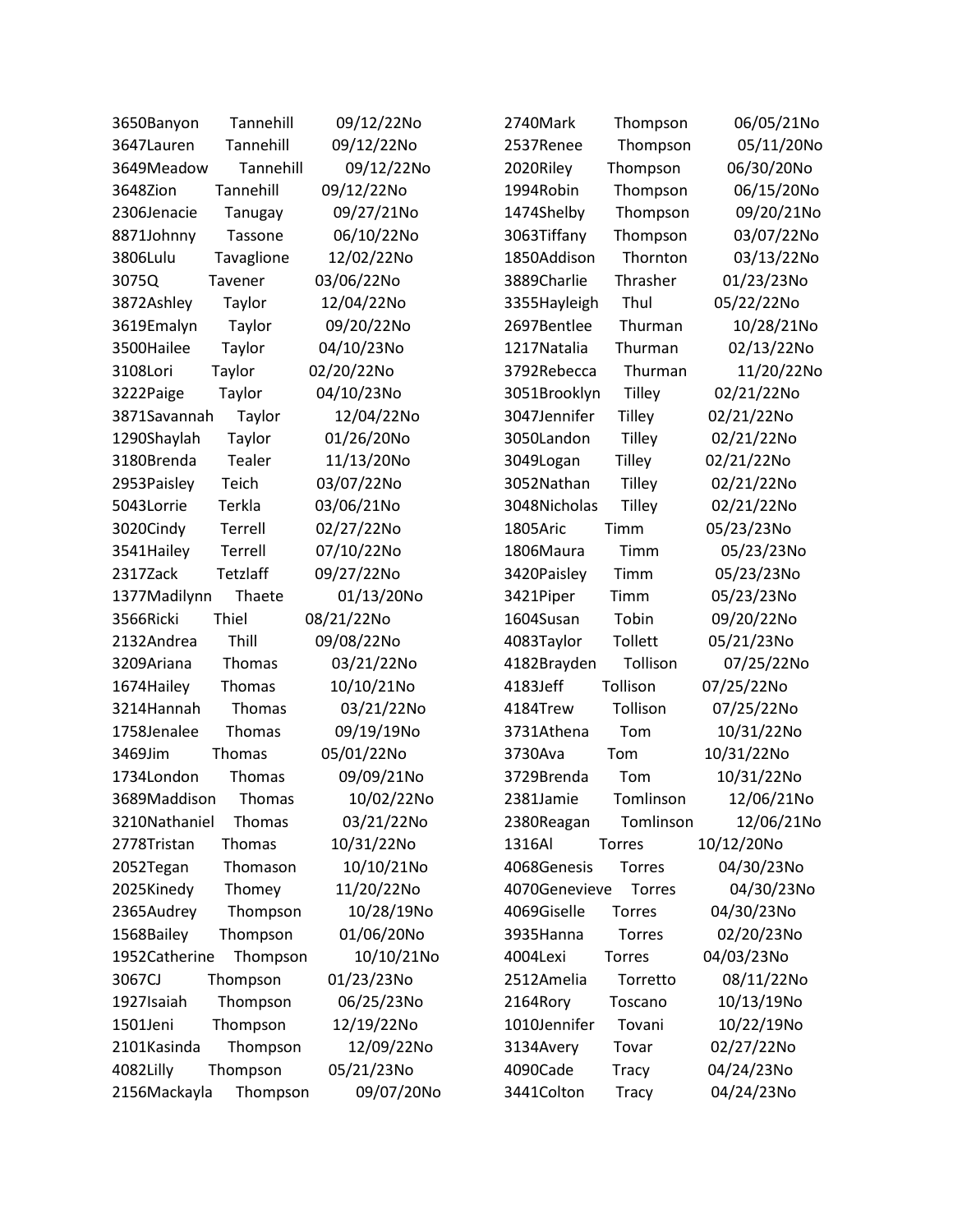| 2402Hayzel    | <b>Tracy</b>  | 10/06/19No | 3377Blair    | <b>Ussery</b>    | 08/28/22No  |
|---------------|---------------|------------|--------------|------------------|-------------|
| 3539Rachel    | Trani         | 07/23/22No | 3376Cyrus    | Ussery           | 08/28/22No  |
| 3351Brooklyn  | Trayer        | 04/26/22No | 2398Amanda   | Uthoff           | 11/21/21No  |
| 3346Eric      | Trejo         | 03/06/22No | 2326William  | Uthoff           | 11/21/21No  |
| 3347Gunner    | Trejo         | 03/06/22No | 1483Shelby   | Vadnais          | 09/30/21No  |
| 3345Heather   | Trejo         | 03/06/22No | 2980Khloe    | Valderas         | 01/23/22No  |
| 3344Jerry     | Trejo         | 03/06/22No | 2979Nicole   | Valderas         | 01/23/22No  |
| 1513Kimber    | Trejo         | 03/06/22No | 3540Cecilia  | Valdez           | 07/10/22No  |
| 2788Aaliyah   | Tremper       | 06/29/20No | 3119Frances  | Valencia         | 12/12/22No  |
| 2789Geneniere | Tremper       | 06/29/20No | 1960Madyson  | Valencia         | 09/09/20No  |
| 2787Kennedy   | Tremper       | 06/29/20No | 1454Tabetha  | Valente          | 10/20/20No  |
| 2775Machenzie | Tremper       | 06/29/20No | 1453Violette | Valente          | 10/20/20No  |
| 2776Madison   | Tremper       | 06/29/20No | 2142Esteban  | Valenzuela       | 03/24/20No  |
| 2774Ryan      | Tremper       | 06/29/20No | 3106Lynaea   | Vallett          | 11/18/19Yes |
| 1786Avery     | Trettenero    | 10/26/21No | 3105Malie    | Vallett          | 11/18/19Yes |
| 2619Jordan    | Trettenero    | 10/26/21No | 3104Rina     | Vallett          | 11/18/19Yes |
| 1645 Arianna  | Trevino       | 09/08/21No | 2783Ella     | Van Den Bulke    | 04/27/20No  |
| 2682Peyton    | Trimble       | 12/12/21No | 2785Naia     | Van Den Bulke    | 04/27/20No  |
| 3830Rachel    | Tripoli       | 04/15/20No | 1818Chris    | Van Solinge      | 06/29/20No  |
| 1320Arlene    | Tsuji         | 07/11/22No | 1254Ryleigh  | Van Veen McClean | 07/25/21No  |
| 2056Jamie     | Tsuji         | 08/15/22No | 3141Haley    | VanDaele         | 04/23/23No  |
| 2550Aurora    | Tucker        | 11/13/21No | 1117Alexa    | VanderPoel       | 10/23/19No  |
| 2178Bobbi     | Tucker        | 11/13/21No | 1711Breea    | Vanderstraeten   | 01/26/21No  |
| 1057Candi     | Tucker        | 10/12/22No | 2705Paige    | VanWyck          | 05/07/23No  |
| 1836Desiree   | Tucker        | 09/28/20No | 2441 Cassidy | Vares            | 02/08/21No  |
| 17J.D.        | Tucker        | 12/30/50No | 3992Grace    | Vargas           | 04/09/23No  |
| 2179Marshall  | Tucker        | 11/13/21No | 3591Makenna  | Vargas           | 09/25/22No  |
| 3363Ava       | Tucker-Murphy | 05/21/22No | 1231Lauren   | Vasilia          | 03/09/20No  |
| 3016Veronica  | Tuesday       | 08/17/22No | 2453Danielle | Vasquez          | 10/20/19No  |
| 2829Julie     | Tumino        | 09/22/20No | 1925Bob      | Vaughn           | 12/30/50No  |
| 1891 Calista  | Turner        | 10/27/22No | 1926Janice   | Vaughn           | 12/30/50No  |
| 3150Marissa   | Tyler         | 01/13/20No | 2237Dennis   | Veazey           | 12/12/21No  |
| 1887Kayley    | Tzintzun      | 06/08/20No | 2236Morgan   | Veazey           | 12/12/21No  |
| 4016Diana     | Tziouvaras    | 05/09/23No | 1664Alyssa   | Veith            | 09/22/03No  |
| 4002Anessa    | Underwood     | 04/09/23No | 1606Jan      | Veith            | 09/22/03No  |
| 1456Patricia  | Underwood     | 10/06/22No | 3324Juan     | Vera             | 06/05/22No  |
| 2905Bennett   | Unruh         | 10/24/19No | 4097Ayla     | Verhougstraete   | 05/15/23No  |
| 3527Bethany   | Unruh         | 10/24/19No | 4095Tracy    | Verhougstraete   | 05/15/23No  |
| 1962Blayke    | Unruh         | 10/24/19No | 2667Amanda   | Verona           | 12/12/21No  |
| 3529Brady     | Unruh         | 10/24/19No | 3331Adeline  | Vert             | 04/24/23No  |
| 3528Breely    | Unruh         | 10/24/19No | 1694Kyndle   | <b>Vick</b>      | 10/18/21No  |
| 2401Milly     | Unruh         | 10/06/19No | 2937Lily     | Vickery          | 02/13/22No  |
| 2812Stephanie | Uribe         | 11/21/22No | 3170Nikya    | Vickery          | 02/13/22No  |
| 3375Alina     | Ussery        | 08/28/22No | 2615Stella   | Vickery          | 02/13/22No  |
|               |               |            |              |                  |             |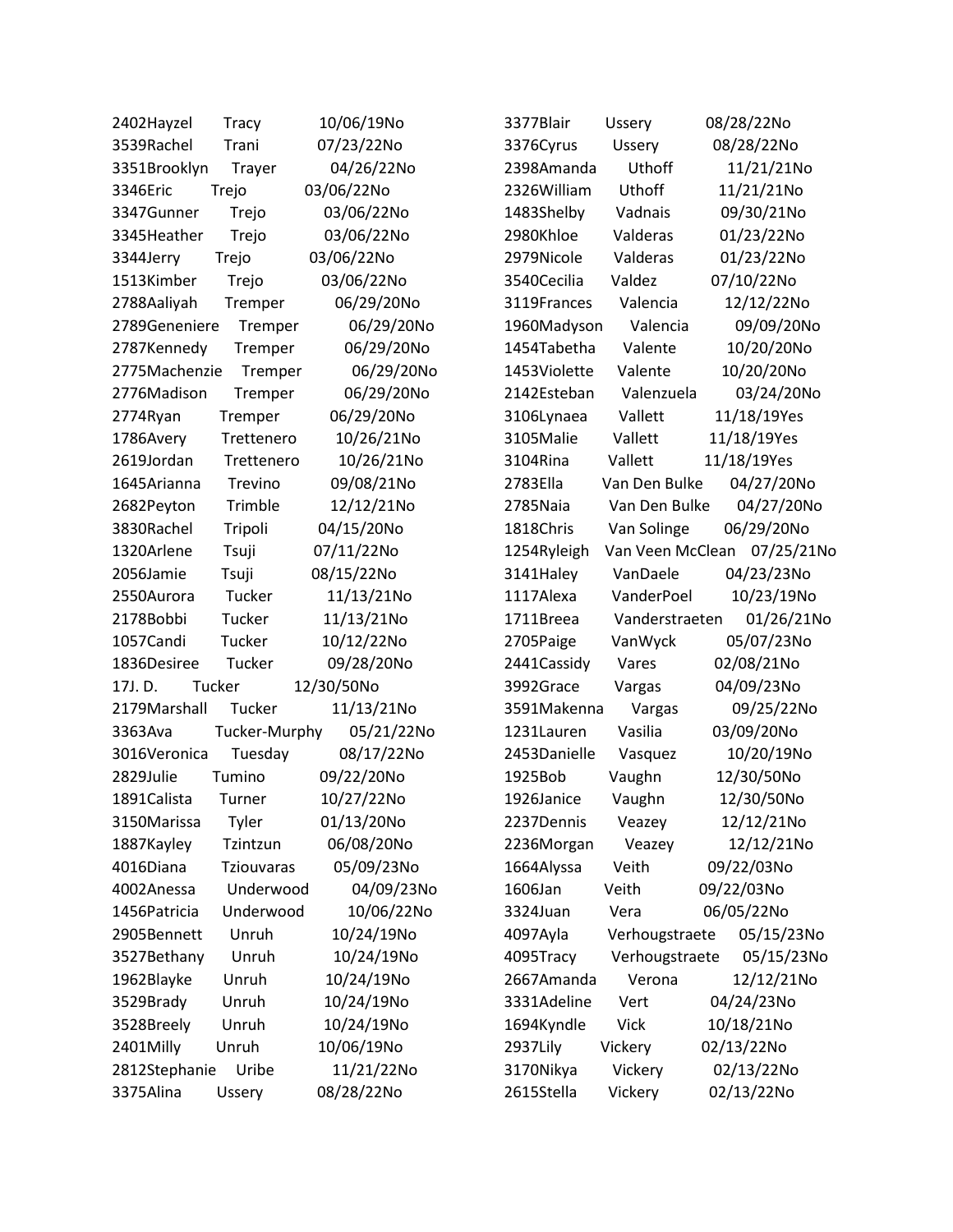| 1401Emily     | Vieira         | 10/20/20No |            | 4101Savannah  | Warren            | 05/22/23No |
|---------------|----------------|------------|------------|---------------|-------------------|------------|
| 1400Katey     | Vieira-Valente |            | 10/20/20No | 4092Lacy      | Warriner          | 05/15/23No |
| 2971September | Vigneault      |            | 01/10/22No | 2163Kenzie    | Waters            | 01/14/21No |
| 1903Josslyn   | Villa          | 06/08/20No |            | 3925Sandra    | Waters            | 02/19/23No |
| 2058Cecilia   | Villanueva     |            | 06/08/23No | 3014Cara      | Watkins           | 01/14/22No |
| 1398Soledad   | Villanueva     |            | 06/08/23No | 3512Evie      | Watkins           | 06/26/22No |
| 2041Jose      | Villanueva Jr. |            | 06/08/23No | 3523Jeffrey   | Watkins           | 06/26/22No |
| 2104Jose      | Villanueva Sr. |            | 06/08/23No | 3524Rhett     | Watkins           | 06/26/22No |
| 2964Victoria  | Villegas       |            | 01/16/23No | 3522Sarah     | Watkins           | 06/26/22No |
| 3661Jordan    | Visneski       |            | 11/14/22No | 3513Zoe       | Watkins           | 06/26/22No |
| 3595Capri     | Vizcarra       |            | 09/25/22No | 1107Breanna   | Watson            | 07/19/21No |
| 3597Colbie    | Vizcarra       |            | 09/25/22No | 2833Cerrie    | Watson            | 04/27/20No |
| 3594Hannah    | Vizcarra       |            | 09/25/22No | 3690Kylee     | Watson            | 10/02/22No |
| 3744Lori      | Vlandis        | 07/13/20No |            | 2838Madison   | Watson            | 04/27/20No |
| 3993Lanie     | Vlha           | 04/09/23No |            | 4299Denisa    | Waymire           | 11/08/22No |
| 1612Reagan    | Von Ranzow     |            | 09/27/22No | 1906Chelsea   | Webb              | 11/09/20No |
| 1192Heidi     | Voss           | 12/19/21No |            | 3823Carrie    | Weddle            | 11/28/22No |
| 3017Kristina  | Wada           |            | 09/18/22No | 3824Madilyn   | Weddle            | 11/28/22No |
| 2876Carolyn   | Wade           |            | 11/21/22No | 3826Noah      | Weddle            | 11/28/22No |
| 4015Grace     | Wade           |            | 04/24/23No | 3825Tessa     | Weddle            | 11/28/22No |
| 4014Kamryn    | Wadkins        |            | 04/23/23No | 3827Todd      | Weddle            | 11/28/22No |
| 2870Alyssa    | Waggoner       |            | 11/21/21No | 3508Isabelle  | Wedmore Knight    | 06/26/22No |
| 4109Sherri    | Wagonis        |            | 11/06/19No | 1332Danni     | Weems             | 05/29/21No |
| 1526Allison   | Wahlig         |            | 02/08/21No | 3334Charlotte | Weingarten        | 08/28/22No |
| 1503Auron     | Wakley         |            | 09/23/22No | 1989Juli      | <b>Welby Moss</b> | 10/09/20No |
| 1302Brenda    | Wakley         |            | 09/23/22No | 2046Topanga   | Weldon-Reed       | 10/17/22No |
| 1761Riley     | Wakley         |            | 09/23/22No | 2016Ella      | Weringer          | 11/10/20No |
| 2914Amy       | Waldrum        |            | 11/22/21No | 1904Finley    | Weringer          | 11/10/20No |
| 20Jeanne      | Walford        |            | 10/13/22No | 2205Katie     | Weringer          | 11/10/20No |
| 2174Bella     | Walker         |            | 07/13/20No | 2338Caraline  | West              | 10/18/22No |
| 3789Isla      | Walker         | 11/20/22No |            | 3337Lucas     | Westenmeyer       | 05/07/22No |
| 3567Kim       | Walker         |            | 08/21/22No | 3033Johnnie   | Westgardner       | 02/28/22No |
| 3788Zara      | Walker         |            | 11/20/22No | 3292Aubrey    | Whalen            | 04/15/22No |
| 1282Patricia  | Wallace        |            | 10/20/19No | 2569Brooklyn  | Whalen            | 10/24/22No |
| 2668Aurielle  | Walsh          |            | 12/12/21No | 1344Valerie   | Wheatley          | 02/12/23No |
| 2337Delilah   | Walters        |            | 12/21/22No | 2659Alexandra | Wheeler           | 04/06/21No |
| 2714Dexter    | Walters        |            | 12/21/22No | 2660Ashley    | Wheeler           | 04/06/21No |
| 2265Josie     | Walters        |            | 12/04/22No | 2658Liliana   | Wheeler           | 04/06/21No |
| 2083Theresa   | Walters        |            | 12/04/22No | 4089Paisley   | Wheeler           | 06/04/22No |
| 3733Dakota    | Ward           |            | 11/06/22No | 3972Bella     | Whitaker          | 04/02/23No |
| 4747Deborah   | Ward-Crummey   |            | 09/26/19No | 1241Brandi    | White             | 10/09/22No |
| 4748Katie     | Ward-Crummey   |            | 09/26/19No | 3996Brianna   | White             | 02/19/23No |
| 4096Brandi    | Warren         |            | 05/22/23No | 1372Cristee   | White             | 09/14/21No |
| 4102Irelynne  | Warren         |            | 05/22/23No | 3146Katie     | White             | 03/13/22No |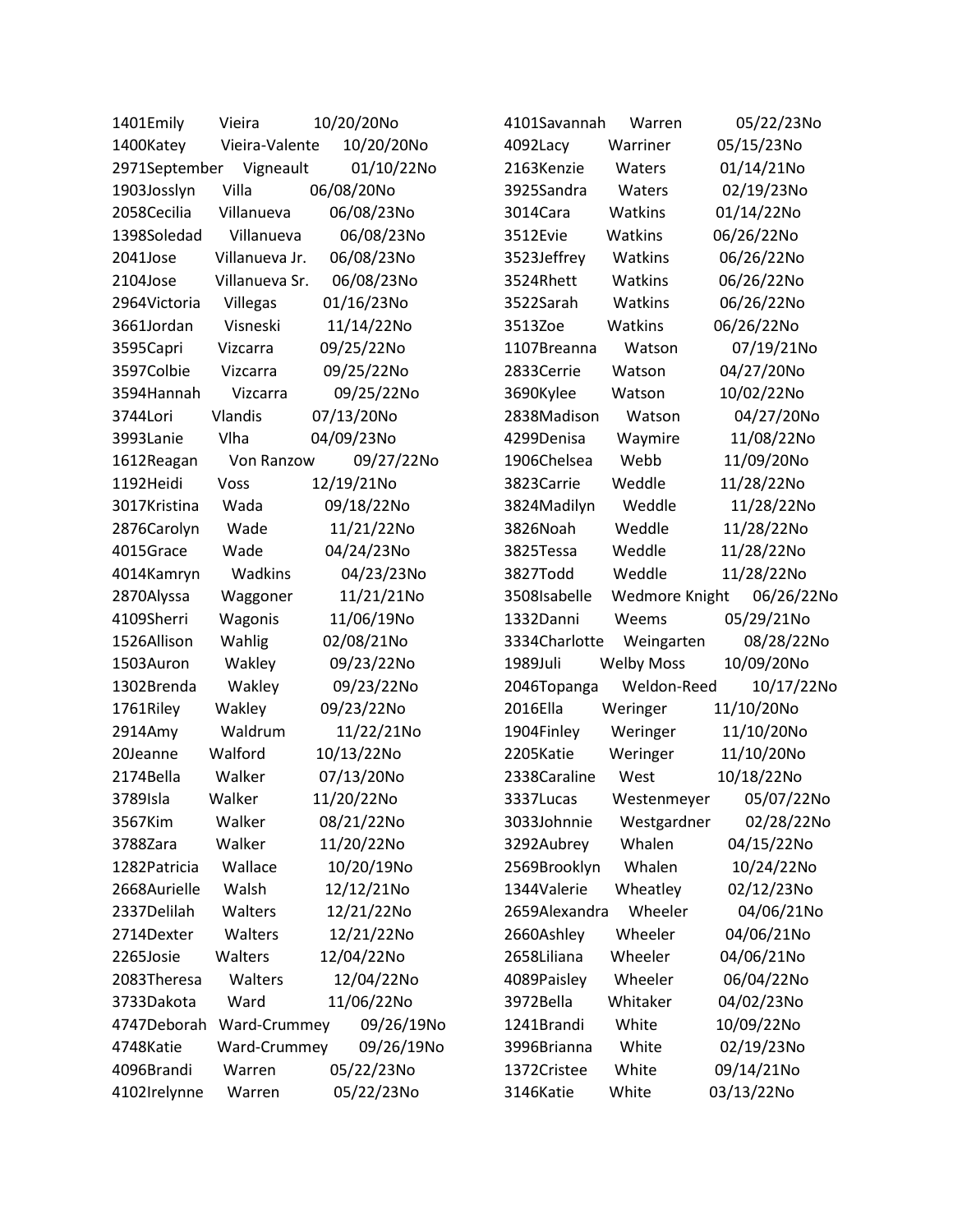| 3771Margaret | Whitelaw       | 11/04/20No | 2389Kamryn    | Winters       | 09/18/22No |
|--------------|----------------|------------|---------------|---------------|------------|
| 1821Daniel   | Whiteson       | 08/28/22No | 2290Danita    | Witcher       | 10/10/21No |
| 1822Hazel    | Whiteson       | 08/28/22No | 1704Donna     | Witkowski     | 07/07/22No |
| 1381Tiffany  | Whitsitt-Odell | 08/08/21No | 3353Jessica   | Witkowski     | 08/01/22No |
| 2034Sara     | Whyte          | 07/17/21No | 1959Samantha  | Witkowski     | 08/25/20No |
| 2238Emiko    | Wiarco         | 10/11/22No | 3086Lane      | Witzel        | 10/10/19No |
| 3132Janice   | Wiarco         | 10/11/22No | 3088Lauren    | Witzel        | 10/10/19No |
| 1895Natsumi  | Wiarco         | 10/11/22No | 1917Erin      | Wolf          | 10/11/21No |
| 2323Paizley  | Wiersma        | 10/14/20No | 1888Melissa   | Wolfenbarger  | 08/10/20No |
| 2322Westyn   | Wiersma        | 10/14/20No | 3822Mariah    | Wolff         | 09/27/21No |
| 4580Crystal  | Wiese          | 09/22/03No | 1144Haley     | Wollenslegel  | 01/05/23No |
| 1718Jeremy   | Wiese          | 09/22/03No | 3836Hannah    | Wolmuth       | 11/28/22No |
| 2575Layla    | Wilder         | 10/10/21No | 2877Sarah     | Womack        | 11/21/22No |
| 3514Lori Ann | Wiley          | 03/08/20No | 2878Vivienne  | Womack        | 11/21/22No |
| 2305Bryn     | Wilkerson      | 11/17/19No | 1893Wes       | Womble        | 04/09/23No |
| 2182Charles  | Wilks          | 04/10/22No | 3024Amy       | Wood          | 04/20/23No |
| 2096Clayton  | Wilks          | 04/10/22No | 4540Anita     | Wood          | 01/08/23No |
| 2176Julie    | Wilks          | 04/10/22No | 1626Aurora    | Wood          | 10/12/22No |
| 1437Grace    | Willey         | 11/16/21No | 1957Bri       | Wood          | 10/11/21No |
| 3254Ava      | Williams       | 10/11/22No | 3906Tayana    | Wood          | 01/15/23No |
| 3359Brayden  | Williams       | 04/17/22No | 4541Natalie   | Wood-Young    | 01/08/23No |
| 3199Brooklyn | Williams       | 04/17/22No | 3611Makayla   | Wooden        | 09/25/22No |
| 2331Charlene | Williams       | 09/29/19No | 2449Alexis    | Woods         | 12/04/22No |
| 3682Emily    | Williams       | 09/25/22No | 3560Cash      | Worley        | 08/22/22No |
| 2340Hayden   | Williams       | 09/29/19No | 3457Paige     | Worthley      | 09/12/22No |
| 3807Julie    | Williams       | 10/11/22No | 1432Kaylin    | Wouters       | 08/25/21No |
| 2339Madison  | Williams       | 09/29/19No | 2616Katherine | Wrigglesworth | 10/26/21No |
| 3706Maisynn  | Williams       | 09/25/22No | 3206Dena      | Wright        | 06/05/22No |
| 2217Memphis  | Williams       | 11/09/20No | 1675Earl      | Wright        | 10/24/21No |
| 3001Paula    | Williams       | 10/24/22No | 2289Hannah    | Wright        | 02/24/21No |
| 6709Diane    | Williamson     | 05/02/22No | 3207Jake      | Wright        | 06/05/22No |
| 2138Kim      | Williamson     | 09/22/19No | 1897Sherri    | Wright        | 09/28/20No |
| 1615Makenna  | Willison       | 10/20/19No | 2948Taylor    | Wright        | 01/23/23No |
| 1883Anita    | Wills          | 08/10/20No | 4099Angie     | Wulff         | 01/23/22No |
| 3140Abigail  | Wilson         | 05/13/23No | 3797Samantha  | Wyly          | 11/20/22No |
| 2883Allyson  | Wilson         | 01/03/22No | 2531Daisi     | Wymore        | 05/05/20No |
| 1670Brandie  | Wilson         | 11/10/19No | 1386Abby      | Wynn          | 12/07/20No |
| 2704Dana     | Wilson         | 04/09/23No | 1385Allison   | Wynn          | 12/07/20No |
| 2720Delaney  | Wilson         | 03/14/21No | 1387Carly     | Wynn          | 12/07/20No |
| 2907Laney    | Wilson         | 02/20/22No | 2517Taylor    | Wysong        | 04/28/20No |
| 1494LaRena   | Wilson         | 09/21/20No | 3994Andrea    | Yanez         | 04/09/23No |
| 3921Diana    | Wilstermann    | 02/04/23No | 3520Adelyn    | Yaple         | 07/10/22No |
| 2429Kayla    | Winn           | 02/01/21No | 1800Kimberlie | Yaple         | 01/09/22No |
| 3938Hiedi    | Winter         | 02/19/23No | 3203Valerie   | Yaple         | 04/05/22No |